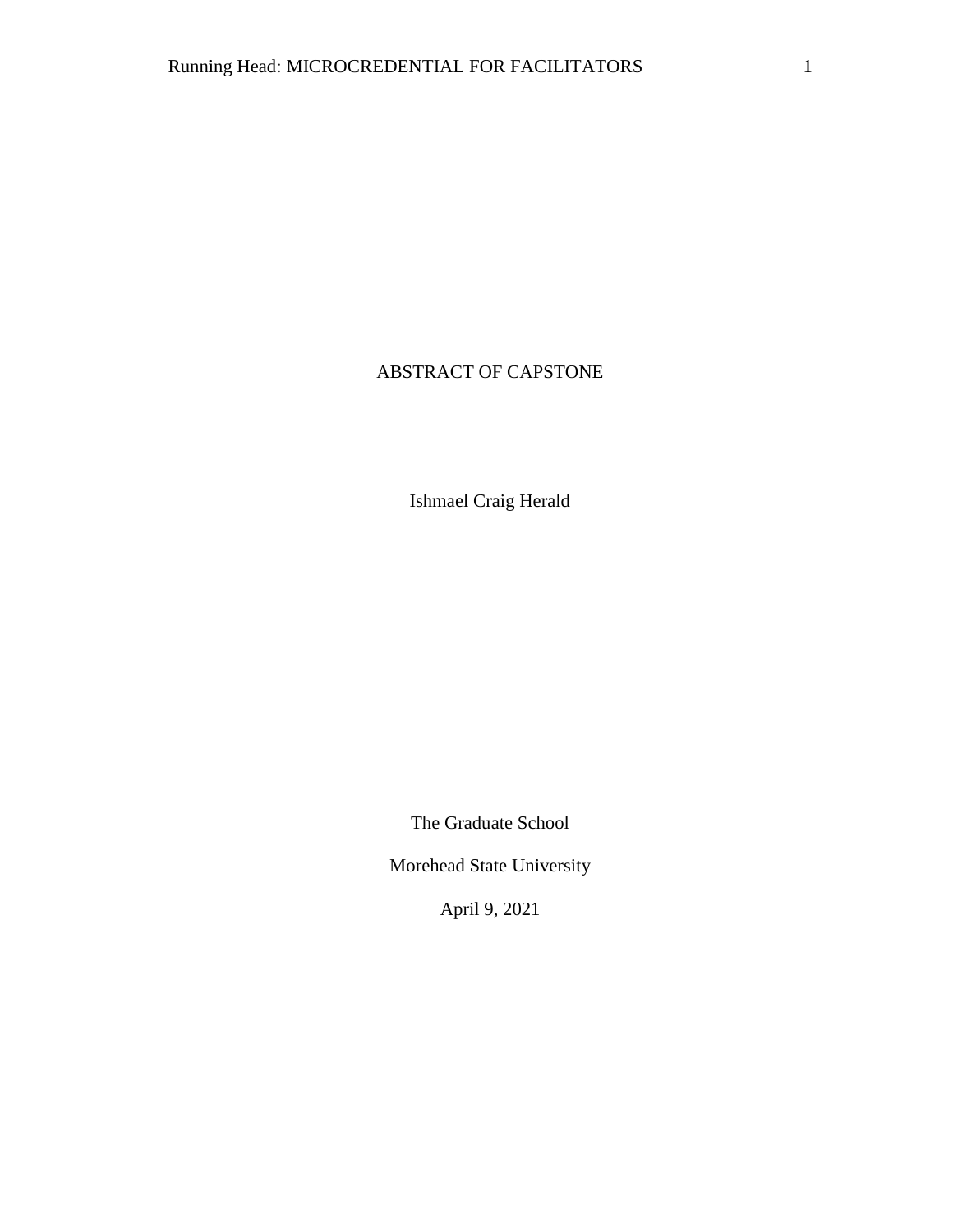### MICROCREDENTIAL FOR FACILITATORS

Abstract of Capstone \_\_\_\_\_\_\_\_\_\_\_\_\_\_\_\_\_\_\_\_\_\_\_\_\_\_\_\_\_\_\_\_\_

\_\_\_\_\_\_\_\_\_\_\_\_\_\_\_\_\_\_\_\_\_\_\_\_\_\_\_\_\_\_\_\_\_

A capstone submitted in partial fulfillment of the Requirements for the degree of Doctor of Education in the Ernst and Sara Lane Volgenau College of Education At Morehead State University

By

Ishmael Craig Herald

Bonnyman, Kentucky

Committee Chair: Dr. Michael W. Kessinger, Associate Professor

Morehead, Kentucky

April 9, 2021

Copyright © Ishmael Craig Herald, April 9, 2021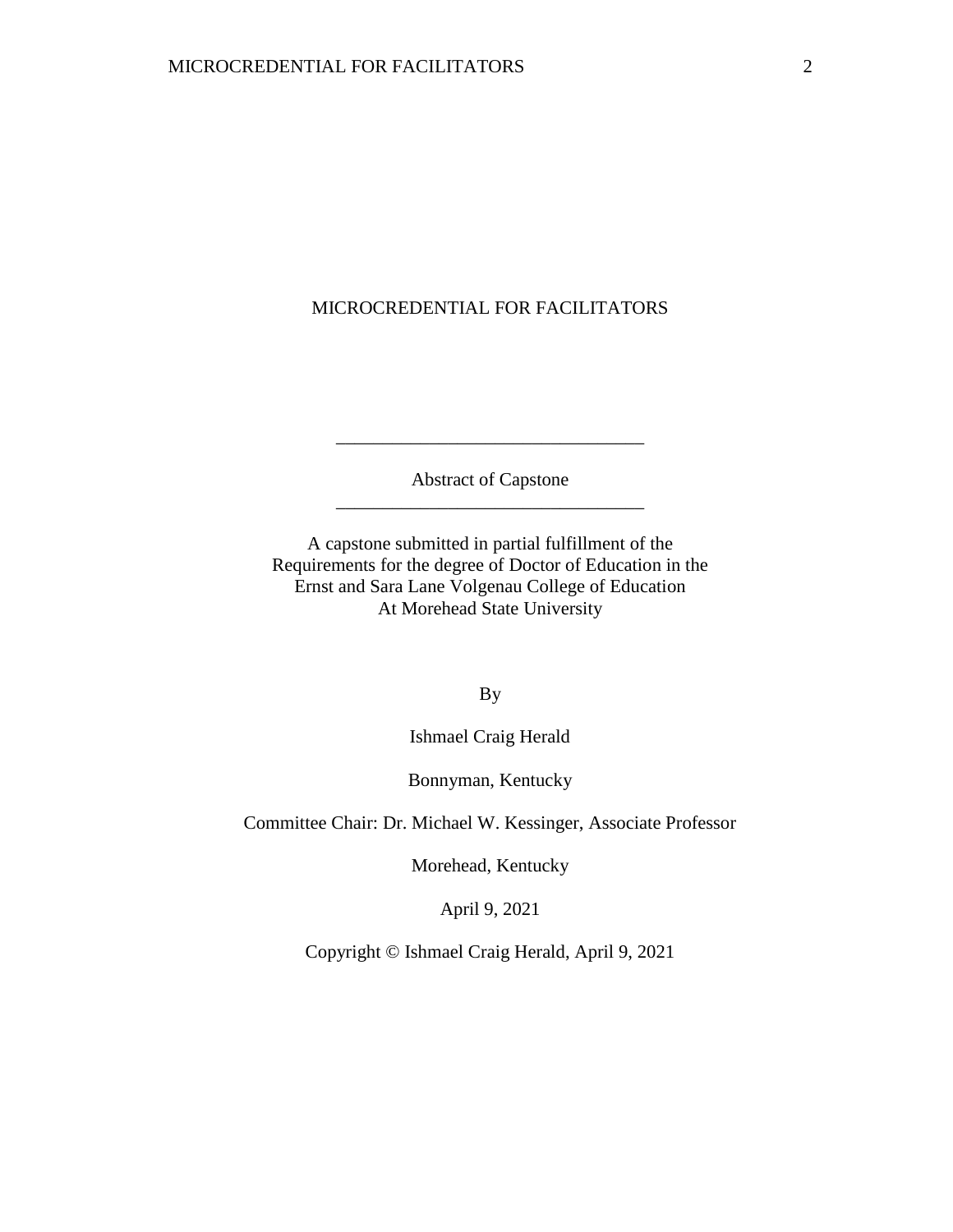# ABSTRACT OF CAPSTONE MICROCREDENTIAL FOR FACILITATORS

This capstone was developed out of a need for professional training for those who are tasked with facilitating a classroom of secondary students in online and hybrid courses. Facilitators are becoming a vital part of both expanded student opportunities and student success, especially in rural school districts. As rural schools struggle to hire qualified educators, they turn to online and hybrid learning courses as a way to fill that gap. Students must still be monitored and supervised. These rural schools often use any available school personnel as a facilitator for this role, yet, there is no established training for school personnel to see that they fulfill this new role successfully.

Learning has taken on a new look since the COVID pandemic. Virtual and hybrid learning may become a new standard in education. With this change comes challenges. Managing the learning process through online learning management platforms can be confusing for students who have never navigated through these waters before. Students need an advocate who can model for them how to be successful learners in this new environment.

To be true support for students, facilitators must be proactive and involved in student learning. Understanding this new role will require an understanding of the types of support that students in online and hybrid courses need. The two microcredentials created in this capstone are designed to build the capacity for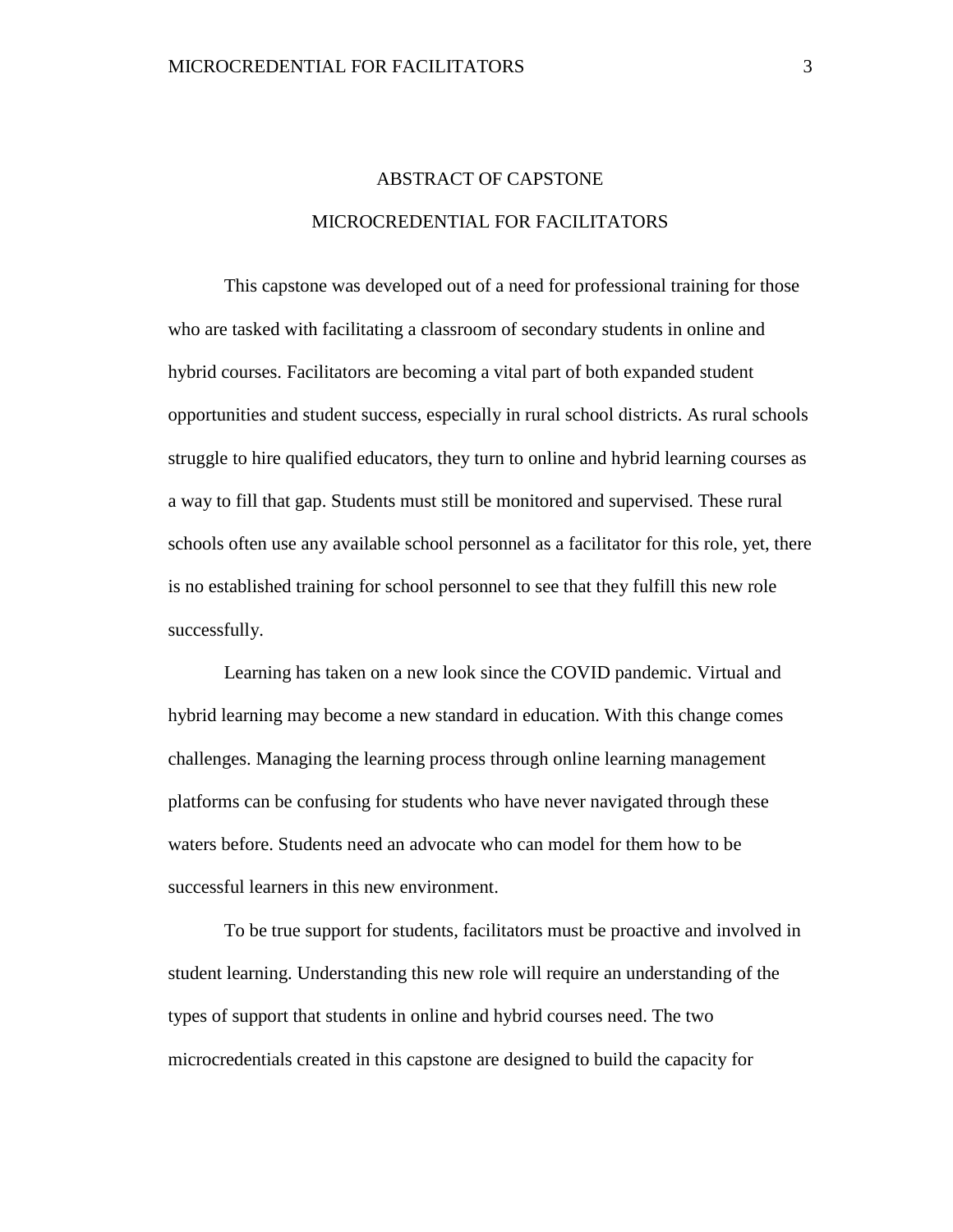facilitators to effectively model communication and navigation through the syllabus and learning management system.

These microcredentials were designed to educate facilitators not only on how to model communication and the learning management system but also cover the need for positive relationships and how to build students to become self-advocates. The strategies and artifacts the candidates submit through this microcredential process will prove that they have mastered the necessary skills and proven competence while equipping them with tools they can use in the classroom as they facilitate the learning experience for students in online and hybrid courses.

KEYWORDS: Rural schools, Student support, Capacity building, Digital learning, Facilitator

> \_\_\_\_\_\_\_\_\_\_\_\_\_\_\_\_\_\_\_\_\_\_\_\_\_\_\_ Candidate Signature

> \_\_\_\_\_\_\_\_\_\_\_\_\_\_\_\_\_\_\_\_\_\_\_\_\_\_\_ Date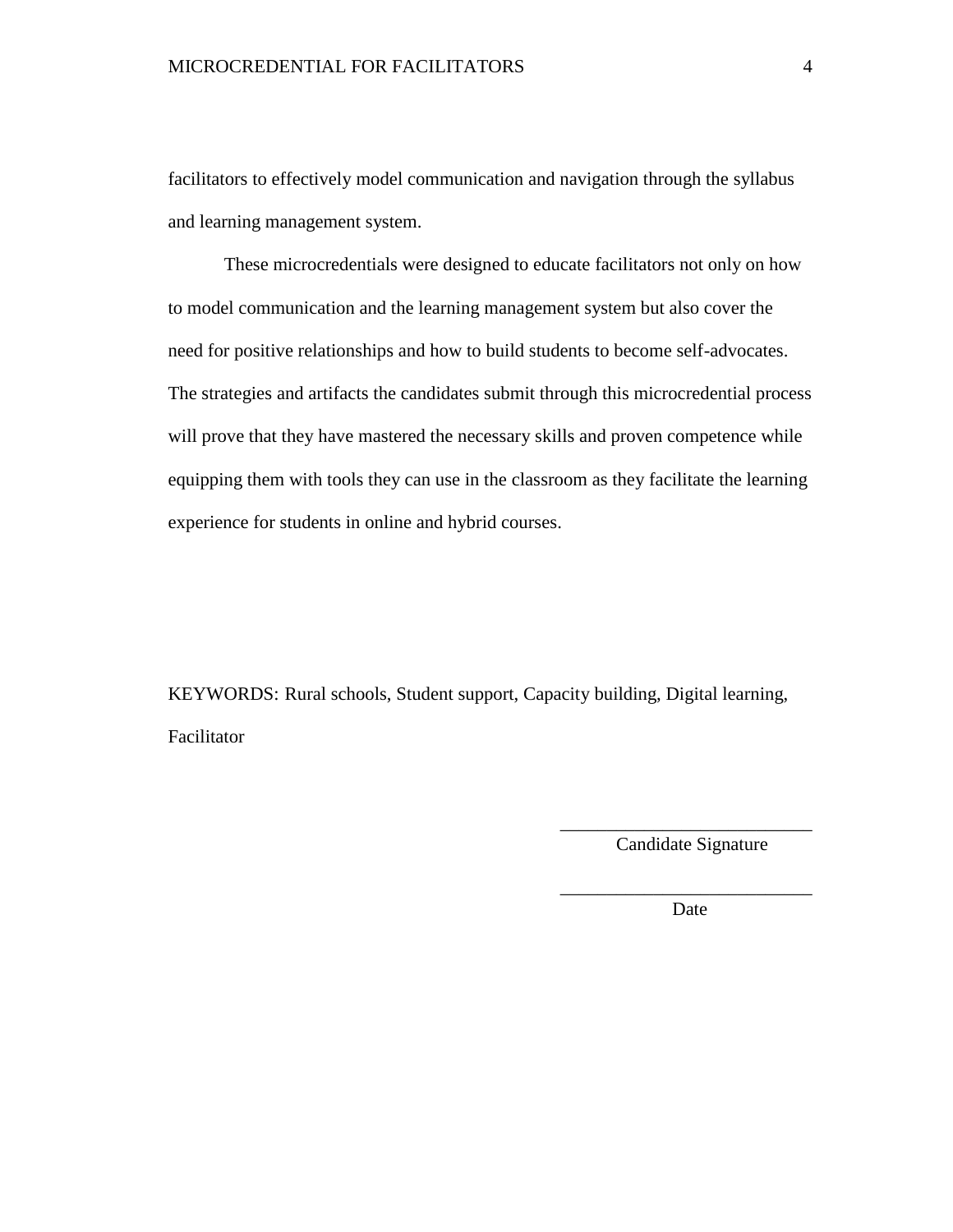# MICROCREDENTIAL FOR FACILITATORS

By

Ishmael Craig Herald

Approved by

| Steve Stubbs, EdD         |      |
|---------------------------|------|
| Committee Member          | Date |
|                           |      |
| Jim Evans, EdD            |      |
| Committee Member          | Date |
|                           |      |
| Michael W. Kessinger, EdD |      |
| Committee Chair           | Date |
|                           |      |
| Timothy L. Simpson, PhD   |      |
| Department Chair          | Date |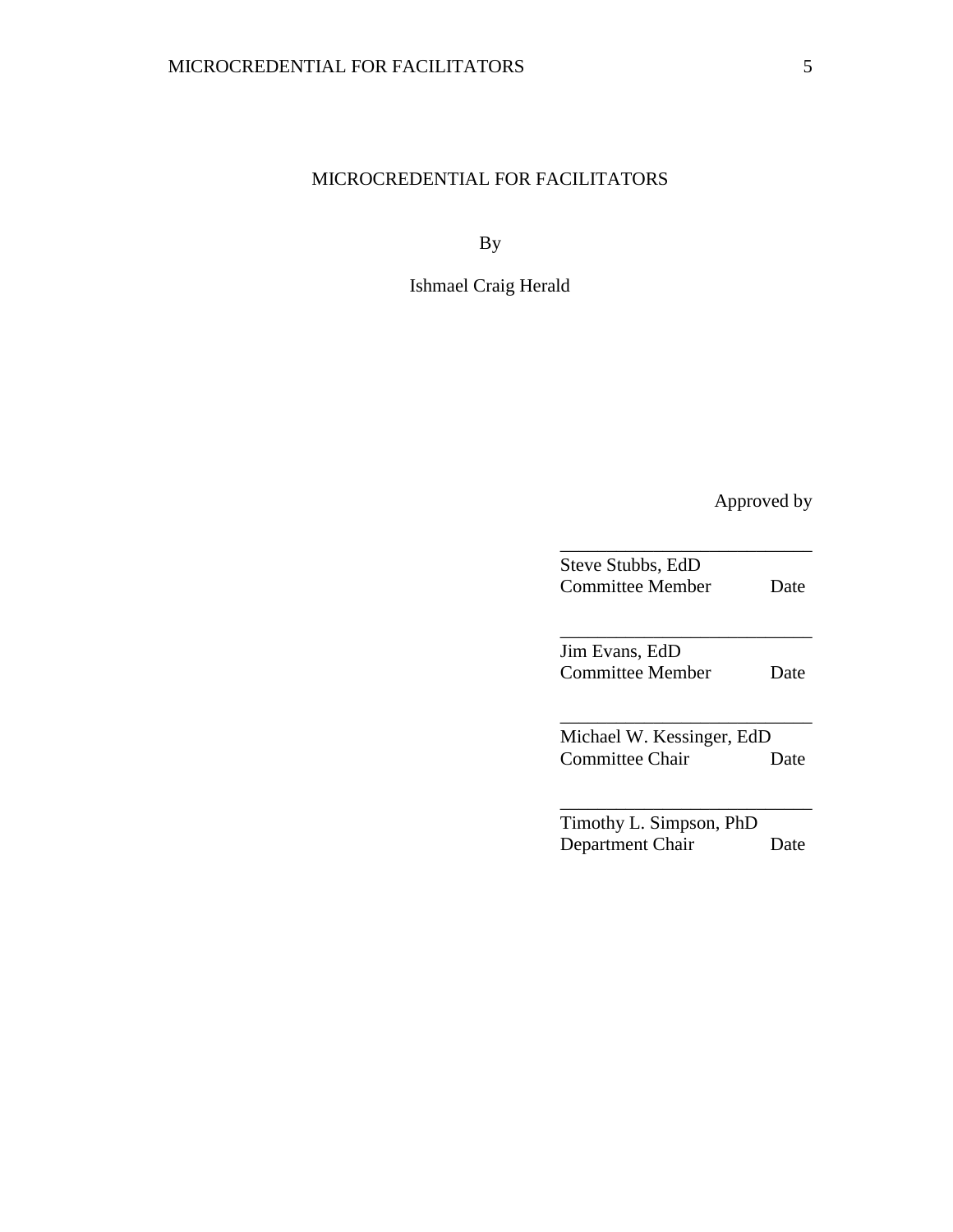### RULES FOR THE USE OF CAPSTONES

Unpublished capstones submitted for the Doctor's degree and deposited in the Morehead State University Library are as a rule open for inspection, but are to be used only with due regard to the rights of the authors. Bibliographical references may be noted, but quotations or summaries of parts may be published only with the permission of the author, and with the usual scholarly acknowledgements.

Extensive copying or publication of the capstone in whole or in part also requires the consent of the Dean of the Graduate School of Morehead State University.

A library that borrows this dissertation for use by its patrons is expected to secure the signature of each user.

| <b>Name</b> | Date |
|-------------|------|
|             |      |
|             |      |
|             |      |
|             |      |
|             |      |
|             |      |
|             |      |
|             |      |
|             |      |
|             |      |
|             |      |
|             |      |
|             |      |
|             |      |
|             |      |
|             |      |
|             |      |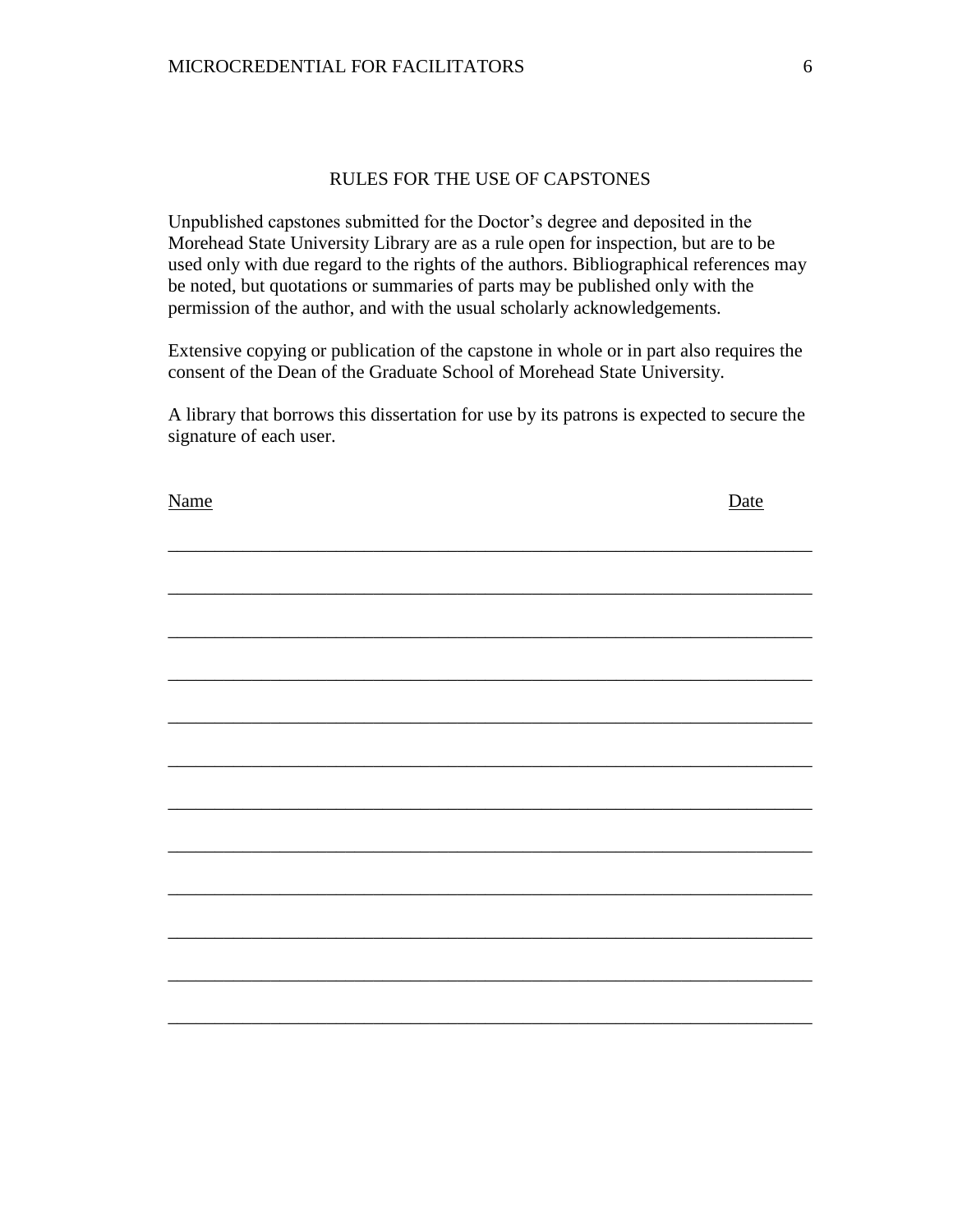## CAPSTONE

Ishmael Craig Herald

The Graduate School

Morehead State University

April 9, 2021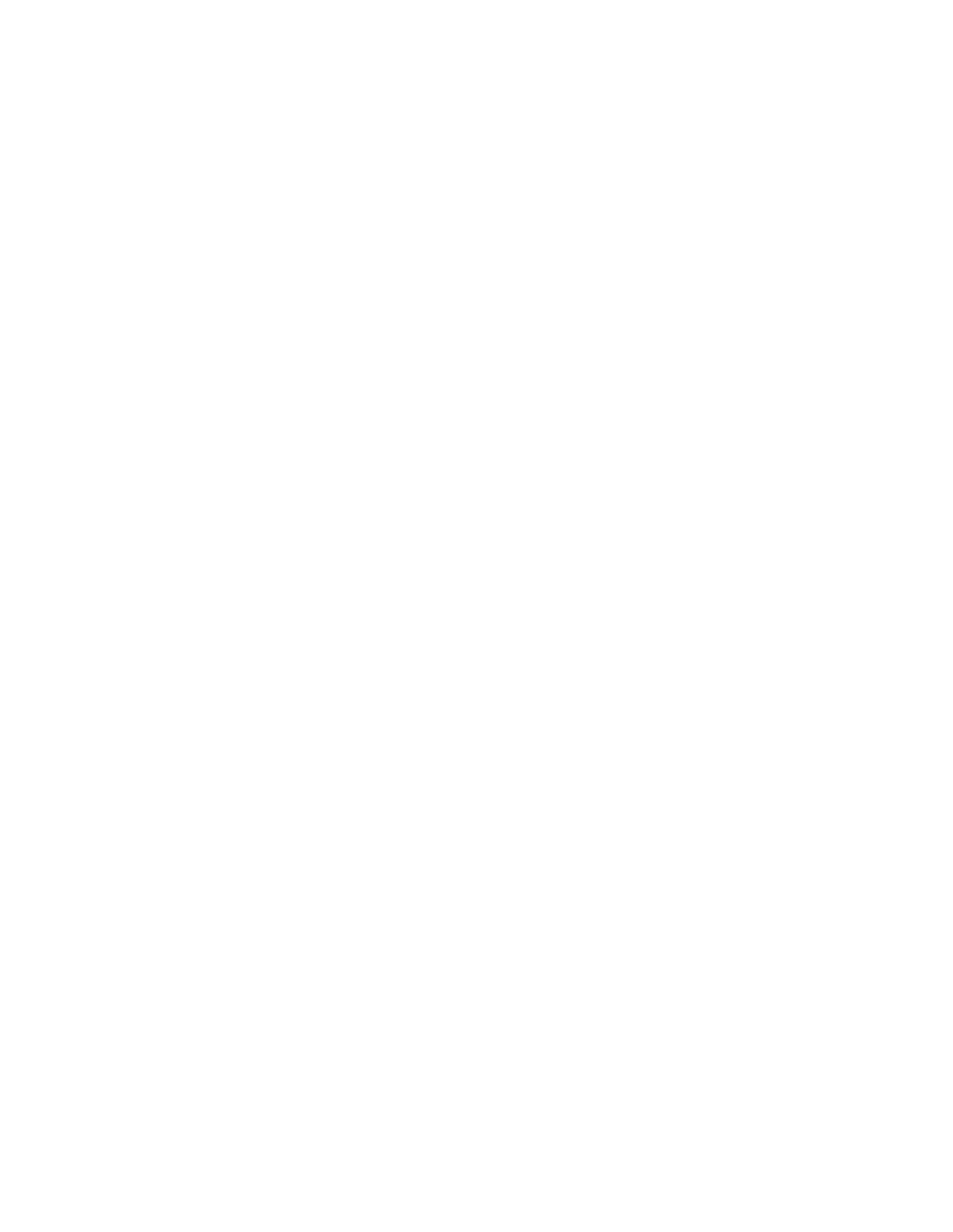### MICROCREDENTIAL FOR FACILITATORS

Capstone \_\_\_\_\_\_\_\_\_\_\_\_\_\_\_\_\_\_\_\_\_\_\_\_\_\_\_\_\_\_\_\_\_

\_\_\_\_\_\_\_\_\_\_\_\_\_\_\_\_\_\_\_\_\_\_\_\_\_\_\_\_\_\_\_\_\_

A capstone submitted in partial fulfillment of the Requirements for the degree of Doctor of Education in the Ernst and Sara Lane Volgenau College of Education At Morehead State University

By

Ishmael Craig Herald

Bonnyman, Kentucky

Committee Chair: Dr. Michael W. Kessinger, Associate Professor

Morehead, Kentucky

April 9, 2021

Copyright © Ishmael Craig Herald, April 9, 2021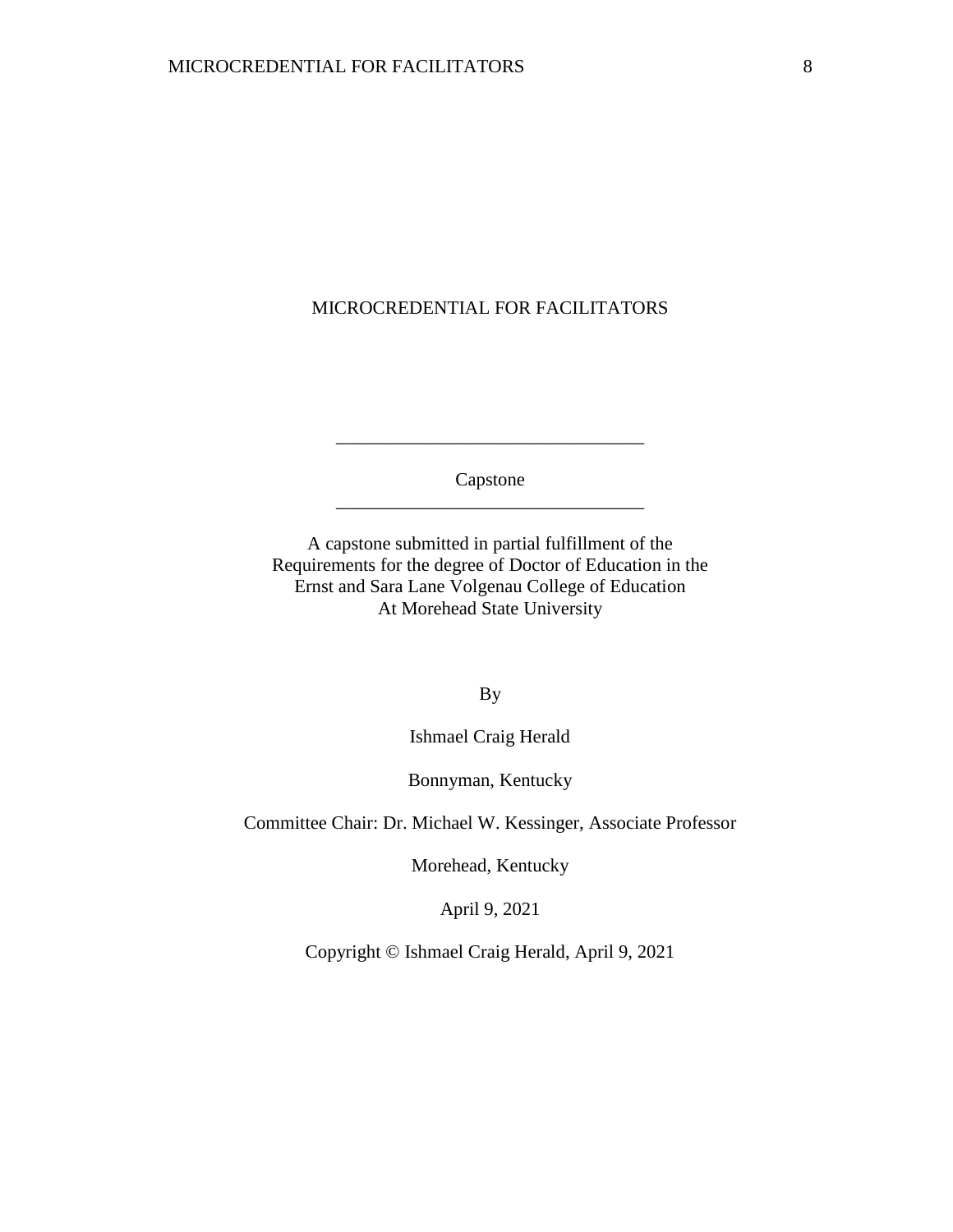### DEDICATION

I dedicate this capstone to my family.

To my parents, Cecil Herald and Jenny Lee Clemons Herald. I do this in my dad's honor, the honor of the man from whom I have learned so much, the person who has influenced me the most to become the person I am today. My dad will always be my hero. My mom taught me how to be strong. I do this to show how my mother's love and supportive way have made me successful and strong.

To my son, Trevor Fox Herald. Becoming a father changed me. Pursuing goals for myself was no longer good enough. I wanted to be a positive role model for my son. That desire drove me to push myself to heights I never intended to reach. My son is so smart and talented, but I wanted to instill in him a desire to be a lifelong learner. I am proud of the man he is today and the man he is growing to become.

To my brother, Hilburn Clemons Herald. Hib has always been by my side. As brothers, we have tackled challenges in life together. As good friends, we support each other no matter where life takes us. It is good to know that no matter the path, Hib will always be my younger brother and best friend.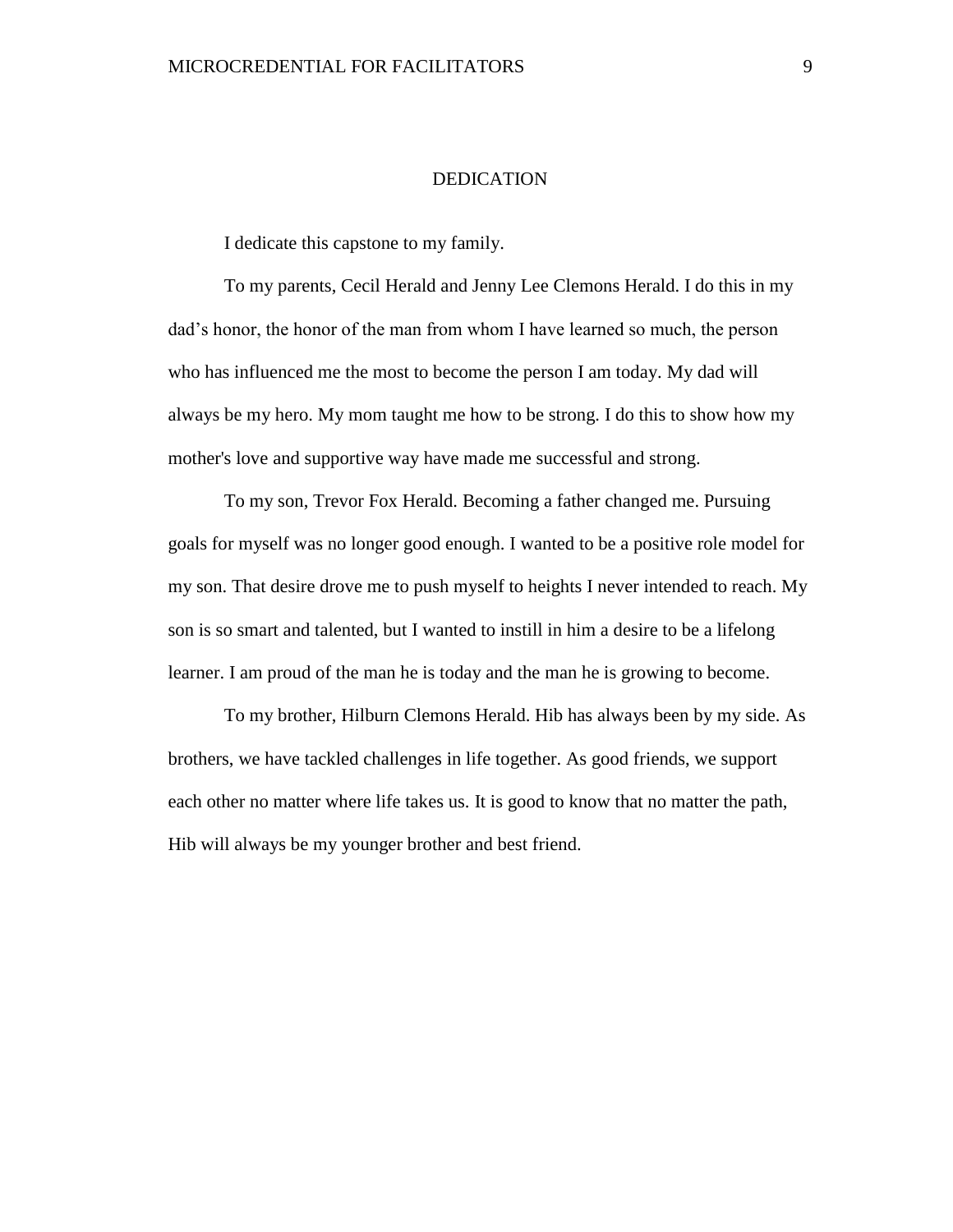#### ACKNOWLEDGEMENTS

First, I have to acknowledge my loving, supportive wife, Autumn. I would not have felt comfortable starting this process at this point in my career without her supportive nature and nurturing spirit.

I want to thank my committee. Dr. Michael Kessinger helped me stay focused and on task during this process. Dr. Jimmy Evans led me to get involved in the doctorate program at Morehead State University. Dr. Steve Stubbs showed me that someone from a Career and Technical Education background could attain this level of a degree.

To all the professors and faculty of Morehead State University and Eastern Kentucky University, I thank you. The staff of both these institutions helped prepare me through their classwork that I had to complete to get to this moment. They all had a part in molding me and growing me into my capstone.

I want to express a special note of thanks to Dr. Steven Fardo at Eastern Kentucky University for his guidance through the Career and Technical Educational program, including my master's degree and administration certificate. He gave me the focus and confidence to expand and become an instructional leader.

Prior to education, I had supervisors that taught me about the world of work and how you learn so you can improve yourself, not just to keep a job. That gave me the understanding that I needed to improve myself and keep me focused-driven. One of the most influential supervisors was "Dollar" Bill Hylton, whose unique and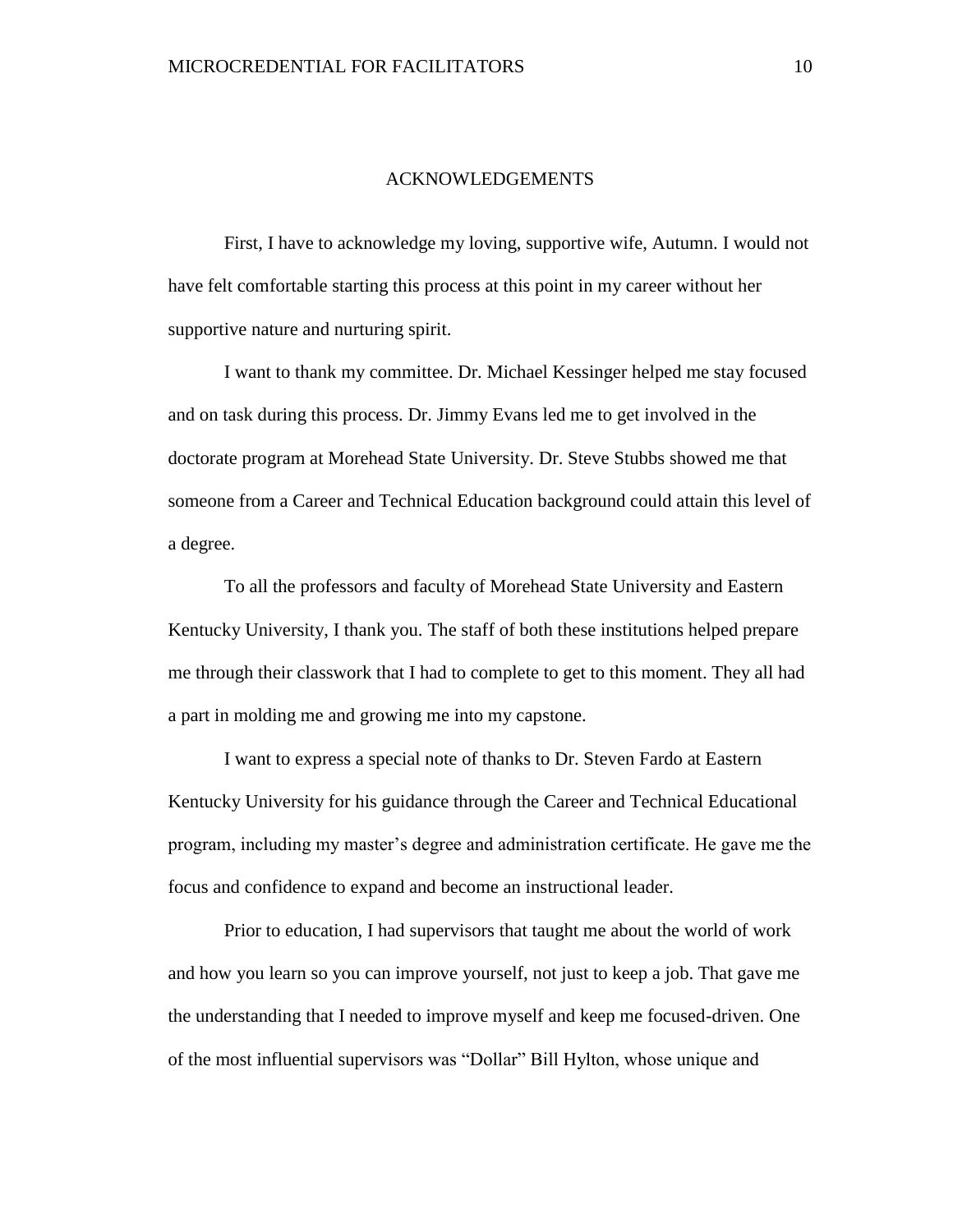unusual leadership style taught me many things. Above all, he showed me how to adapt to my situation and work through barriers.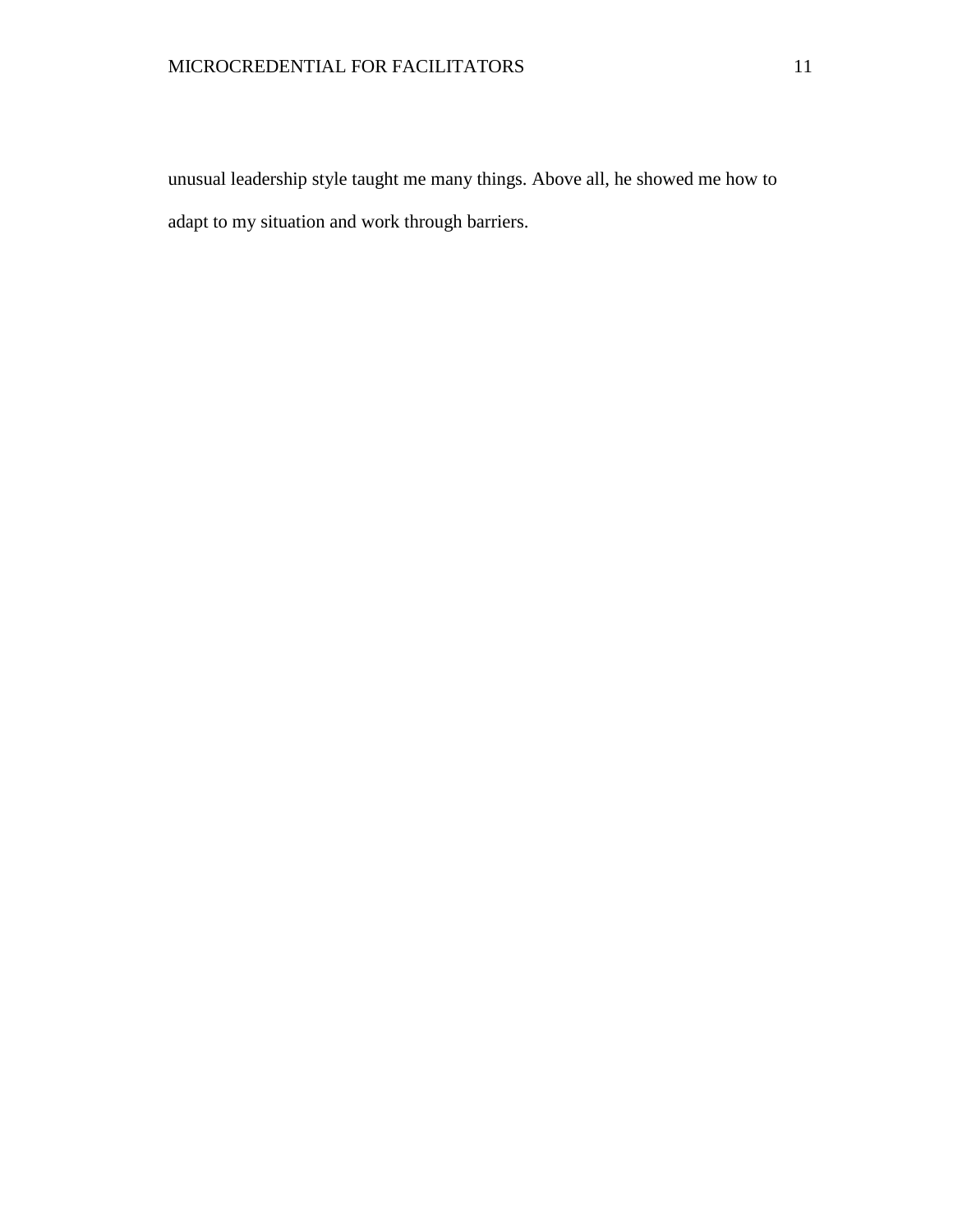### TABLE OF CONTENTS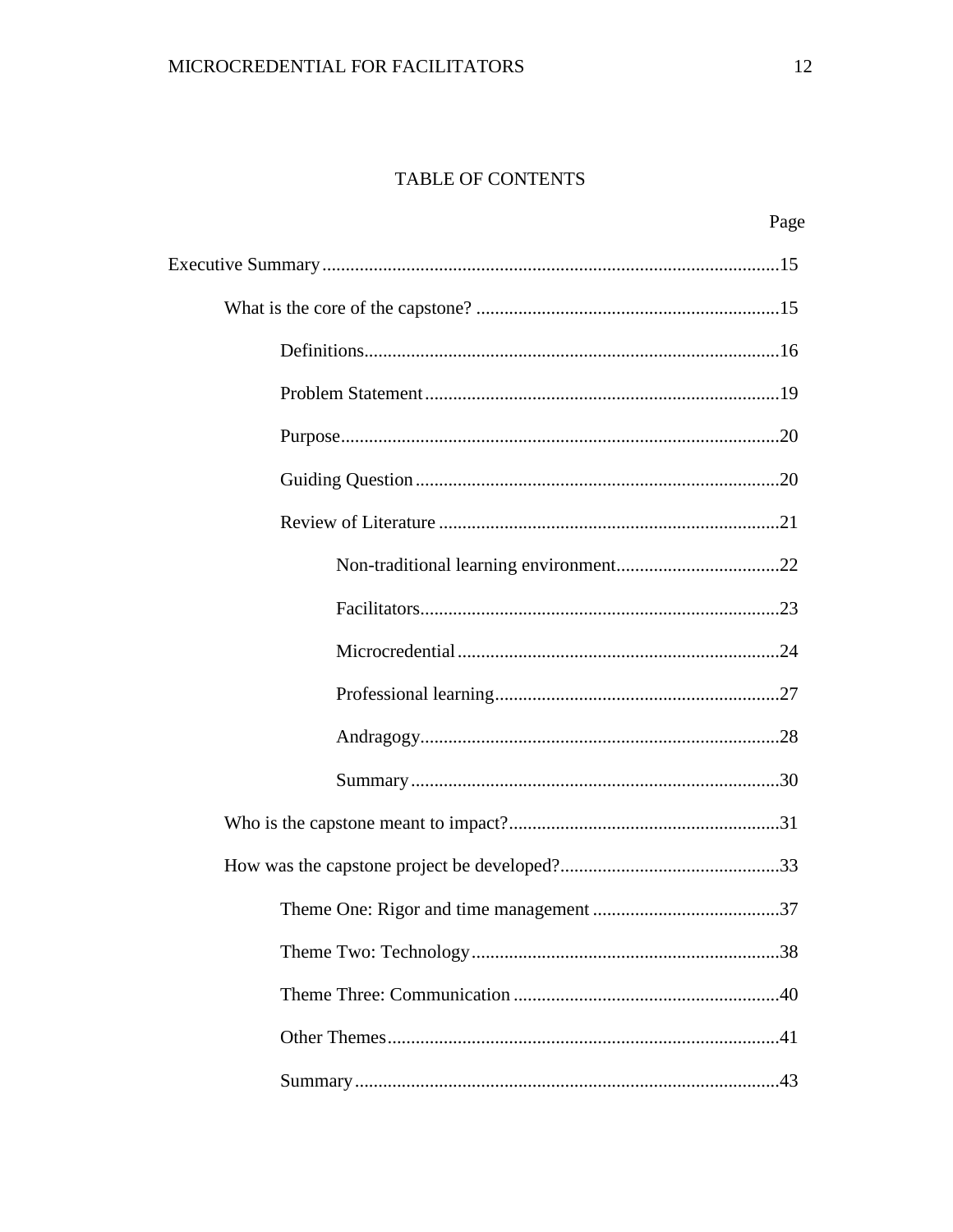| Why were this capstone and related strategies selected?43                         |
|-----------------------------------------------------------------------------------|
|                                                                                   |
|                                                                                   |
|                                                                                   |
|                                                                                   |
|                                                                                   |
|                                                                                   |
|                                                                                   |
|                                                                                   |
|                                                                                   |
|                                                                                   |
|                                                                                   |
|                                                                                   |
| Facilitating Communication to Support Student Success in Digital Learning62       |
| Facilitating the Learning Management System to Support Student Success in Digital |
|                                                                                   |
| .74                                                                               |
|                                                                                   |
| Appendix A: Main Barriers to Student Success – Rigor and Time                     |
|                                                                                   |
| Appendix B: Main Issues with Dual Credit Courses - Technology82                   |
| Appendix C: Main Issues with Dual Credit Courses - Communication83                |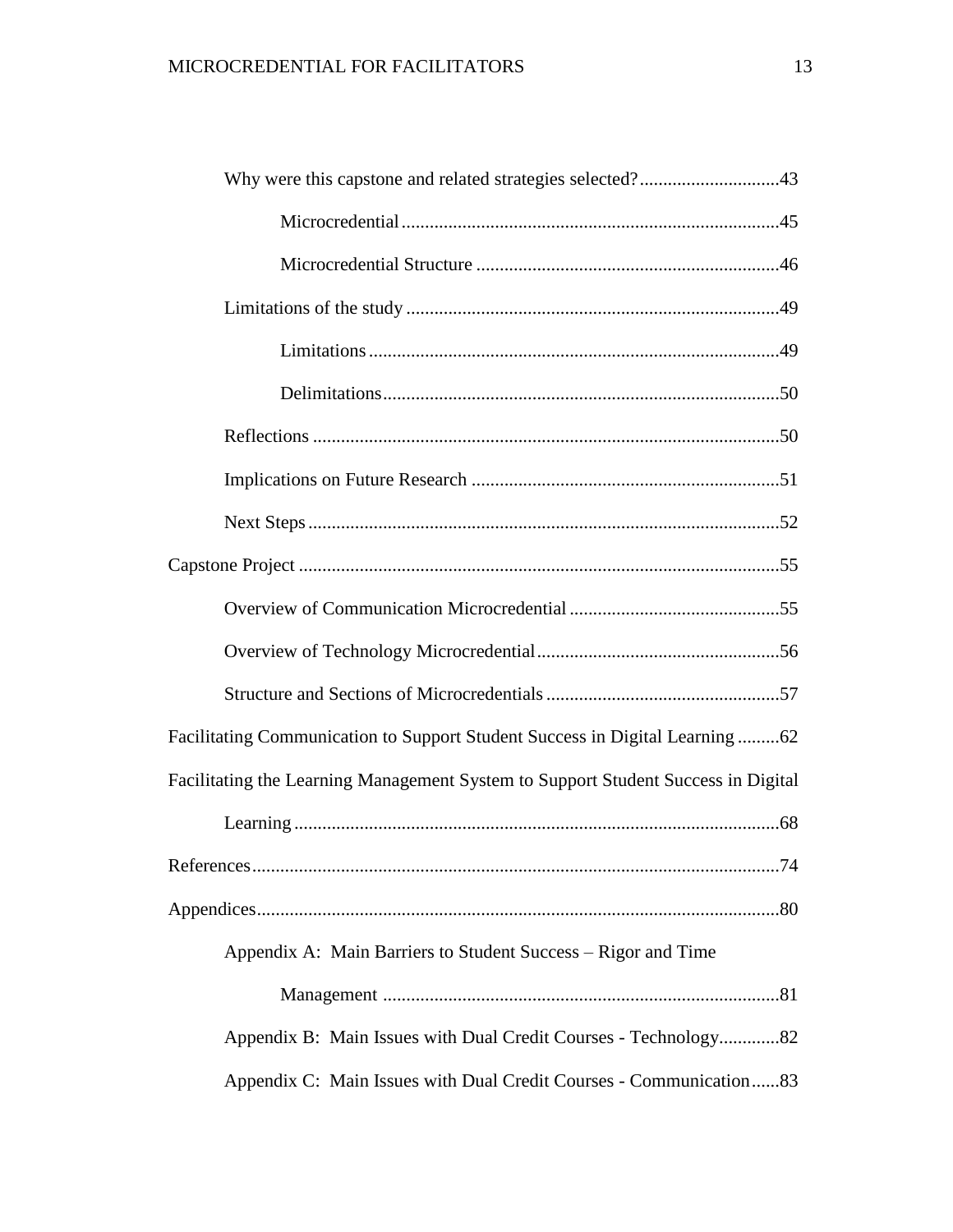# MICROCREDENTIAL FOR FACILITATORS 14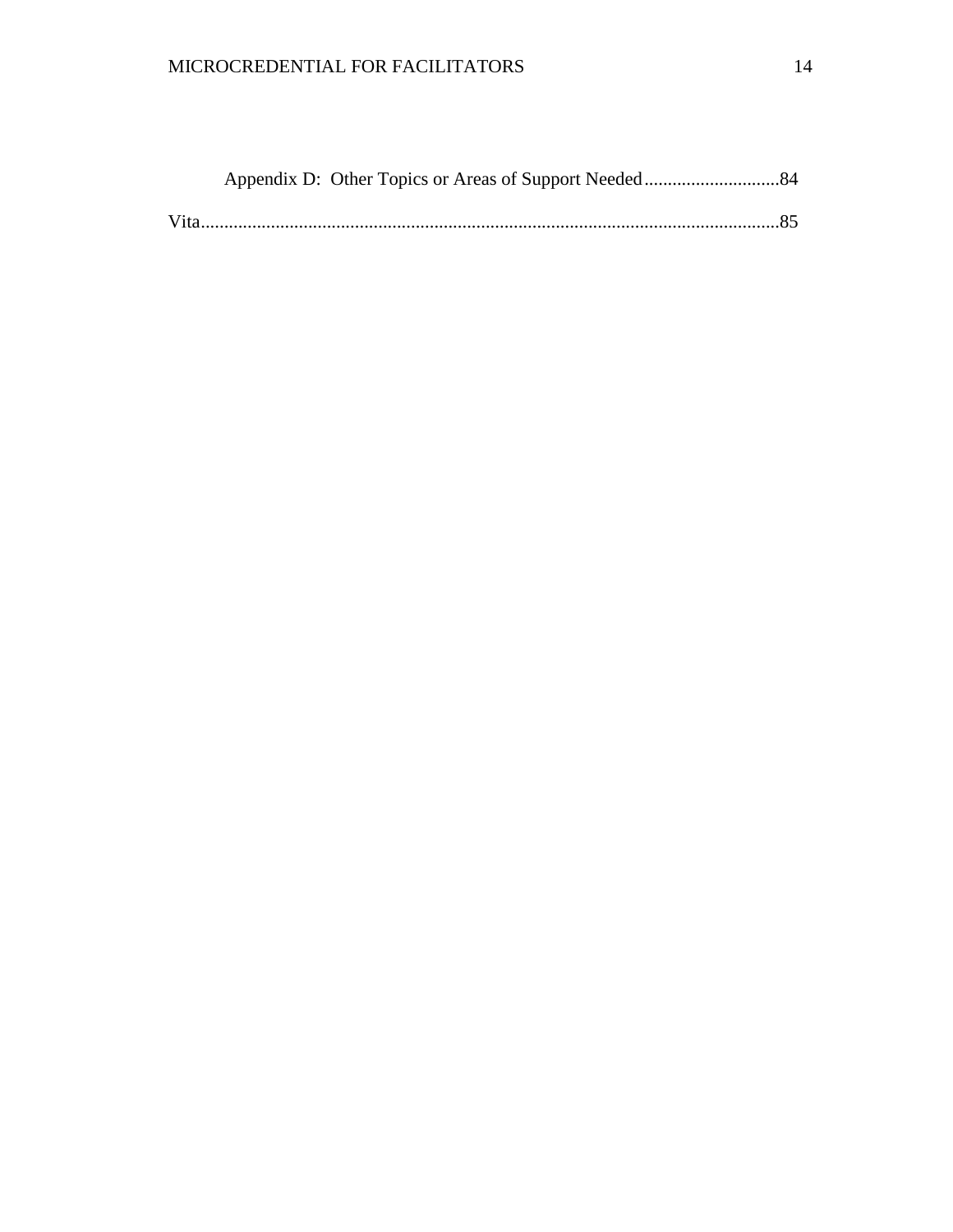#### **Executive Summary**

#### **What is the core of the capstone?**

The rural K-12 school system in America is obligated to do more than get their students across the stage with a diploma. These students should have the same access to high-wage jobs as graduates from more urban areas. One disadvantage for rural students is that access to these jobs is not in their backyard. As high-paying, high-demand jobs are in short supply in rural areas, it is not enough that rural schools simply graduate students; they must prepare students for a workforce that is outside of their region. Travel becomes a necessity. These rural students often travel for postsecondary education. It is also common for adults who live in rural areas to travel more than an hour for a high-wage, high-skilled job.

Often in rural areas, schools are the backbone of their communities. The school district is usually the largest employer in that community. There does not exist a lot of opportunities in rural areas for high-wage careers unless these students want to pursue education as their career, and that often requires travel for postsecondary training. Schools need to train students to reach beyond their home turf and be prepared to take their place in the 21<sup>st</sup>-century workforce.

Rural schools also struggle to keep staff because they have less funding. As adults move to find better jobs, enrollment decreases, and as enrollment decreases, so does funding. The state can only do so much to help rural schools. In January 2018, the state eliminated the funding supporting professional development for teachers (KDE, 2018). On top of the funding losses in other areas, this loss of professional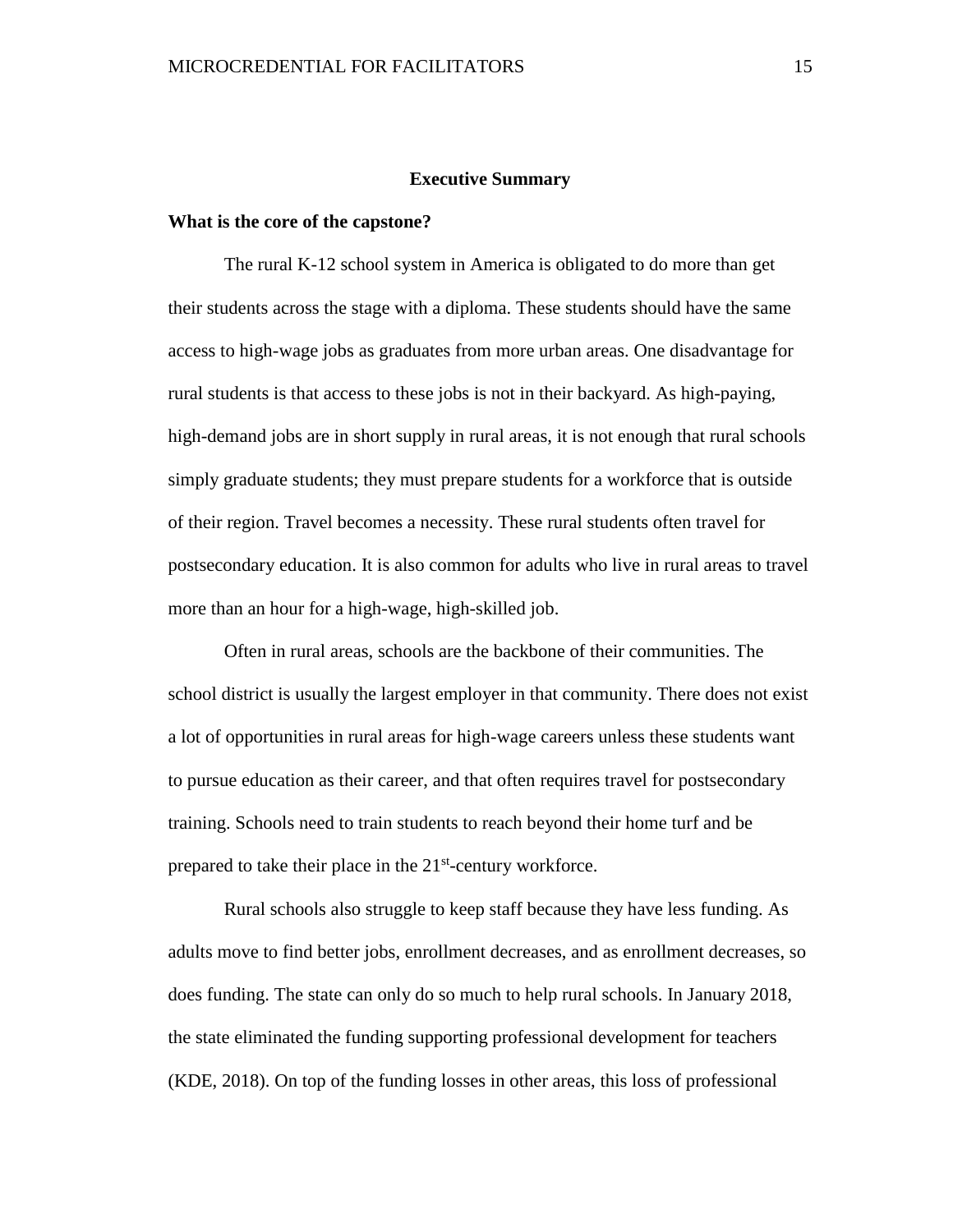development funding puts a strain on these schools to support professional learning needed for their staff.

In rural schools especially, it is difficult to get teachers for specific higher level courses. If a rural school has a teacher qualified to teach the higher levels of content, there are usually not enough students who are academically ready to justify having the course. If a rural high school has a math teacher that can teach Calculus, but only three students are prepared to take Calculus, how can the administration justify tying up one teacher for these three students and a class period? Does the school give up on the idea that these three students deserve to learn Calculus? How is a rural school supposed to individualize instruction if they do not have the staff to do so?

One way that rural schools can offer students access to courses that will lead to high-demand, high-wage careers is to use online or hybrid learning models. These three students could take Calculus online through a dual credit instructor during the same class period they would have had the local math teacher. Students still get the course they need with this model, which also makes the local math teacher available to instruct a larger group of students.

### **Definitions**

The following terms will provide a foundation for the reader to understand the various aspects of this capstone project. The creation of a series of microcredentials to help develop the skills of a classroom facilitator is essential to supporting the potential needs of students within the course.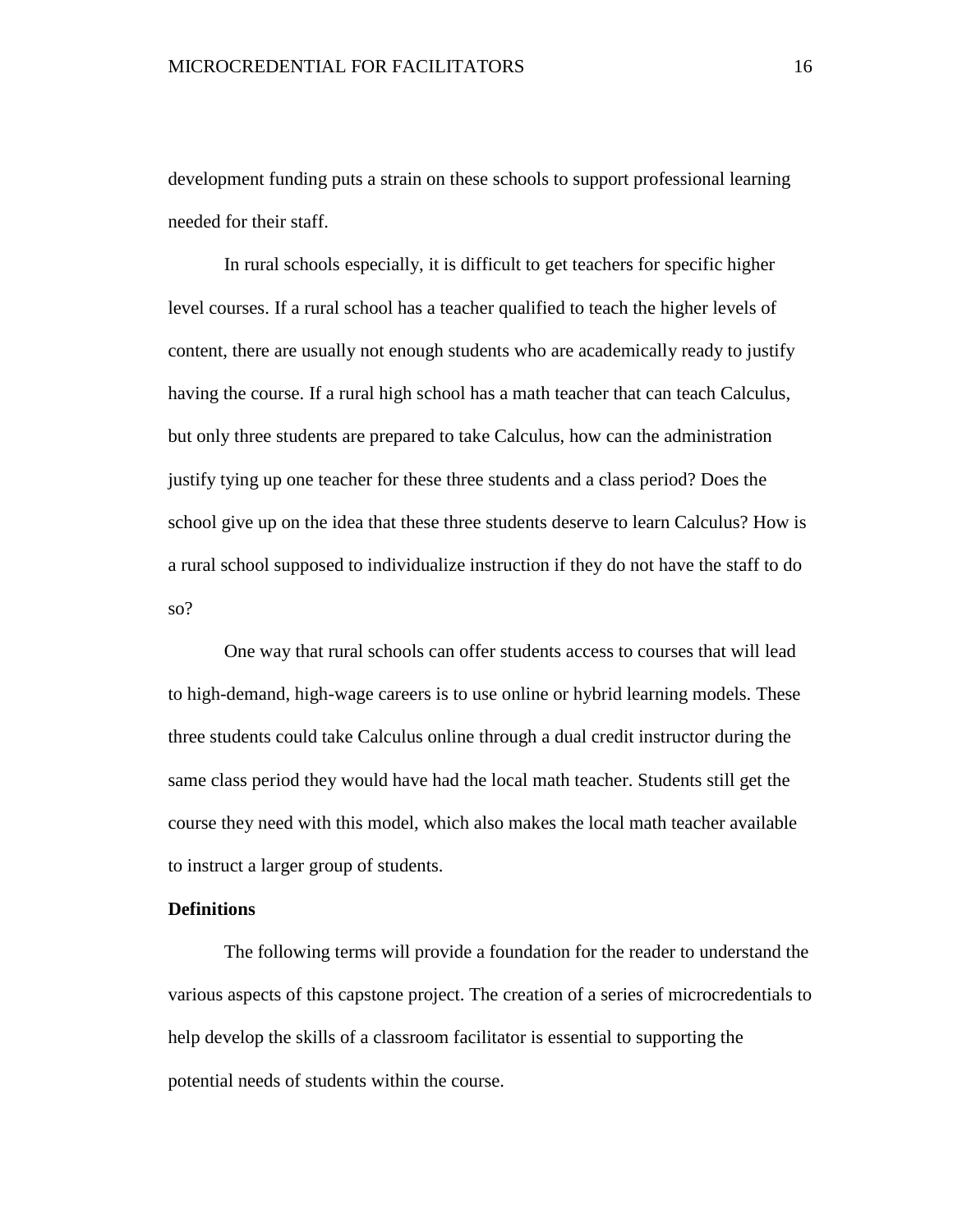Andragogy – the study of how adults learn, which is different than how children learn. Knowles (1984) defined rules about adult learners in that adults are self-directed learners, not like children, who must be guided by an instructor. Adults build upon previous experiences whereas children do not have prior knowledge and must be introduced to concepts and taught from the base up. Knowles also acknowledged that adults desire to learn more about topics of interest to them and will take the initiative to invest in their own learning, something rarely seen in the way children learn. Knowles referred to this difference in learning as andragogy. Knowles also indicated that adults problem-centered in how they approach learning. All of these learning factors differ from how youth learn.

Dual credit – courses where students receive both secondary and postsecondary credit.

Facilitator - Facilitators are the adults in the classroom monitoring students taking online and hybrid courses. Facilitators provide day-to-day support for the students taking these courses (Irvin et al., 2009).

Hybrid or blended learning– instruction in a combination environment where the instructor is not always present for each class period. Students work in the online platform associated with that class when the instructor is not present for in-person instruction.

Hybrid courses – Courses that include both online instruction and in-person instruction. In secondary education, hybrid courses are often seen in dual credit courses, taught in person by the college instructor a day or two a week and students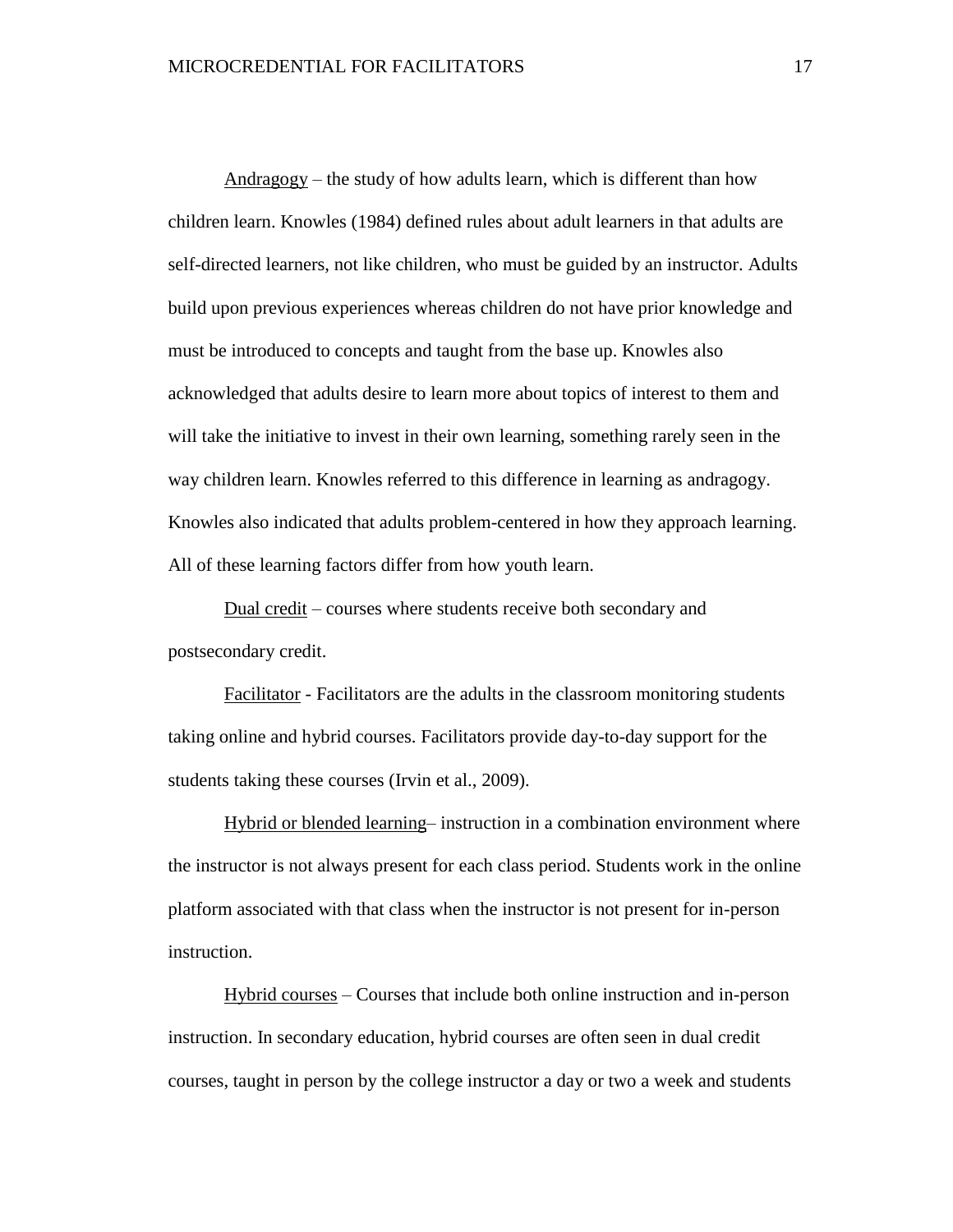working in the online platform the remaining days a week. Hybrid courses do not have to be dual credit courses. Some instructors will live stream into classes in several schools a few class periods a week and students work in the online platform the remaining class periods for that week. Hybrid courses have taken on an important role since the COVID-19 pandemic. Most schools that have returned to in-person instruction are using hybrid courses to instruct their students.

Microcredential – According to NEA (2018), a microcredential is "a digital form of certification indicating demonstrated competency/mastery in a specific skill or set of skills" (para 1). A microcredential is not platform-specific, nor is it limited to time, as professional developments usually are. A microcredential differs from standard professional learning in that professional development is often generic and does not allow for mastery of practice (Tyton Partners, 2020). Most professional learning is based on a certain number of training hours. A microcredential is more of a demonstration of competency and the skills learned.

Online courses – Courses that students take solely in the virtual environment using media such as Google Classroom or BlackBoard. In secondary education, online courses can be elective high school courses or dual credit courses, which are taught by college instructors for both high school and college credit.

Pedagogy – the practice of teaching. As for this research, pedagogy refers specifically to teaching those who are dependent upon the instructor to initiate the learning process and who have little or no background knowledge to bring to the learning process. It is in this way that pedagogy differs from andragogy.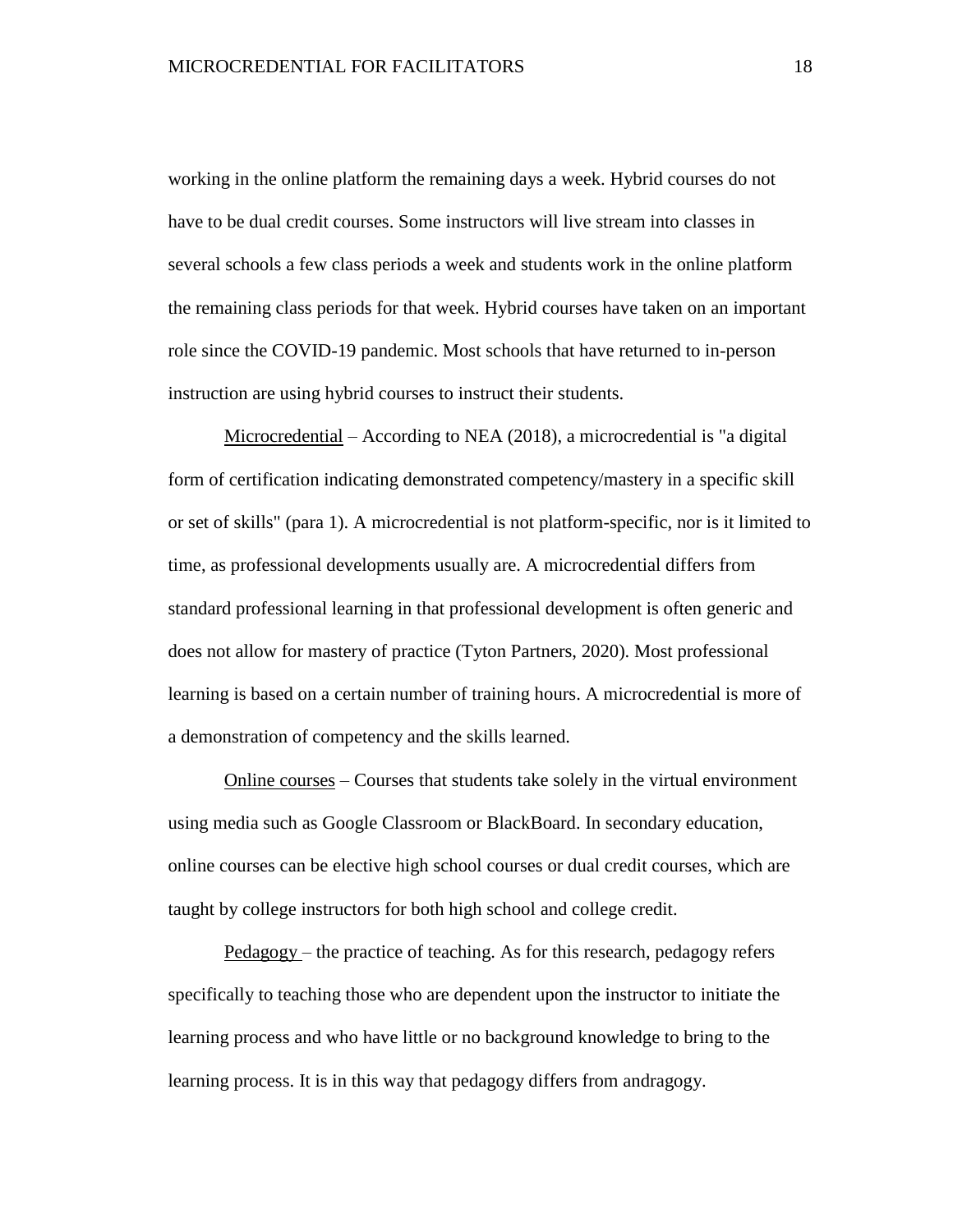Professional learning – knowledge and skills provided to all those who work in education that will enable students to learn and achieve at high levels (Learning Forward, 2020). Every school has a responsibility to provide professional learning opportunities to all their staff.

### **Problem Statement**

The one issue with the hybrid type of instructional delivery or form of independent study is that there must be a staff person observing and supervising students while working on their online or hybrid model courses. These staff are facilitators in their roles, but there exists no set training for facilitators. In many cases, these staff members struggle to fulfill their duties as a facilitator. A microcredential made available to both certified and classified staff would aid in facilitators understanding and performing their functions, which, in turn, would have positive impacts on student success in online and hybrid courses.

Many students are not successful in their first traditional online class. School districts across the country became aware of this reality with the move to virtual instruction during the COVID-19 pandemic. How can this be resolved? In rural eastern Kentucky, specially designed hybrid learning opportunities support students in high school settings. Often, these dual credit courses are the first college-level courses students take. The beginning work for leaders to get this model to work successfully is to have specific postsecondary instructors who can teach a rigorous dual credit class positively. In this atmosphere, college professors come into the classroom weekly or bi-weekly for student-instructor interaction. Students also have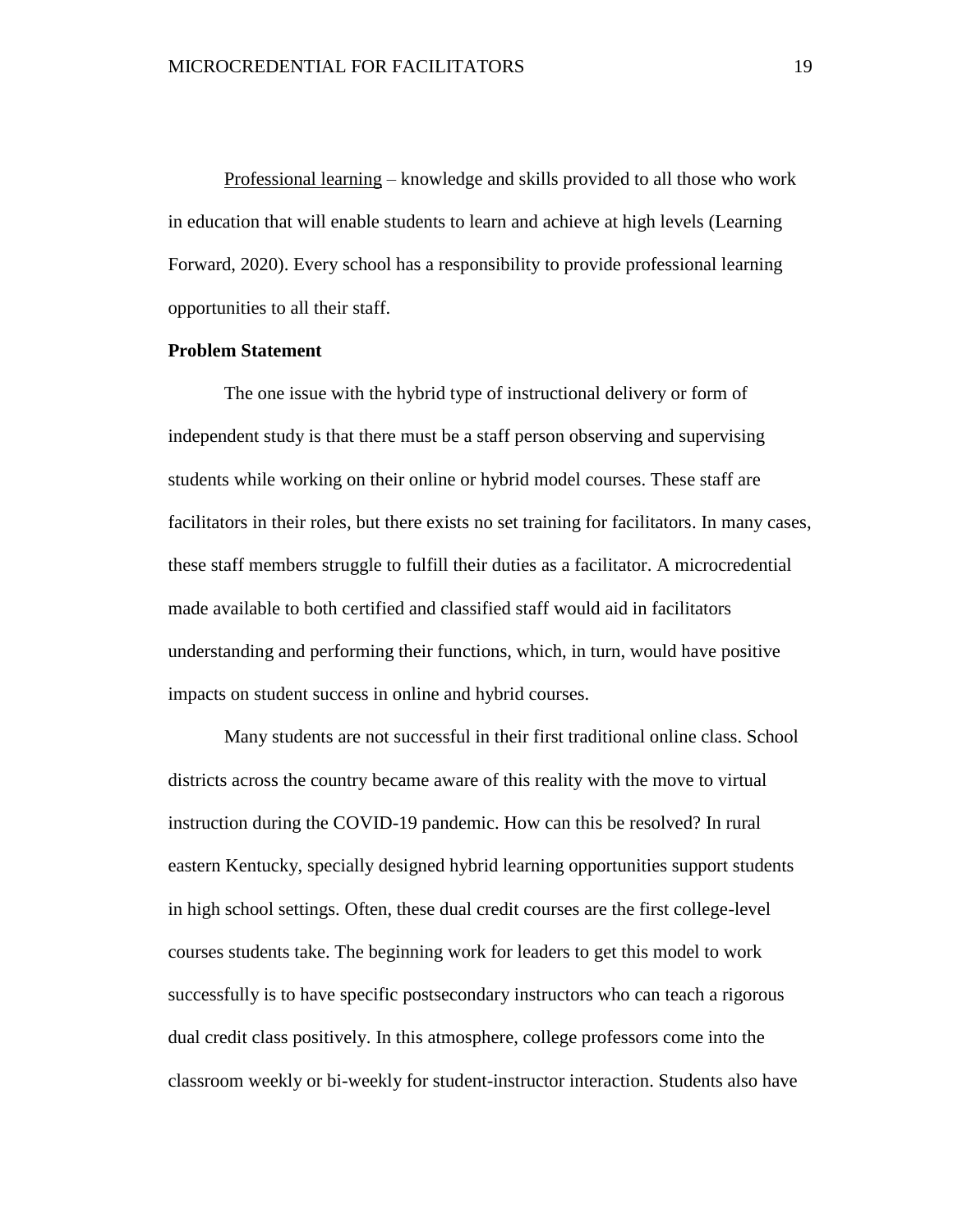an in-person class facilitator in class every day. The facilitator has access to the students' online courses and provides a level of support comparable to traditional high school classes, which students use to help build success.

### **Purpose**

Rural schools in eastern Kentucky survive by maximizing resources to their fullest potential. This survival includes using funding wisely and maximizing personnel, so students gain the most benefit possible. One way to accomplish this is by tapping into online and hybrid classes for students. A room full of students can all take different courses online, and only one person, the facilitator, is needed. Students can also partake in a hybrid model, where the instructor teaches in person only on selected dates. Students participate in the online format of the class during times when the instructor is not physically present. This blended format works well for regional courses where the instructor teaches at two or more schools.

The rural schools in eastern Kentucky may not have access to a wide variety of higher-level classes by way of the traditional face-to-face classroom setting. Still, they can provide access using facilitators for hybrid and online learning courses. Facilitators can be teachers or instructional aides, making the position more manageable depending on each school's unique situation.

### **Guiding Questions**

This study raises a few questions. First, what method of training do staff need to become effective facilitators? Facilitating is a very different leadership skill than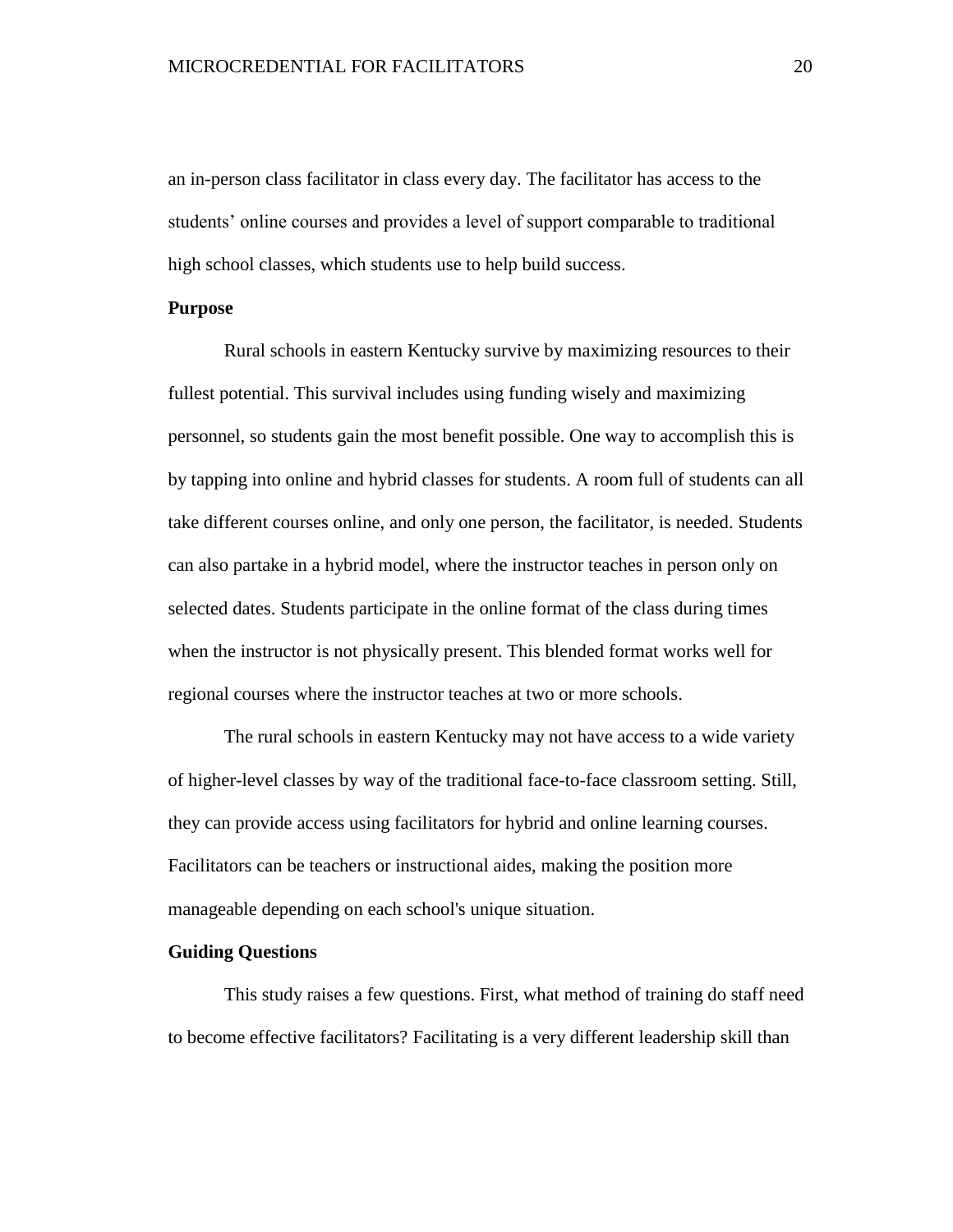the traditional classroom instructor position. School staff must have the proper training to transition into this unique role successfully.

Second, what qualities make an effective facilitator? Skills and traits must be identified that lead to positive facilitating in blended and online classes. Adults will make better facilitators once they have completed a microcredential course focusing on the skills needed to be an effective facilitator.

### **Review of Literature**

Rural schools in America face many issues, including staffing, geographic barriers, and low enrollment, which affect the institution's financial ability (Barbour, 2007; Barbour & Mulcahy, 2006; Hobbs, 2004). Compounding these issues are the limited postsecondary educational opportunities and lack of local industry options in rural areas. Students often travel long distances for any postsecondary prospect (Bishop & Mane, 2004). In particular, rural schools are utilizing technology and online education more than ever to overcome many of the issues that affect and limit their systems (Barbour, 2007; Hobbs, 2004).

Schwartz (2015) noted that for six years in a row, "skilled trade vacancies are the hardest to fill in the U.S., and for the fourth consecutive year, skilled trade roles are the hardest to fill globally" (para 4). The youth in America are not able to fill many open positions upon graduation because, in addition, rural schools are often disadvantaged in training students to fill these skilled jobs. Rural schools simply do not have the resources, local industry, or educators required to provide students the training needed for such skilled jobs. Some rural schools struggle to keep a science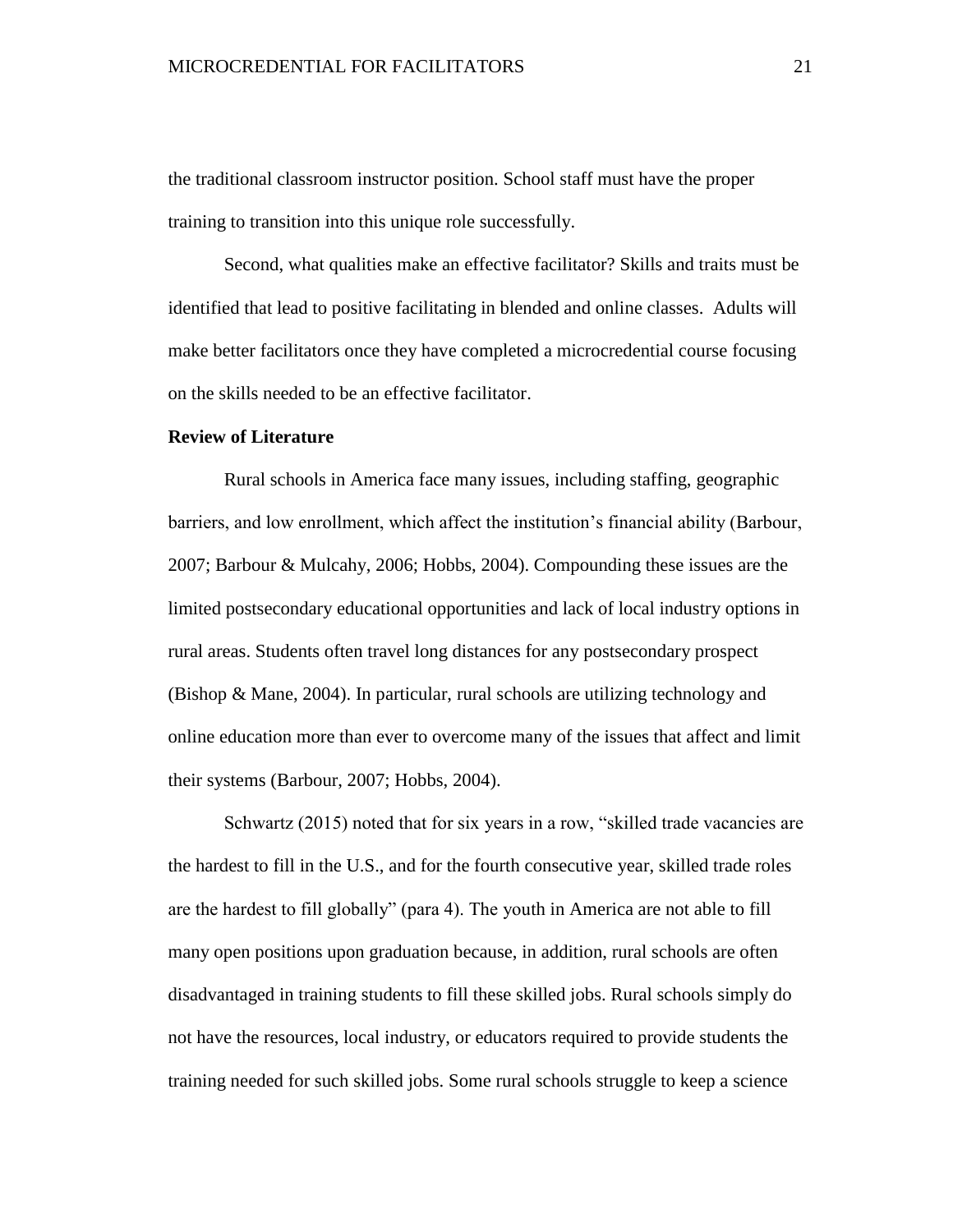teacher who can only teach the basic requirements. The science teacher may not be credentialed to teach higher-levels of science that students need for postsecondary success in skilled fields such as nursing. A movement to align the curriculum between secondary and postsecondary education and the labor market is needed. "The crisis in the construction workforce was evident before the 2007 recession started" (Toppin, 2018, p. 67). Beyer (2017) stated that the construction shortage jumped from 21% in 2012 to 56% in 2016.

There is a reason why the workforce is either unable or unwilling to fill these jobs. Carnevale and Desrochers (2002) discussed the reason the U.S. is first in the global economy. It is due to capital investment and flexibility, and not to the skills or quality of the workforce. Carnevale and Desrochers found that high-paying jobs that only require a high school diploma are decreasing drastically. More technical training is needed to fill the types of jobs that are going unfilled. But how is this to be accomplished in rural areas?

**Non-traditional learning environment.** Undeniably, online learning is "the fastest growing alternative to traditional K–12 education in the United States" (Glass & Welner, 2011, p. 3). Hybrid learning can use strengths from both the traditional model of classroom instruction and distance online learning. There is a need to implement blended learning to improve individual student's educational process (Lalima & Dangwal, 2017). Online education using the hybrid learning environment allows for advanced curriculum, all while keeping rural schools open and accessible to students (Barbour & Mulcahy, 2006).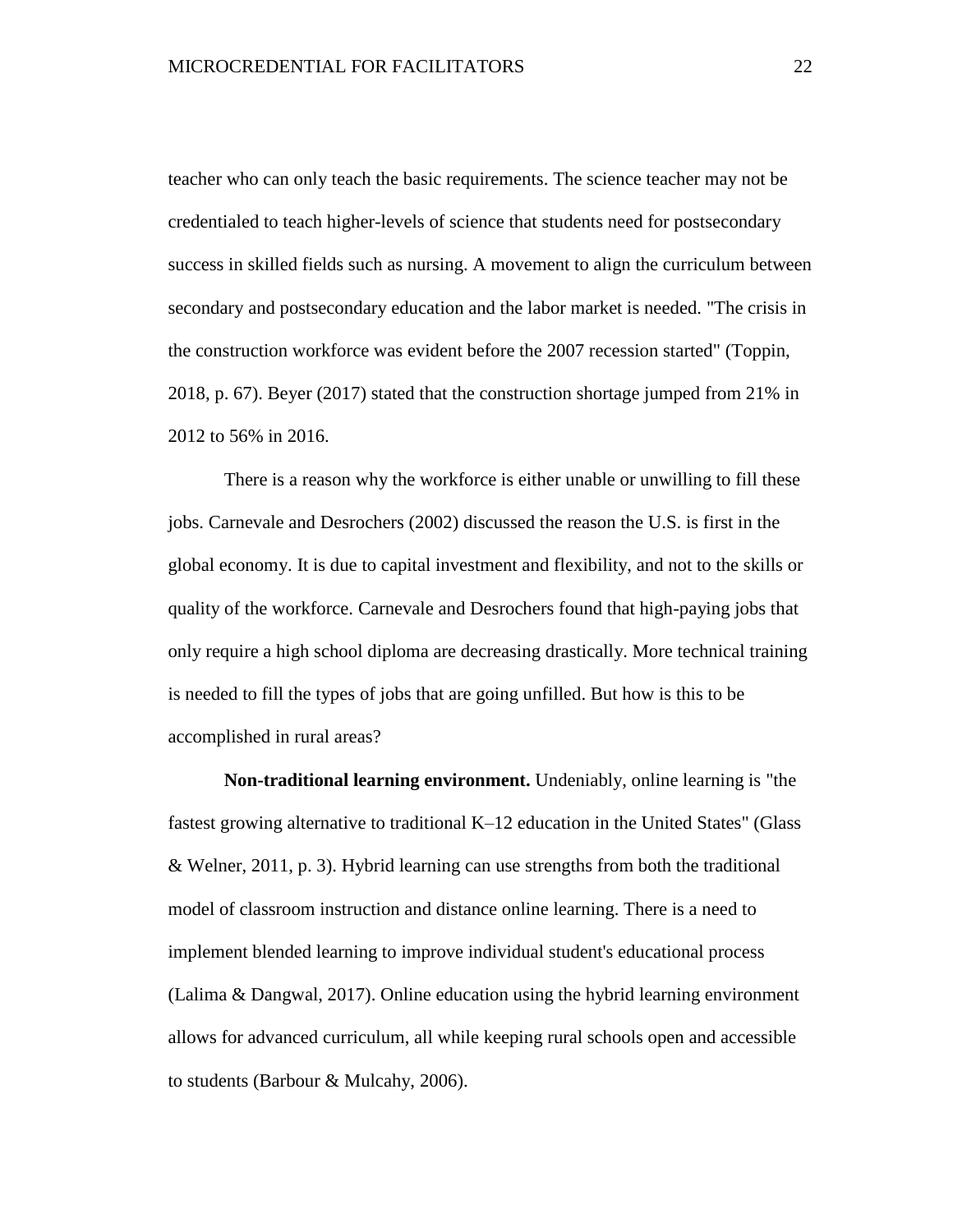Hybrid learning and online environments, especially for dual credit classes, are necessary for a thriving rural school. Findings also support the fact that dual credit does positively affect students' futures (Watt-Malcolm, 2011; Foster, 2010). In specific pathways, dual enrollers in advanced learning opportunities perform as successfully as, and in some cases, outperform the college-preparatory track students. (Yettick, Cline, & Young, 2012). These dual credits and hybrid opportunities mean that students will have online and in-class access to an instructor and a subject they would not have access to at their home high school.

Allen and Seaman (2016) found that less than 30% of postsecondary faculty "value the legitimacy of online education" (p. 21) in that they feel students are less impacted by online education as they are with traditional in-person methods. To counter this, schools will need someone to facilitate the hybrid classroom when students are working in the online environment.

**Facilitators.** On-site facilitators are different from course instructors, as they are the ones in the class and provide the day-to-day support for the students (Irvin, Hannum, Farmer, de la Varre, & Keane, 2009). Facilitators are in the classroom or computer lab working with students directly in small groups. Facilitators are the ones who interact with and support and encourage the student on many levels. Students rely on facilitators to provide them with additional assistance. The facilitators are vital to providing a learning culture and "have a key role in reducing dropout" (de la Varre et al., 2014, p. 327).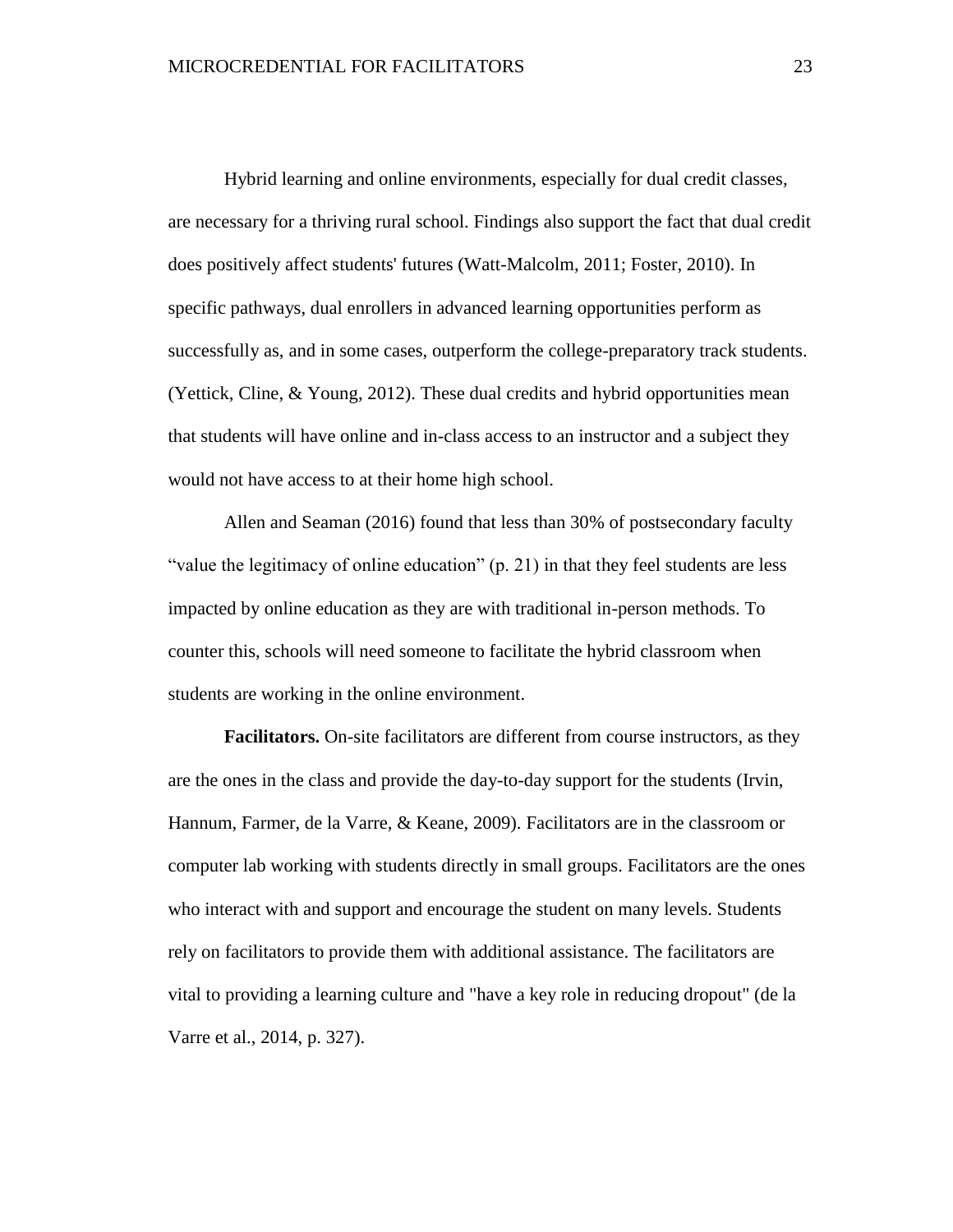"A major aspect of students' online experiences that facilitators provide is setting the climate for learning through encouraging, acknowledging, and reinforcing student contributions" (de la Varre et al., 2014, p. 327). Intervention facilitators take an active part in the support and guidance of the class. De la Varre et al. (2011a) found that teachers felt facilitators who interacted and engaged students were of better quality than those who only watched and took a back seat to the educational process. Students also expressed that they had more self-confidence when their facilitator engaged, encouraged, and supported them (de la Varre et al., 2011b).

A limited amount of research dealing with distance learning for rural K-12 school systems exists (Aud et al., 2013). Very few studies include the use of facilitators in online and hybrid models. The responsibility of a facilitator must be clearly defined if online and hybrid learning is to be successful. A facilitator must monitor student behavior and activity in the classroom and be available to answer students' questions and support them with guidance. A facilitator must understand that their role is a supportive one also to the instructor. These adults will need some form of professional training to understand this role of facilitator and to be successful in that role.

**Microcredential.** A microcredential is focused on one skill, thus its name. According to Brown, Rhodes and Gammill (2017), a microcredential shows that mastery has been demonstrated and achieved on a specific assessed standard. The microcredential is a certified badge or seal that the person can take with them across jobs, provides evidence to back up what the person learned, making it more than just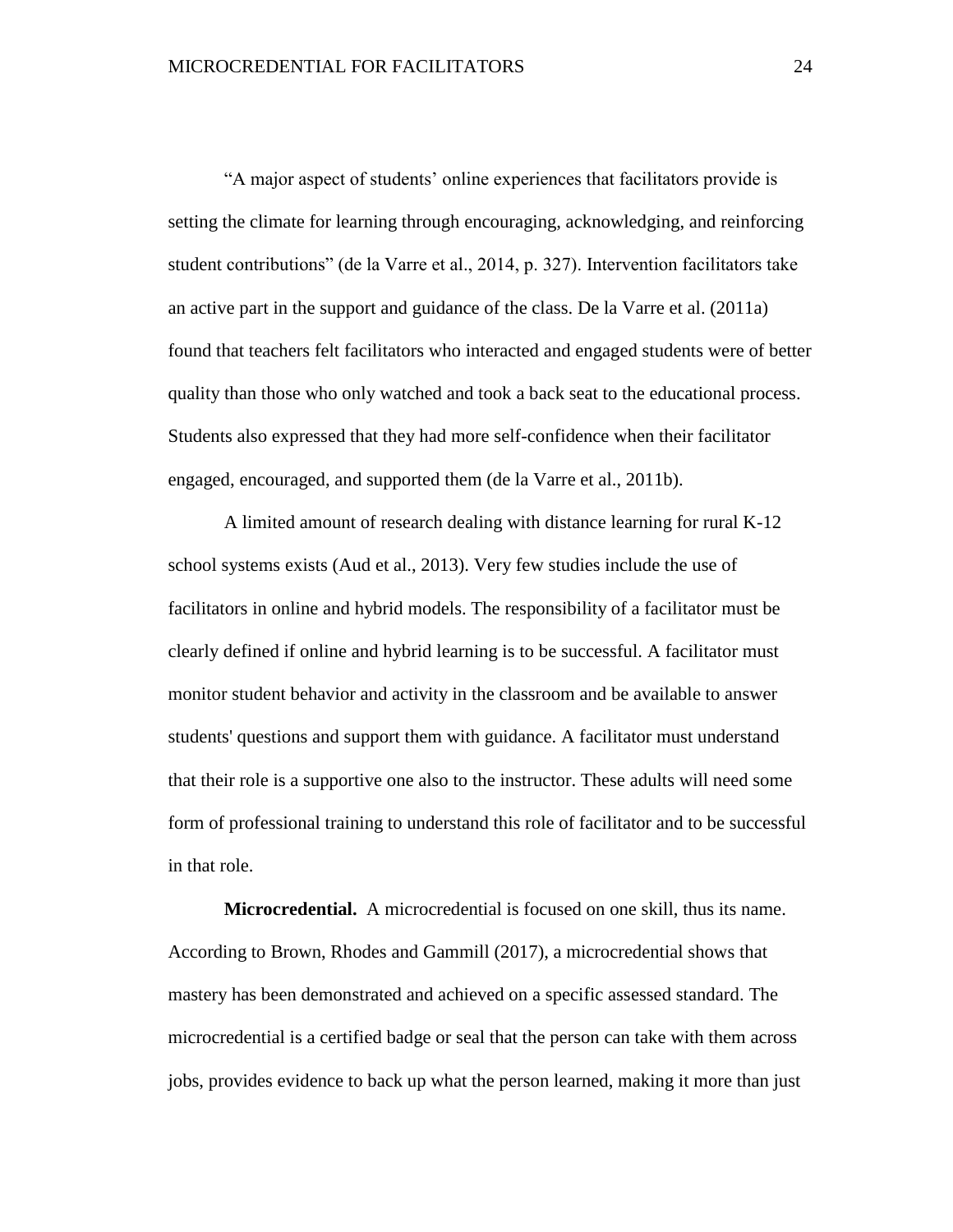a certificate showing they had attended a training (NEA, 2018). It is not the number of hours that the adult learner is engaged in a seminar or meeting that matters. Microcredentials are not concerned with hours of learning, but whether or not the adult learner can demonstrate the knowledge and skills they should have learned. (BloomBoard, 2020)

Microcredentials are more than a professional development. They are recognized certifications for educators. There is a shift happening in education to validate this level of training. According to Tooley and Hood (2021) states are utilizing microcredentials in various ways. They found that while most educators pursue microcredentials on their own, there are some states that mandate microcredentials. Since a microcredential focuses on one micro skill at a time, sometimes a series of microcredentials, referred to as a stack, are developed for an area that requires attention to more than one topic to demonstrate mastery (Marcus, 2020). Kentucky Educational Development Cooperative has developed an "advanced licensure" microcredential option (Tooley & Hood, 2021, p. 33) for educators in Kentucky. The level of work needed to earn a microcredential is much more intensive than attending a workshop or taking a college course (BloomBoard 2020). Although not tied to a specific number of hours, a microcredential is often looked at as a driver's license (BloomBoard).

According to BloomBoard (2020), the earner of the microcredential will have to complete research, collect artifacts demonstrating developed skills, and offer feedback upon their completed project before submission. A rubric is used to gauge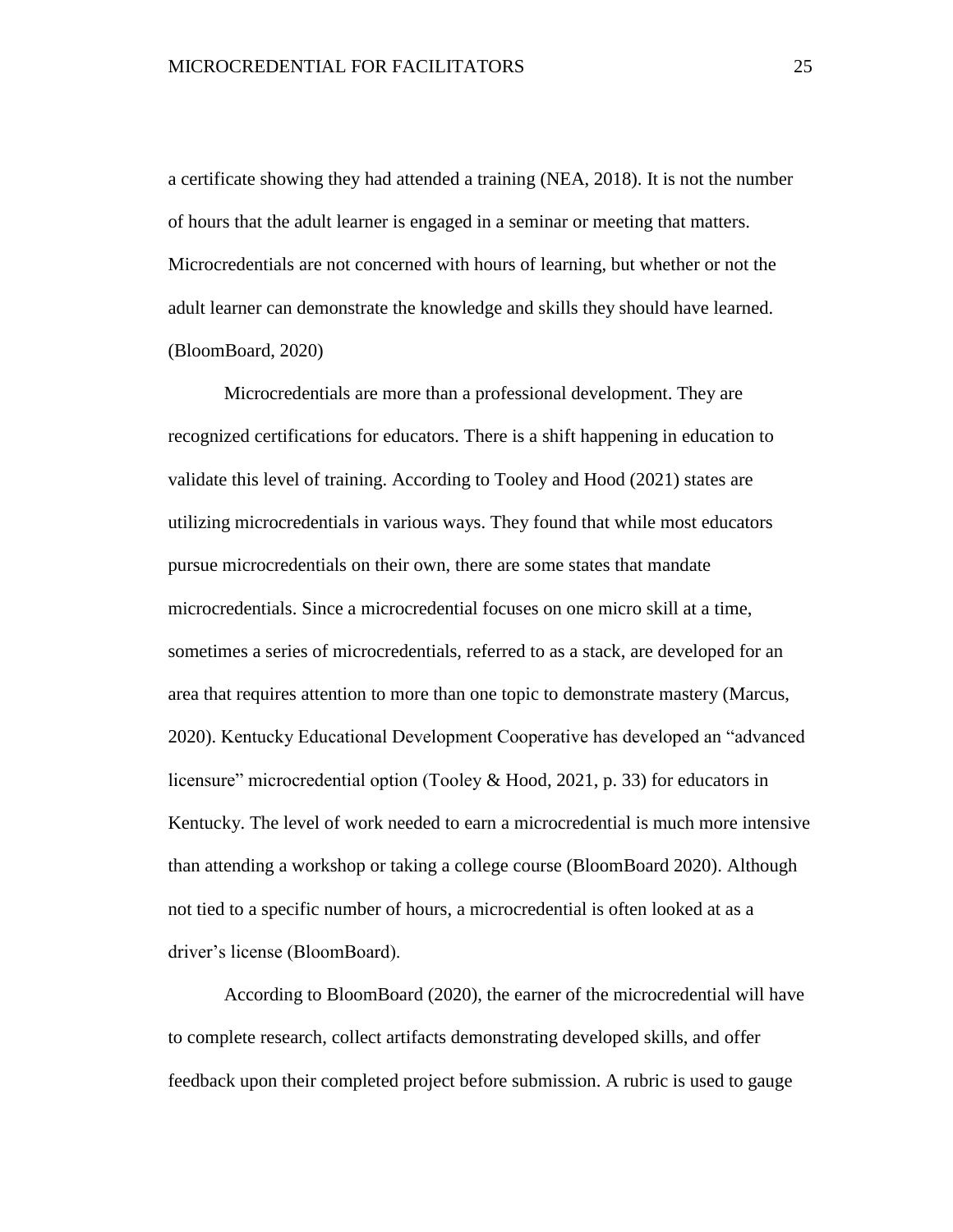the learner's knowledge and performance with a pass or fail, but the learner will receive feedback on areas of improvement needed to show mastery. This process does take some time to complete, but unlike traditional professional development, time is not the determining factor in achieving the microcredential (Darling-Hammond et al, 2017). When the adult learner can conclusively demonstrate the critical knowledge and performance identified in the microcredential, they receive the certificate.

Digital Promise, an organization that develops and supports educational microcredentials, defines components that comprise an effective microcredential. To gain support from Digital Promise (2016a) as a quality microcredential, the course should exhibit the following attributes:

Bite-sized—focused on a specific, observable competency

Subject-adaptable—can usually be adapted to multiple subject areas to support college and career-ready standards

Research-based—grounded in educational research

Teacher- and student-centered—teachers can be selected based on the specific and relevant needs of students

Personal and timely—supports professional growth

Portable—can be shared as digital badges in online platforms

Transparent—supported by publicly available, accessible content, including criteria for assessment

Performance-based—demonstrated through artifacts, such as:

- Lesson, project, and unit plans
- Student work samples
- Teacher and student reflections
- Observations
- Videos of teacher and student interaction
- Peer and self-evaluations and reviews (p. 4)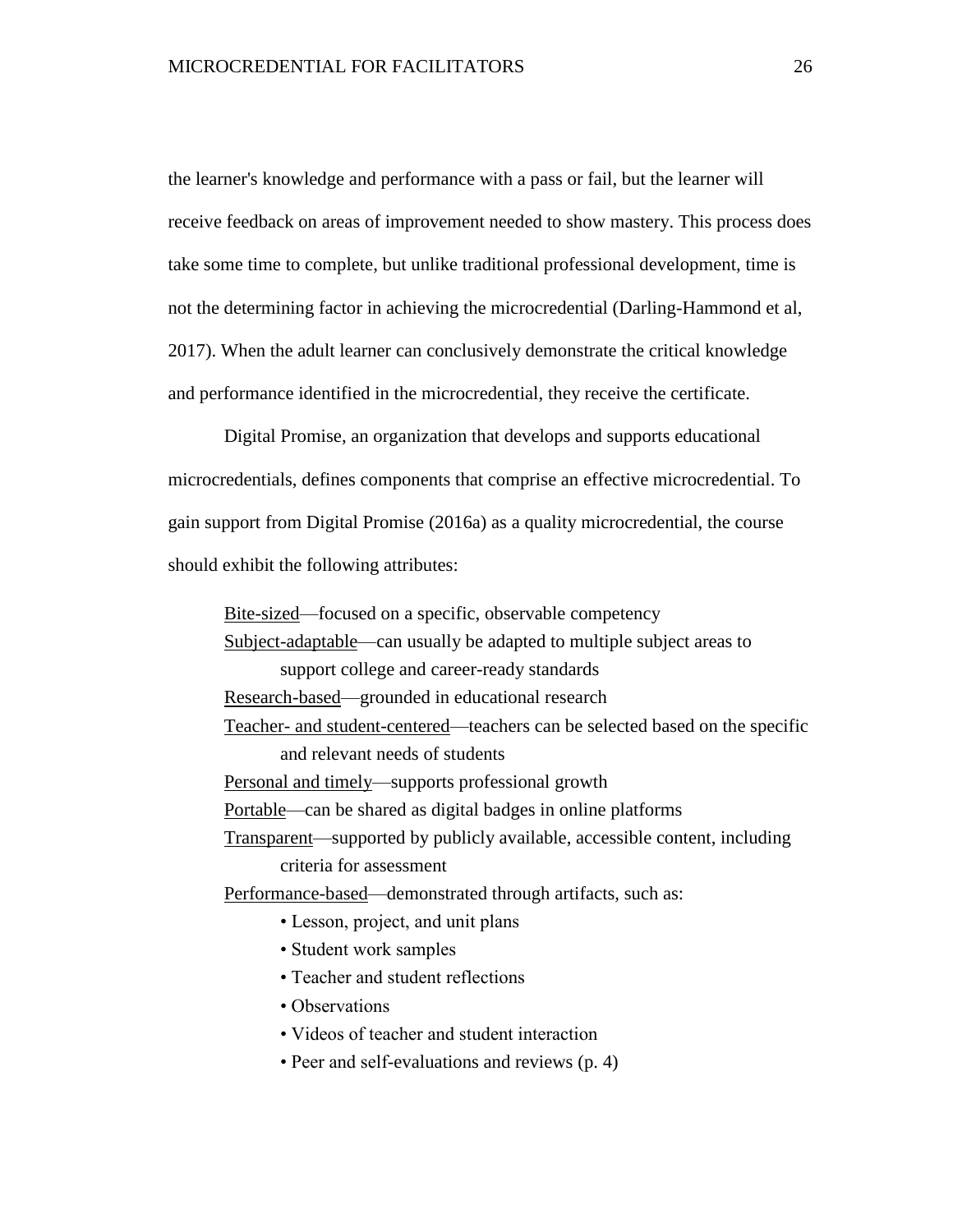**Professional learning.** A microcredential is a type of professional learning, but not in the traditional design. Professional learning experiences in the U.S. are not typically set up in a format of andragogical learning and practical application in the classroom (Wei et al., 2009). Traditional professional learning happens in a pedagogical style, where an instructor informs participants about a particular topic. There is no testing for understanding or application of skills learned. Knowles et al. (2005) believe that adults are driven towards professional learning when they see the immediate application to their work. Drago-Severson (2004) believes professional learning for adult educators should have both have flexibility for the adult learner and collaboration with peers to share and receive feedback. Self-directed learning is more aligned with an adult's sense of autonomy (Knowles et al.).

Wei et al. (2009) found that more than 90% of professional development by educators comes from workshops and conferences. These types of trainings are more informational than practical. Terehoff (2002) finds increasing demand for professional training that is supportive and increases educational effectiveness. Microcredentials conflict with the traditional professional learning model in this way. Digital Promise lays out the foundational concepts that create an effective educational professional learning experience that differs from the traditional format. Those factors are that the microcredential must be competency-based, on-demand, personalized, and sharable (Digital Promise, 2016b).

Limited funds have dampened professional learning. In Kentucky, the state's educational budgets eliminated funding for teacher professional development (KDE,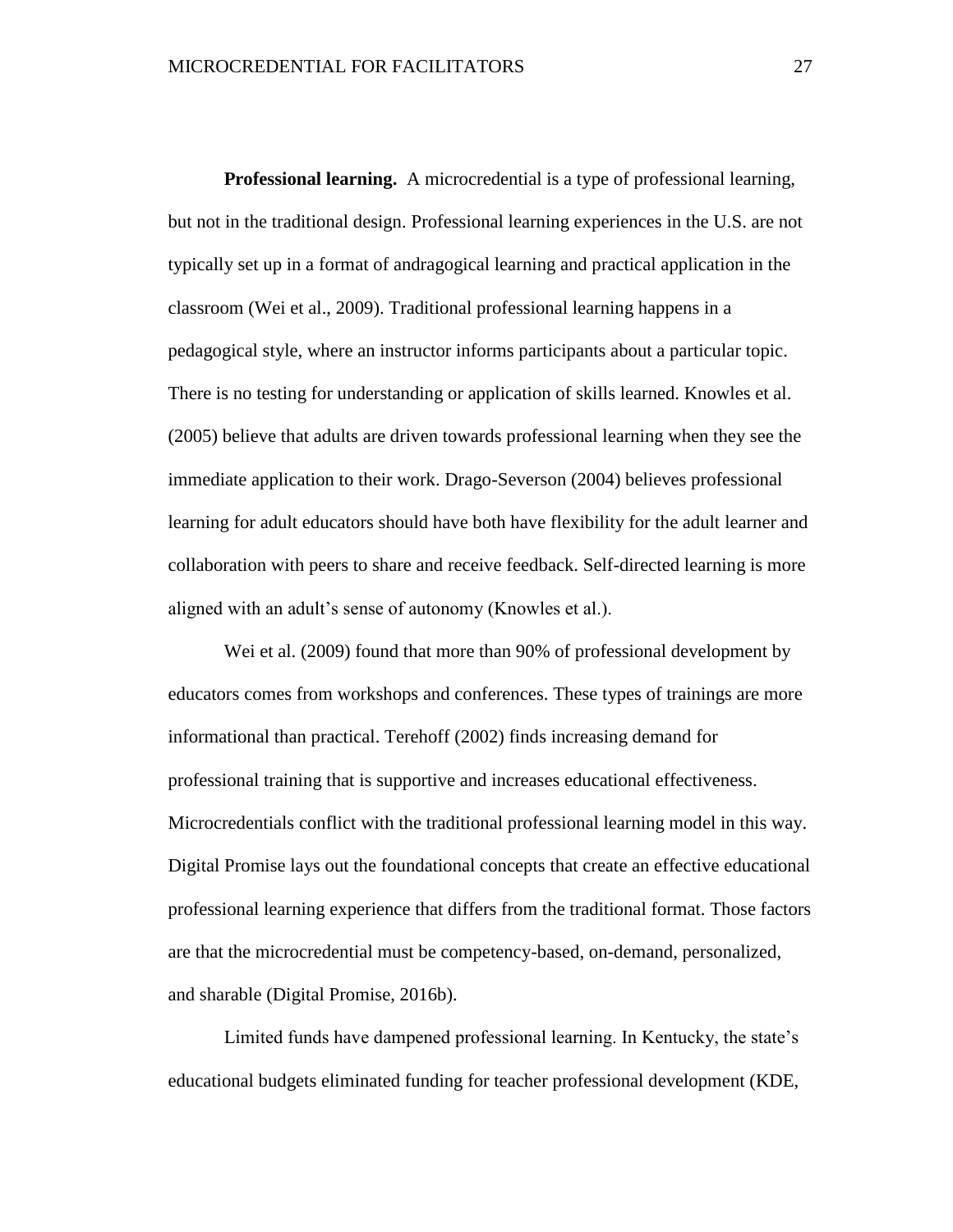2018). Since the COVID-19 pandemic, professional learning has taken another sharp turn onto the online format. Due to the many travel restrictions, teachers suddenly found themselves unable to attend their traditional professional trainings. As teachers had to change from in-person to virtual instruction, "teachers actively sought out learning opportunities and taught themselves" (Agnello, 2020, para 5).

**Andragogy***.* What makes a microcredential the best approach for facilitators to master this new role? Could this same process not be mastered through some sort of professional learning? The difference between a microcredential and other forms of professional learning has to do with andragogy. Andragogy supports the idea that adults learn differently than children, so adults need a learning system that is based on the way that they learn (Knowles, 1984). Children have no prior knowledge, so the teacher starts from a clean slate. The teacher introduces students to a topic and establishes the fundamentals of that topic. Adults possess some knowledge and experience with many topics. Adults do not need to start from the position of a clean slate.

Knowles (1982) recognized that adults want to individualize their own educational and professional paths. Adult learners choose topics that have a positive impact on their professional life. They need training that allows them to jump into the learning process without bogging them down with the redundant things they already know and to build upon their knowledge and expand their experience on that topic. A microcredential does just that. A microcredential presents adult learners with a way to grow professionally in a format that supports how adults learn.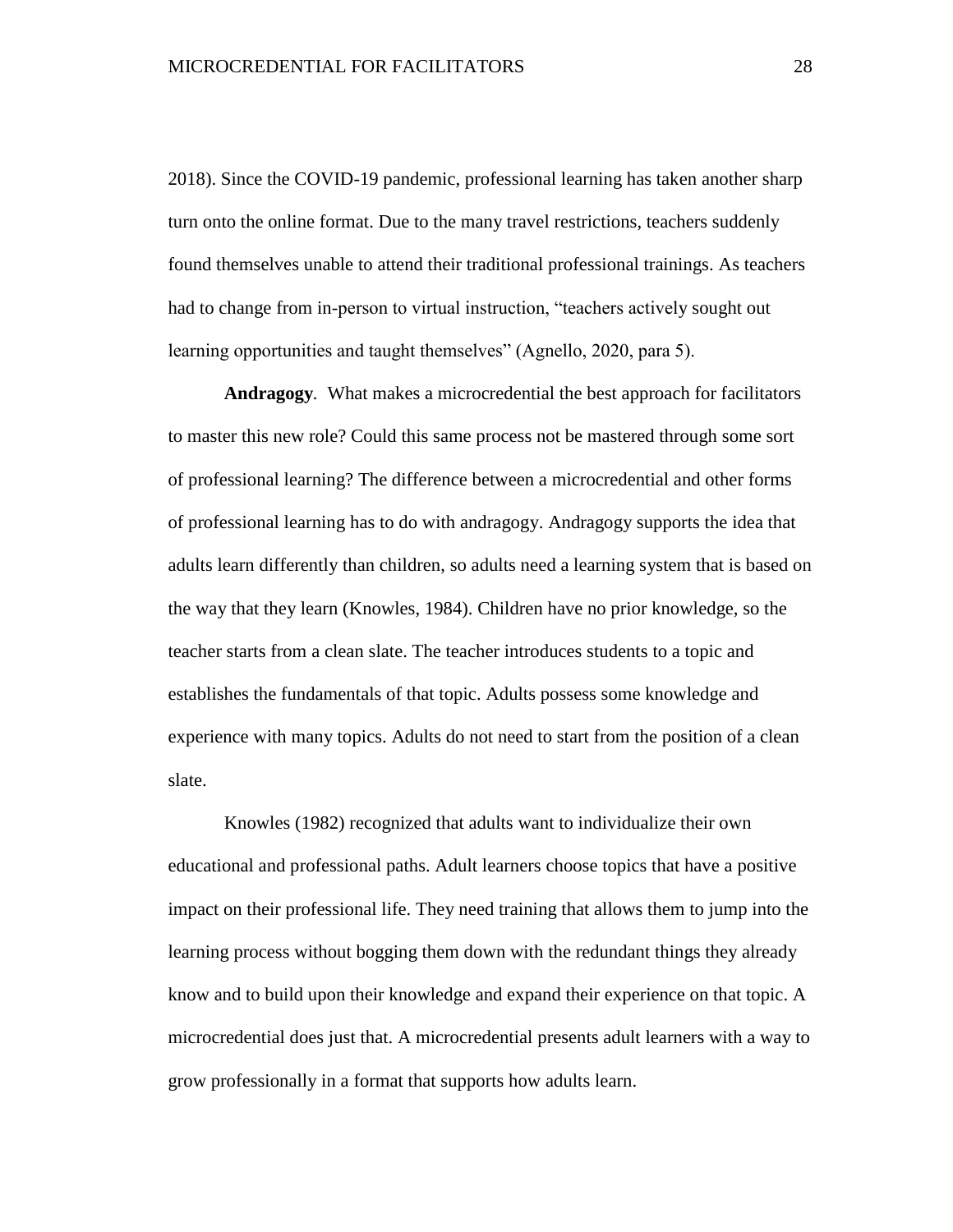As mentioned earlier, Wei et al. (2009) found that more than 90 percent of educational professional training comes from workshops and conferences, which do not allow for self-directed learning. Attendants at these workshops and conferences simply sit and listen to the presenter, possibly asking a few questions, and then move on to the next session or topic. This format is much like a traditional classroom, where the instructor pours out knowledge to students at a base level and students take notes, which is pedagogical. There is no application, no testing for mastery, and no personalization for the adult learner. Professional development should be contentfocused, be active instead of passive, be collaborative and supportive, provide for reflection and feedback on the process, and allow for the considerable time necessary for all of this to occur (Darling-Hammond et al., 2017). In devising any type of professional learning for adults, the rules of andragogy must be realized.

When it comes to andragogy in education, Hawley and Valli (1999) believe that professional learning flows best when participants can be in charge of their own learning. It is important for adults to feel this connection to their professional learning. When they do, "they often experience a remarkable increase of motivation to learn and a strong desire to the learning process" (Ingalls, 1984, p. 6). Adults bring experience and knowledge to their professional learning. They either know about the concept and want to learn more, or they want to expand upon the experience they already possess. Microcredentials do just that.

Microcredentials allow adult learners to be in charge of their own learning, which takes it beyond simple professional learning. It is that personability that allows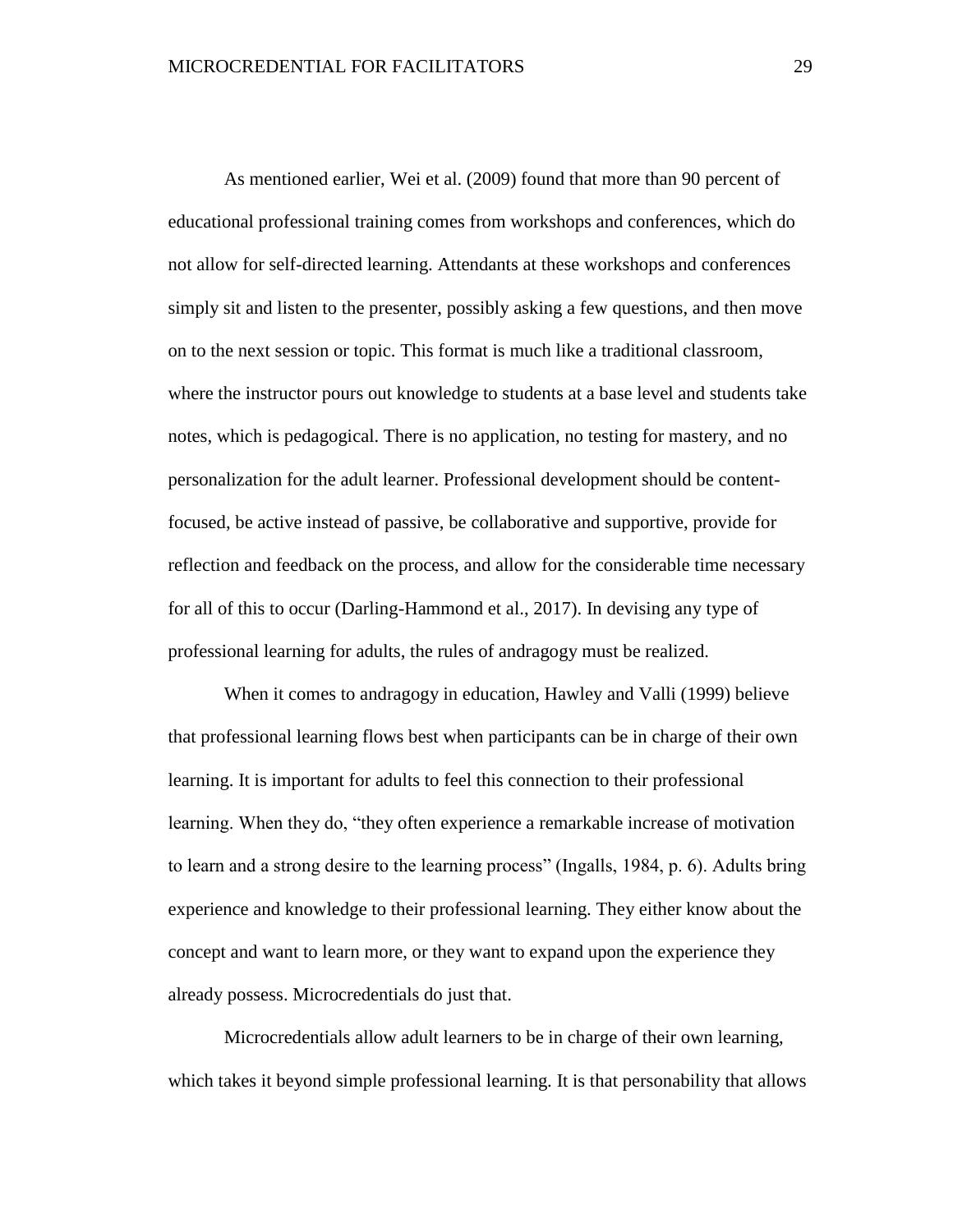for ultimate growth. According to BloomBoard (2020), a developer of educational microcredentials, the "personalized, self-paced learning process, supported by coaching and collaboration with their peers, gives educators control over their professional learning and results in a more authentic, meaningful experience" (para 3). Contrast that with Wei et al. (2009), who found that most educators were unsatisfied with the traditional methods of professional development as for their usefulness and practicality.

A microcredential takes base information already known by adult learners and builds upon it towards mastery. Because this professional learning is a building process, it allows not only for educators to become better at their craft, but also allows educators to pass along that knowledge and experience to their peers, either inside the school system or within a cohort (Terehoff, 2002).

**Summary.** Rural schools need a way to keep students on task in online and hybrid courses that allow students advanced opportunities for career success. Also, adjustments to COVID-19 have forced schools across the nation to take instruction to online platforms and hybrid models of instruction. Schools may need trained adults to function as facilitators who can effectively monitor and support students who are inperson and yet taking classes online. To date, facilitators have no official training.

The product of this capstone was the development of such training in the form of the beginnings of a microcredential stack to train facilitators. Microcredentials are based on andragogy and require the earner to provide evidence of successful practice of the required skills, making microcredentials more effective than the traditional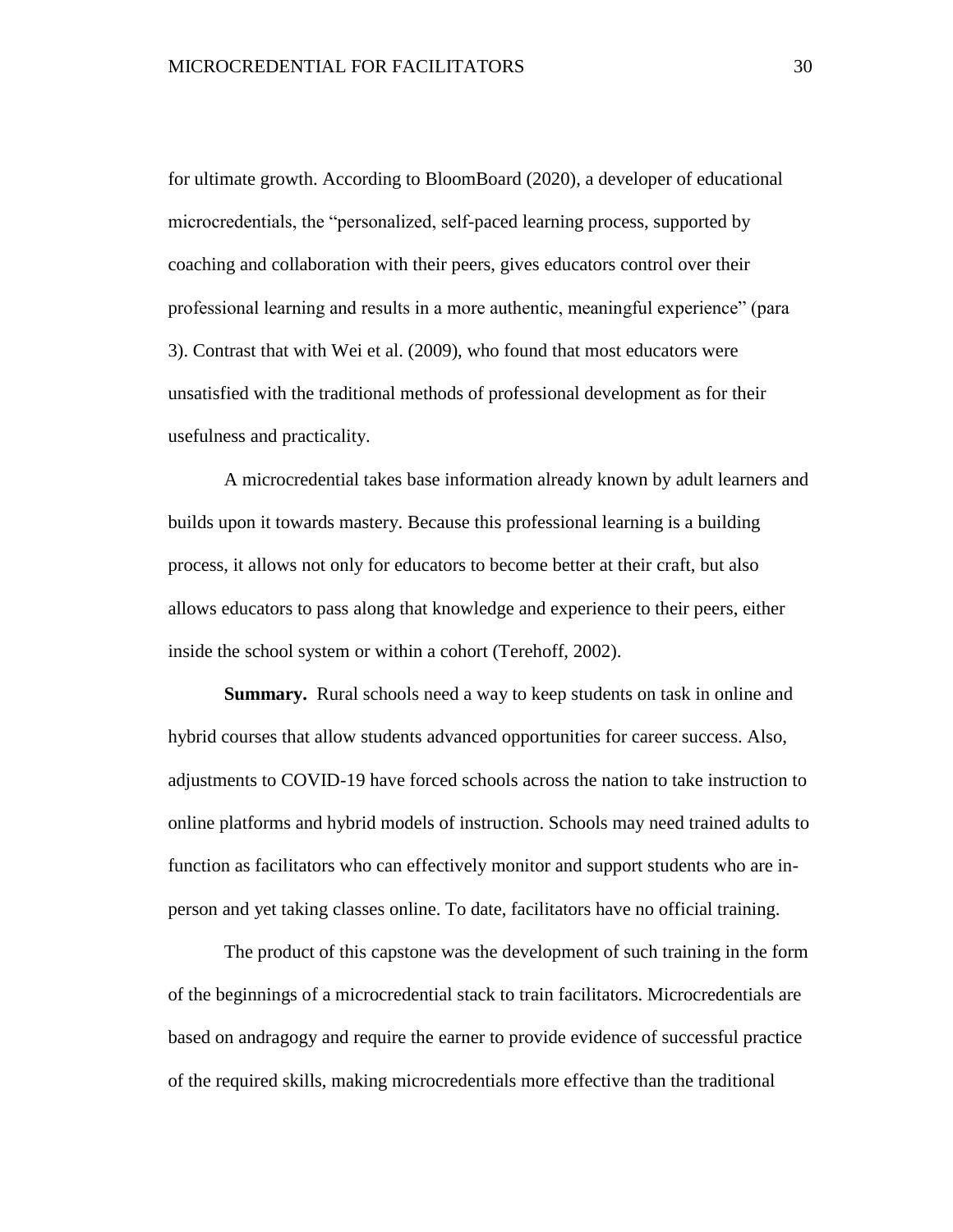professional training of workshops and sessions. Microcredentials are a valuable way for schools to do this and still maintain their duty to provide educational opportunities to all students.

### **Who is the capstone meant to impact?**

The idea for facilitator microcredentials developed from the needs in rural schools in eastern Kentucky which struggle to provide expanded learning opportunities for their students due to various factors. These rural schools have fewer students than urban areas, which means less funding to offer opportunities to students. The rurality of these schools makes it difficult for high school students to take early college or dual credit courses as districts cannot afford to transport these few students over an hour to the closest community college campus. These schools must find ways to offer expanded learning opportunities despite these geological and economic barriers.

One way the rural eastern Kentucky schools are overcoming these barriers is to offer advanced opportunities through online or hybrid classes. Students take these more rigorous courses in their home high school either with live classes being streamed into their classroom or in an online platform. The instructor of the class is rarely or never physically inside the students' classroom to monitor student participation or to guide students daily. They must be supervised by a school employee while learning in these online and blended learning environments. While this allows students more access to a wider variety of higher-level courses, the school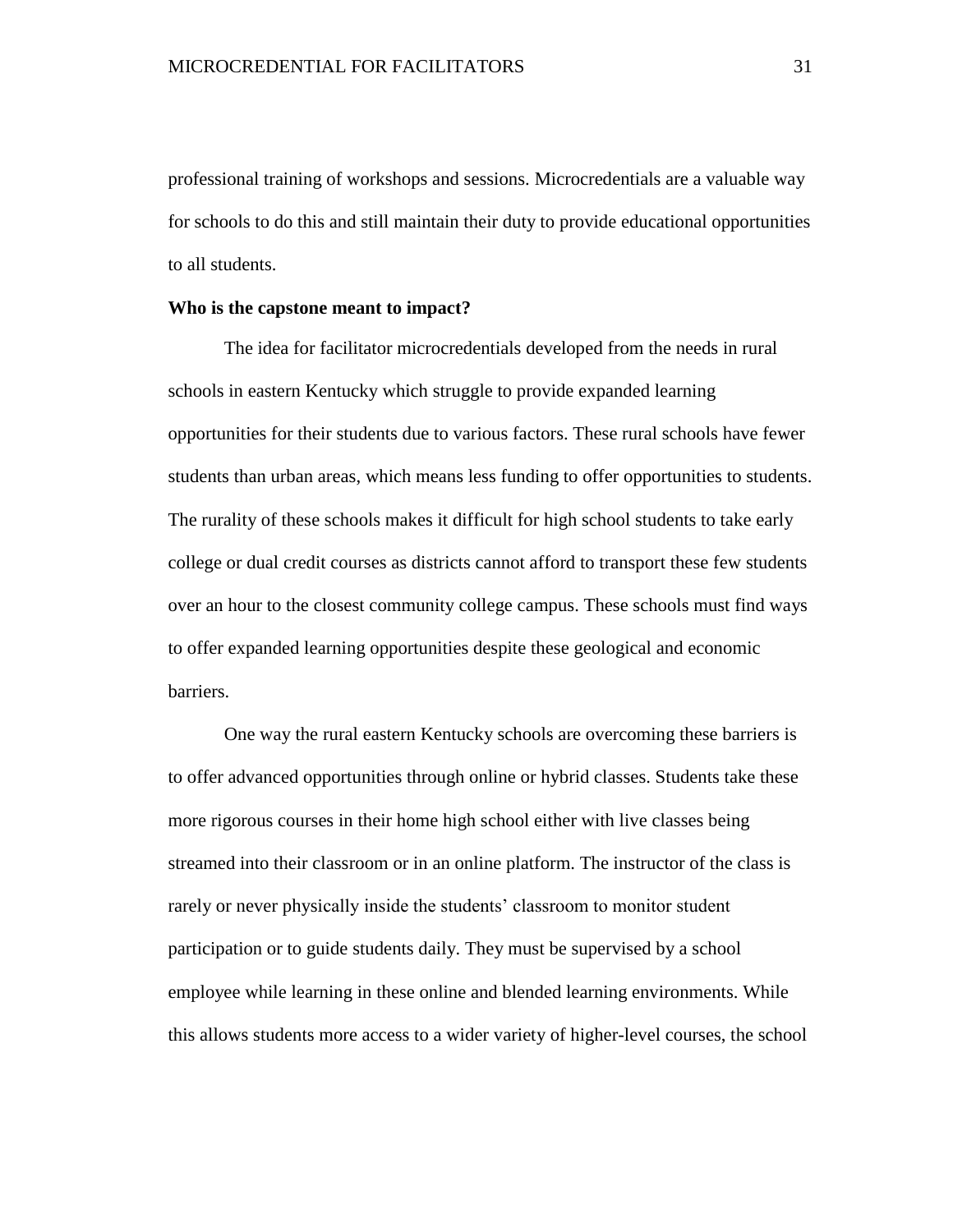employee who supervises and monitors the classroom must take on a unique role of facilitator, becoming a go-between in the student/teacher relationship.

Although the facilitator oversees student management in the classroom, the facilitator is not the teacher. The instructor of the online or hybrid class is the teacher. This fact is a critical point that must be taken to heart if there is success in the online and hybrid models. The instructor, in many cases, will not be present in the classroom but must have a supportive leader in the classroom with the students, be the teacher's voice, and reinforce the teacher's rules and work ethic that they want out of their students. However, the facilitator is the adult in charge of monitoring student behavior and is in authority over the students, even to the point of being a disciplinarian if needed. The facilitator and teacher must develop a working team relationship that will foster educational success for the students.

While the facilitator is the instructor's voice in the classroom, he or she is also the students' support system, communicator, and technical help in the classroom. Often, students who have never taken a more independent type of course in an online or hybrid class do not fully understand the dedication, effort, time, attention to detail, and planning it takes to be successful in these advanced courses. Part of the facilitator's job is to help students understand those concepts and provide guidance as to how students can learn successfully in these types of classes.

Because the role of a facilitator can be a daunting task, facilitators need training on how to be effective in this role. The natural tendency is either to take charge of the classroom and overrule the instructor or to become a bystander and not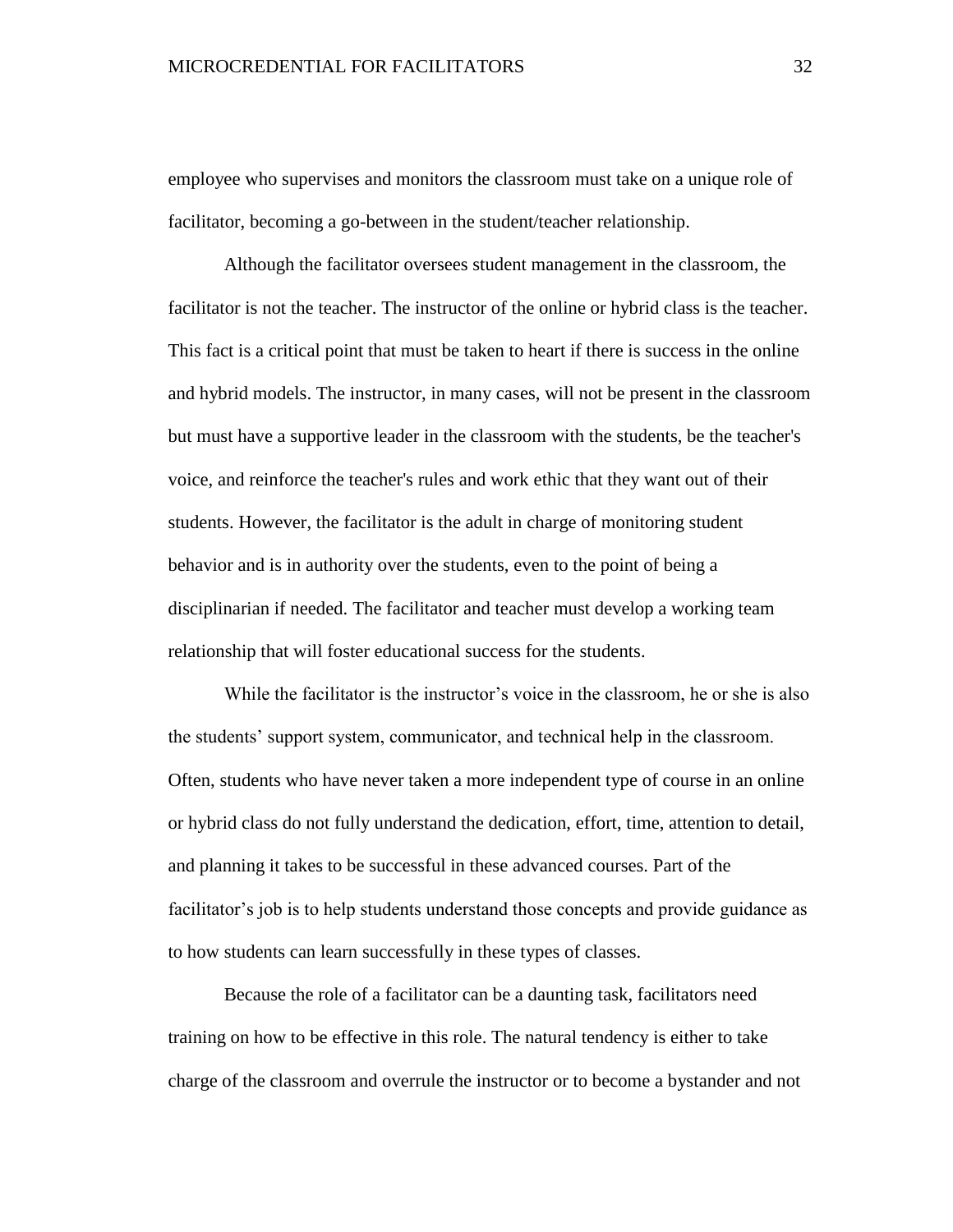provide any support to students. The idea in this capstone was the establishment of two microcredentials a facilitator could access and earn. Additional microcredentials are needed to fully become a master facilitator. Those future microcredentials would be the next steps to pursue to expand this capstone.

Each microcredential covers a particular aspect of the facilitator role, such as communication between instructor and student, and technology troubleshooter. The completed microcredentials will help school employees to develop the skills and foundation needed to be a successful facilitator for the rural school.

The reach of this capstone is not limited to rural eastern Kentucky schools. Since the COVID-19 pandemic, schools across the country have been forced to move their instruction to a virtual environment. As schools reopen, the hybrid model of instruction where students are learning in-person and online may have left schools needing a facilitator for in-person classrooms while the teacher is virtual.

#### **How was the capstone project developed?**

Realizing that student success takes a holistic larger overview, the researcher had to narrow down what could be done inside the classroom. The researcher had seen students struggle once leaving high school in postsecondary education. The way to increase the dual credit opportunities for students at the secondary level was to have a facilitator supervise a classroom of students doing dual credit. This met with some resistance by postsecondary partners because of the struggles they had had with students in the past. The first-time postsecondary students had the same struggles as beginning online secondary students in dual credit courses.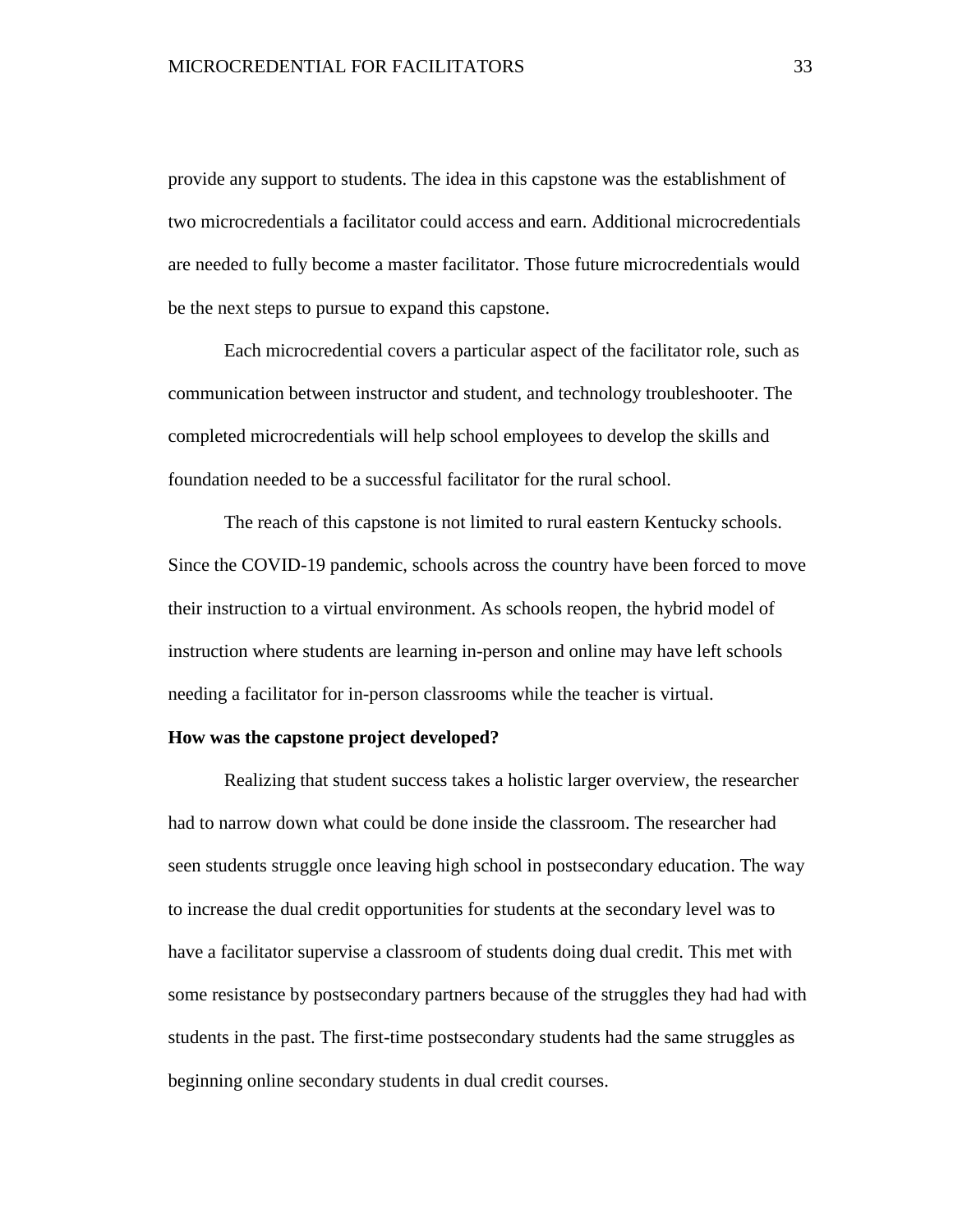That was when the researcher started looking at ways to support students. Any support should be offered as a way to help students be successful not only now but in the future as well. These additional considerations provided at the high school level would put students on a more successful path than a college student on their own trying to do online classes without support. The typical focus of accelerated opportunities for students is to offer dual credit but there has not been a support system for those students. As the classroom teacher is the biggest determining factor for student success as that person who interacts with students daily, so it makes sense that the facilitator of an online course would have a lot of influence on students in their care. With proper guidance and training, these facilitators could be the support those students need. That is what brought about the idea of the facilitator microcredentials.

In the scope of the facilitator microcredential, the researcher knew there are many components to great instruction, but those must be narrowed down to the components that were under the control or influence of a facilitator. The researcher decided to gather a focus group of postsecondary professors that offered dual credit and use this group to decide what the points were that a facilitator could impact.

To identify the skills needed for facilitators, the researcher worked with a focus group of secondary and postsecondary partners. The focus group developed as the researcher sought out people from personal experience who the researcher considers professionals in their fields. The researcher already had working relationships with these people and knew they wanted to meet the needs of the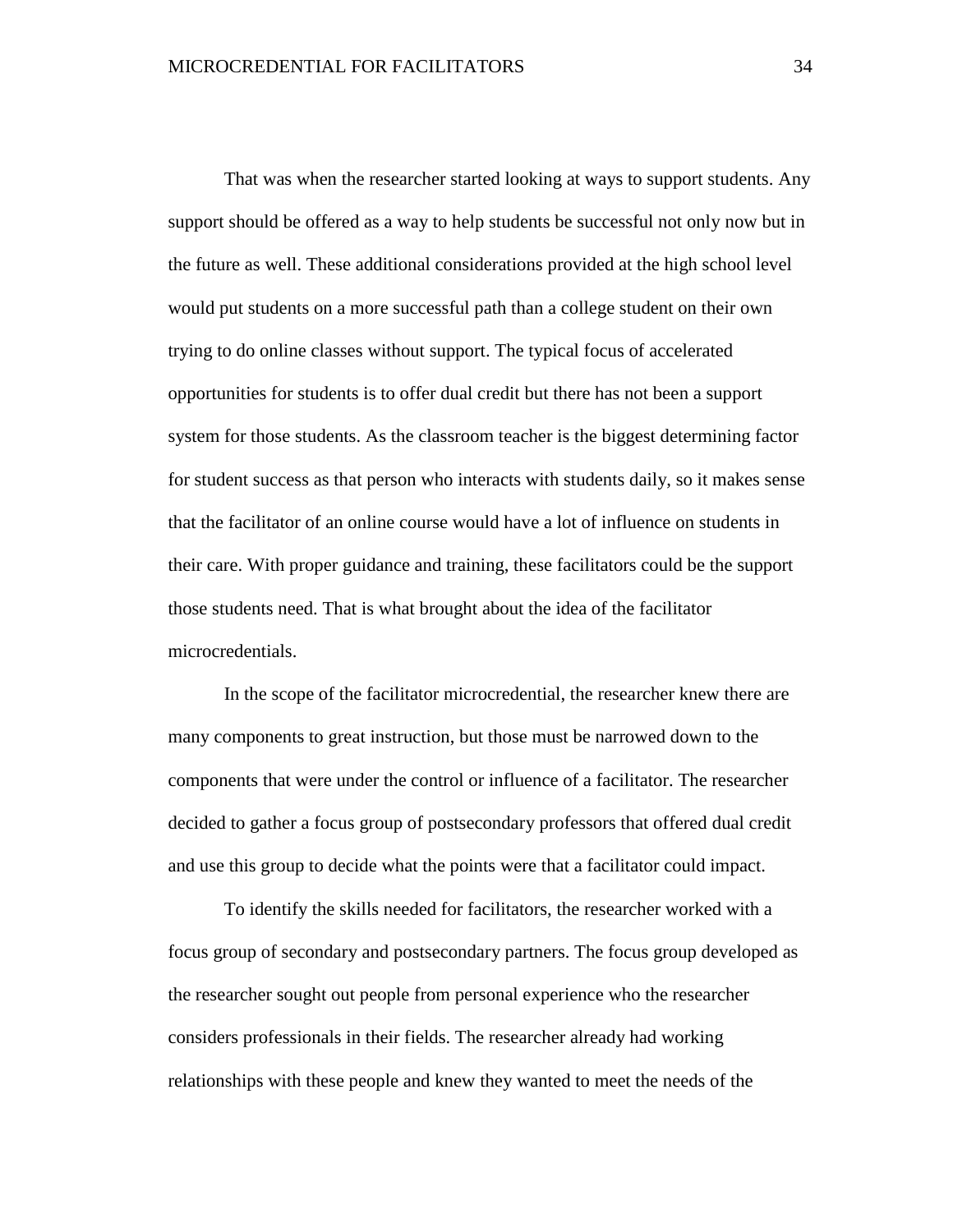students. Each person in the focus group has some form of experience with online or hybrid courses with first-time college-level students. Some of these instructors had taught in person college-level courses and then moved to online and now are doing dual credit. These are the experts. They design and build these dual credit online and hybrid courses. The instructor is the one who sets the standards for the course. It is the opinion of these experts that the researcher wanted to know.

Students or former students were not chosen for the focus group. This was not because the researcher was not interested in a student point of view, but due to the COVID-19 pandemic, the researcher had limited access to students. The student point of view could also be skewed by various factors. Some students may have only taken one online class with one instructor which creates a limited scope while the professionals in the focus group have taught multiple college-level courses for years. They may have had thousands of students over the years. The researcher decided that a professional's opinion would give a more focused view on what would make a good facilitator than a student could.

The goal of using the focus group was to find common themes from professionals that a facilitator would face and need to know how to respond to effectively. If several professionals mentioned topics repeatedly, those topics would become part of the theme. It would be from these themes that the microcredentials would be developed.

The focus group consisted of individuals from various secondary and postsecondary schools. These professionals have different work backgrounds and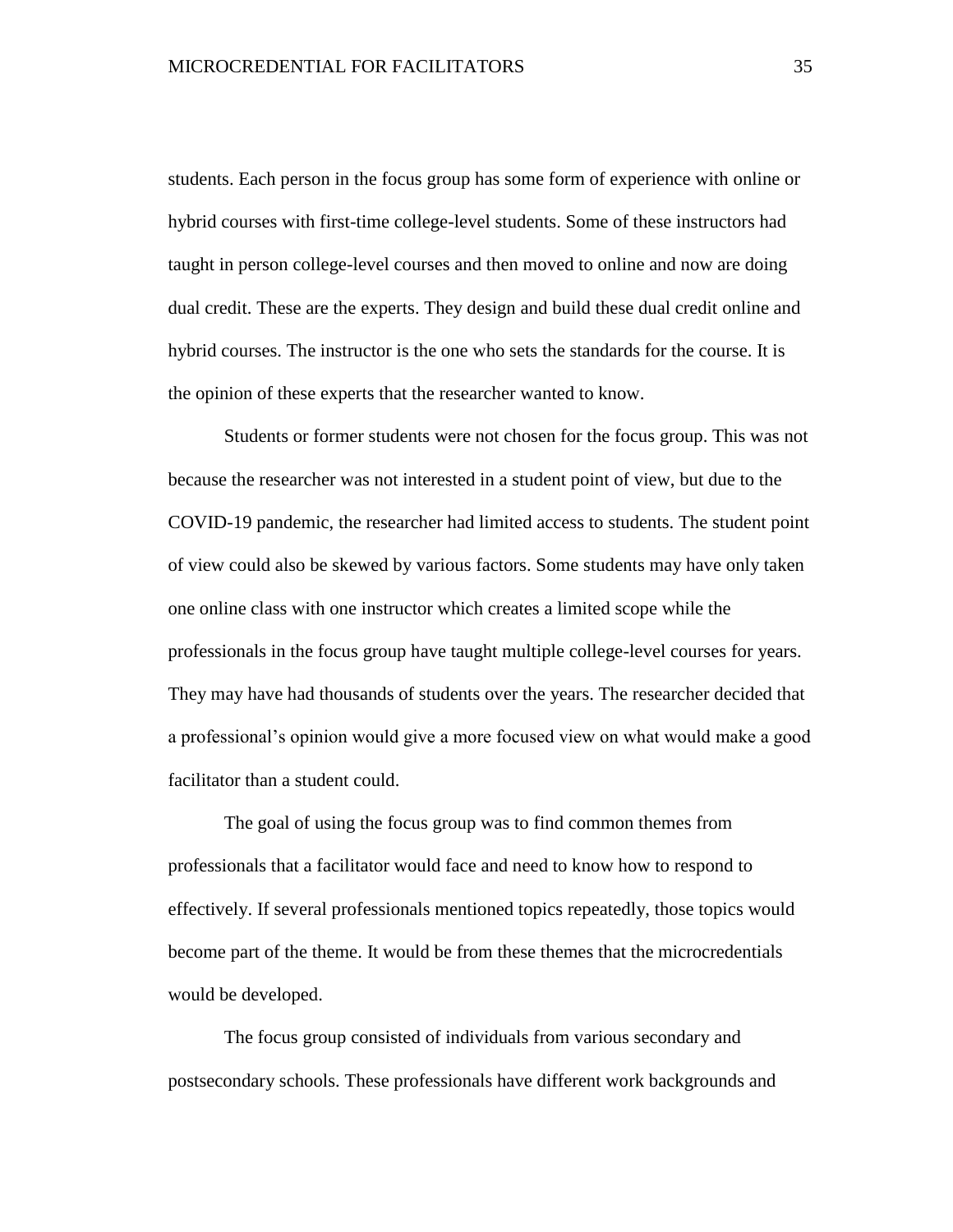teach different content areas. Some were secondary assistant principals or principals who have taught online and hybrid dual credit courses. Some were college professors who have taught for over 20 years. Some professionals work specifically with dual credit programs. Each member brought their background and experience to the table.

The researcher has personal experience with each of the members in respective fields. They have attended trainings on facilitation and conferences on overcoming rural school barriers together. They often work together on expanding dual credit opportunities to students in eastern Kentucky, connecting teacher and student in advanced courses despite their geographical distance. These professionals have created advanced pathways for students to access training for high-wage, highdemand jobs. It was through this collaboration that the researcher began to see the importance of a facilitator in rural schools.

This team of professionals supported the researcher in his efforts to create an advanced health science pathway used in his area technology center. This advanced pathway meant students could take an advanced biology course through the local community college as a hybrid dual credit course that the health science teacher could not teach. As the health science teacher facilitated the class, the researcher saw the role of a facilitator unfold and realized the need for training. The members of the focus group gave the researcher the insight needed to design the microcredentials.

The professionals understand that a facilitator does not have to be certified in a content area in order to be successful at facilitation. While a CAD or 3-D printing class may have a facilitator, it is not required that a facilitator understand CAD or 3-D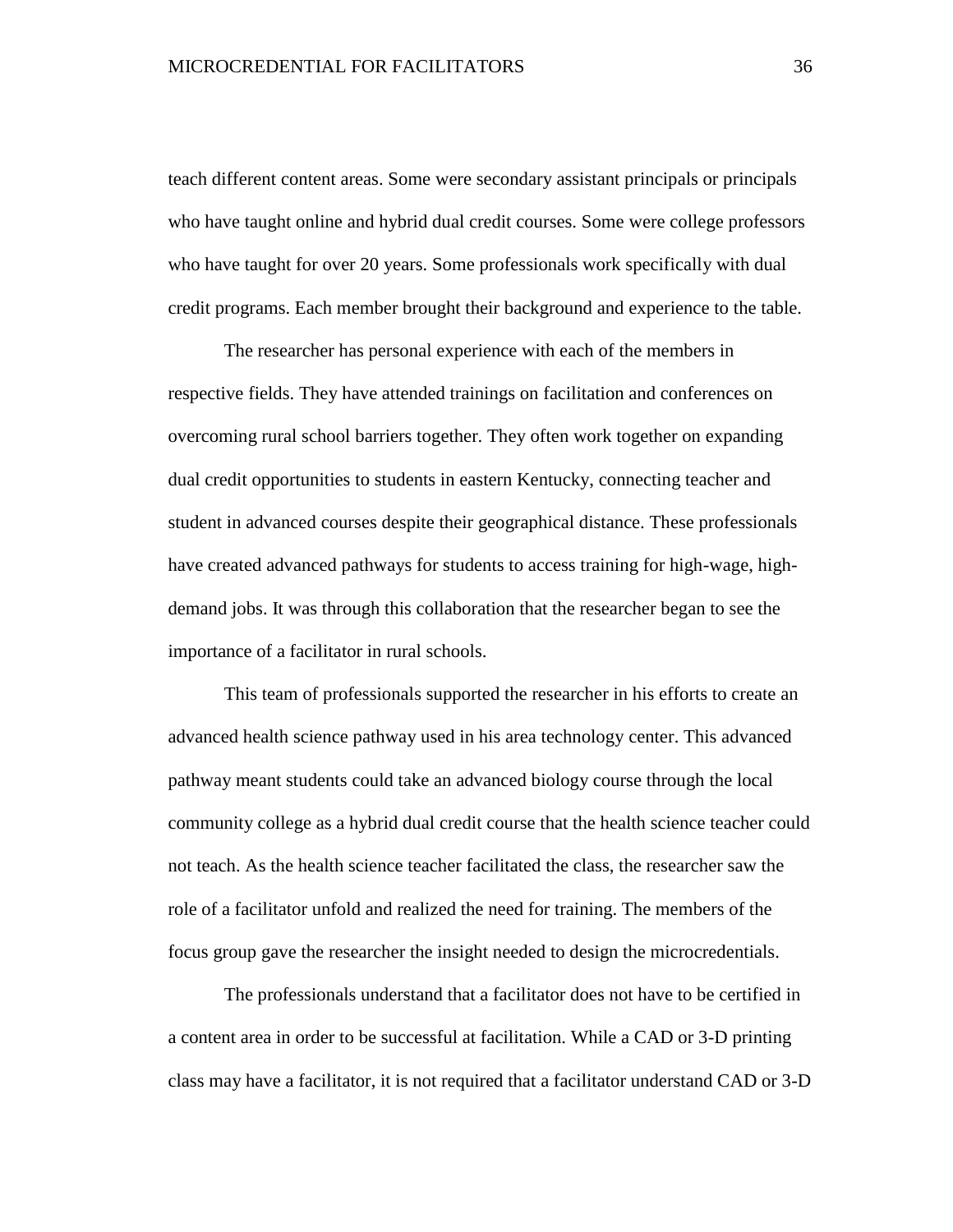printing to help students in those classes. What might be required from a facilitator is an understanding of troubleshooting technology should an issue arise. The facilitator may need to know how to reset a piece of equipment or know who to contact for additional supplies.

The researcher posed questions to the focus group concerning the barriers to student success in online and hybrid dual credit courses. Respondents' answers were categorized into concepts that influence student success in these online and hybrid courses. As the responses ranged from bulleted points to more in-depth conversation, the researcher broke down the focus group's response statements into themes. The responses are categorized into tables that can be found in the appendices.

**Theme One: Rigor and time management.** Appendix A contains the responses for this topic on rigor and time management. Students should be prepared or mature enough to match the level of rigor and expectations required for collegelevel work. "A major difficulty for online students is staying on task. Some tend to delay completing assignments and studying until it is too late for them to spend the time needed to learn the material" (College professor/dual credit instructor). High school students are usually pushed by their teacher to get assignments done. While the focus of the questions is on dual credit and high school students, from the responses given, the same issues affect first-time college students. Somewhere in their high school education, students may need access to a support system that exposes them to the change in rigor in college-level courses. High schools have forever been dealing with the issue of how to get students to take ownership in their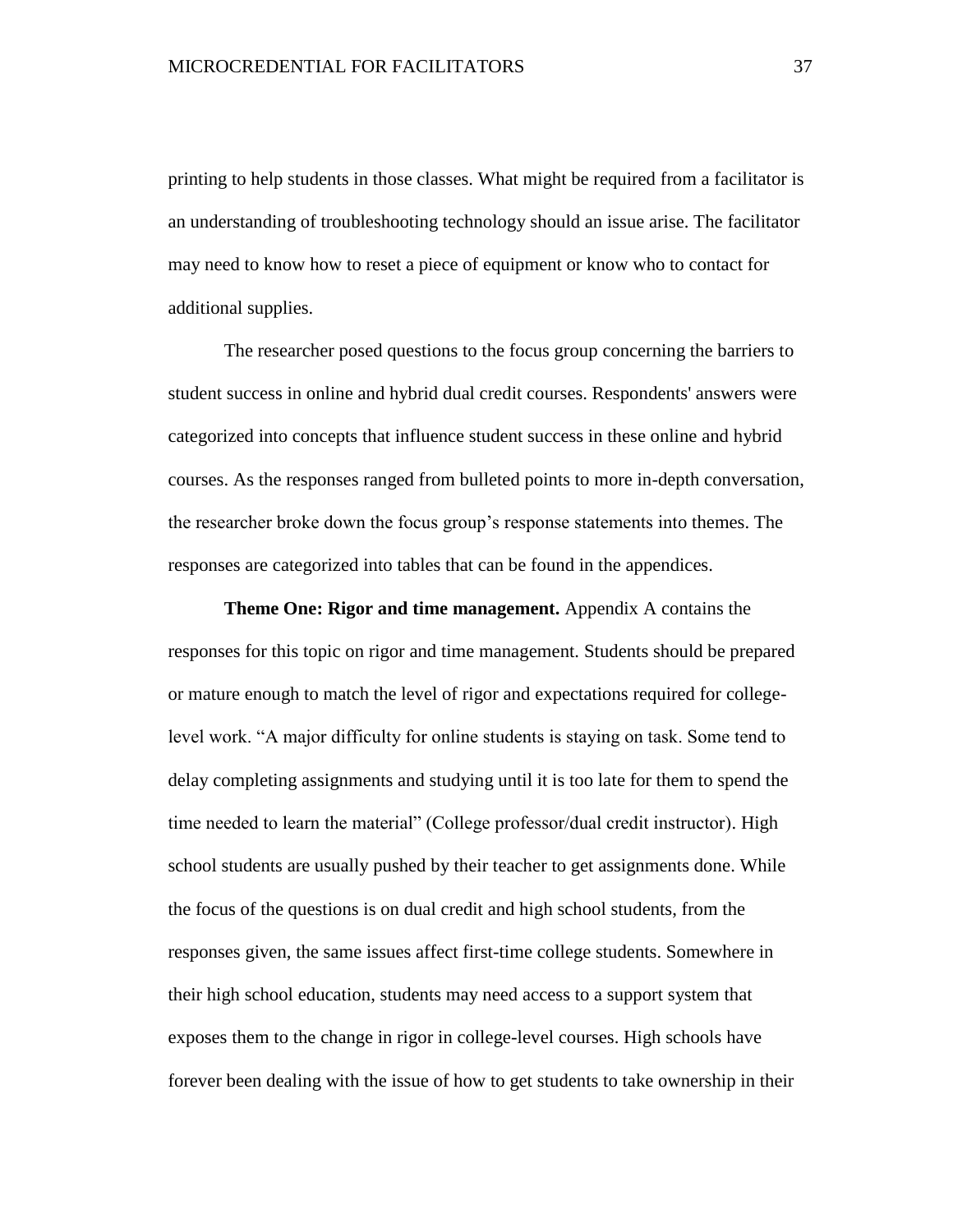education—getting students to embrace true learning and not just trying to get through the class.

The high school atmosphere allows for students to complete assignments late and makeup assignments. This comes down to students having the motivation (College professors). The lack of motivation shows itself when "students wait until the last minute to complete work" (College professor/distance learning coordinator). Almost all of the classes taught at one Area Technology Center are dual credit.

Students coming into their first class in the Area Technology Center had to face a learning curve. At high school, students could complete an assignment and move on to the next assignment while not depending on mastery to pass the class. In Career and Technical Education, this type of motivation will not allow students to be successful. The success of the students requires that they must build on basic skills to reach the advanced skills need to complete the task of the classes and programs. There is a "tendency among many of them to procrastinate on assignments" (Sasser). "Just because an assignment is not due until the end of a grading period does not mean that they should postpone working on the assignment" (Secondary assistant principal/dual credit instructor).

**Theme Two: Technology.** Appendix B reports the responses on this topic of technology. There are many ways in which technology has improved education. Yet, if the technology is not working properly, or if there is a technology issue, the educational process cannot continue as it should until the problem is corrected. For the online and hybrid courses, the instructor may not be in the classroom to help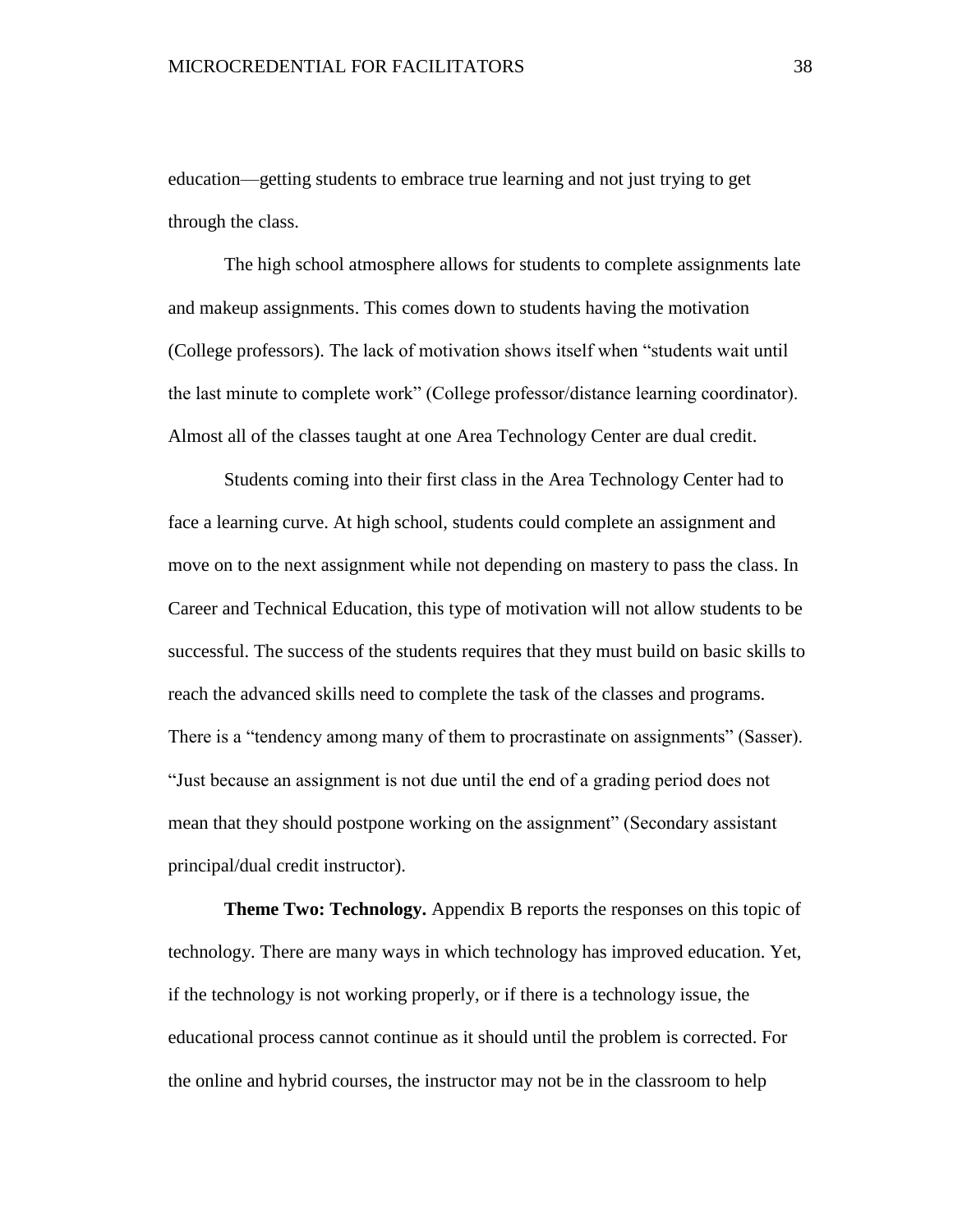students work through a technology issue. Students may not know why they cannot log on or why their computer is not working. A facilitator could help students with these frustrating technology issues.

A facilitator will need to be familiar with different technologies and how to use and troubleshoot them properly. In some instances, it may be a fix as simple as unplugging the device and plugging it back in. It could also be a major technical failure and require the assistance of the school's technology director. In other instances, there may be a major technical issue in the school district that cannot be fixed quickly. If there is an assignment or test due and a technical difficulty happens, the student will need support from the facilitator as a go-between to let the instructor know that the issue was unavoidable.

Technology issues also happen when the student is working on the class from outside the school, such as at home. If this happens, the student may not know how to properly document this technical issue or be able to walk themselves through a troubleshooting process. Part of the facilitator's duties will be to show students how to problem-solve minor technical issues and glitches and document them accordingly. This could be simple things such as using a different browser to access a document or taking a screenshot of the error message on the computer screen and emailing it to the instructor. Normally, these students go to their in-person teacher when they have a technical problem, but as part of growing in self-reliance and ownership of their own education, students taking online and hybrid courses may not be given a second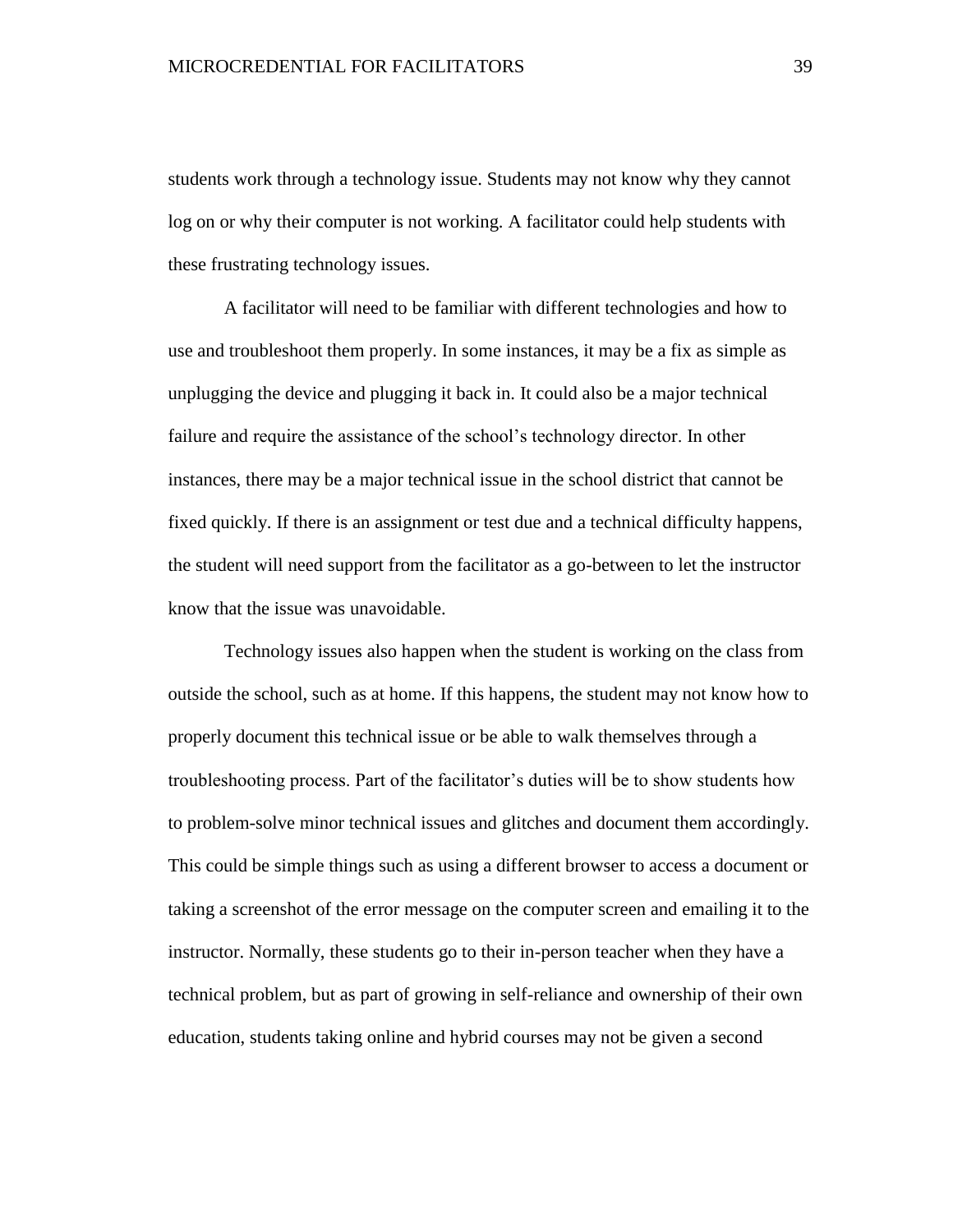chance to submit an assignment if they do not follow through with the proper steps to troubleshoot the issue.

**Theme Three: Communication.** The responses regarding communication are presented in Appendix C. One of the tasks of a facilitator is to help students understand the syllabus and break down the information it contains. In online classes and especially college classes, the syllabus is the first, and most cases, the major form of communication to students. A syllabus outlines the class. Most of the time, it also contains a complete list of work required and timelines for assignments. It also includes all the different commutation information for the instructor. High school students are not accustomed to having this much information at the beginning of the class inside one document and process this to develop a plan for success. The same may also be true for first-time college students taking online classes.

The instructors in secondary public education are often required to guide and support their students in all aspects of the class. While this allows all students to receive the same instructions and content, but it does not teach students skills needed to be successful at the next level or to manage these sets of information on their own. Students in online or hybrid courses will need a facilitator to help bridge the gap in this transfer of information.

In secondary school, it becomes the responsibility of the teacher to meet the learning styles of the students. In college classes, the student is expected to meet the standards of the class. The highly effective instructor, either secondary or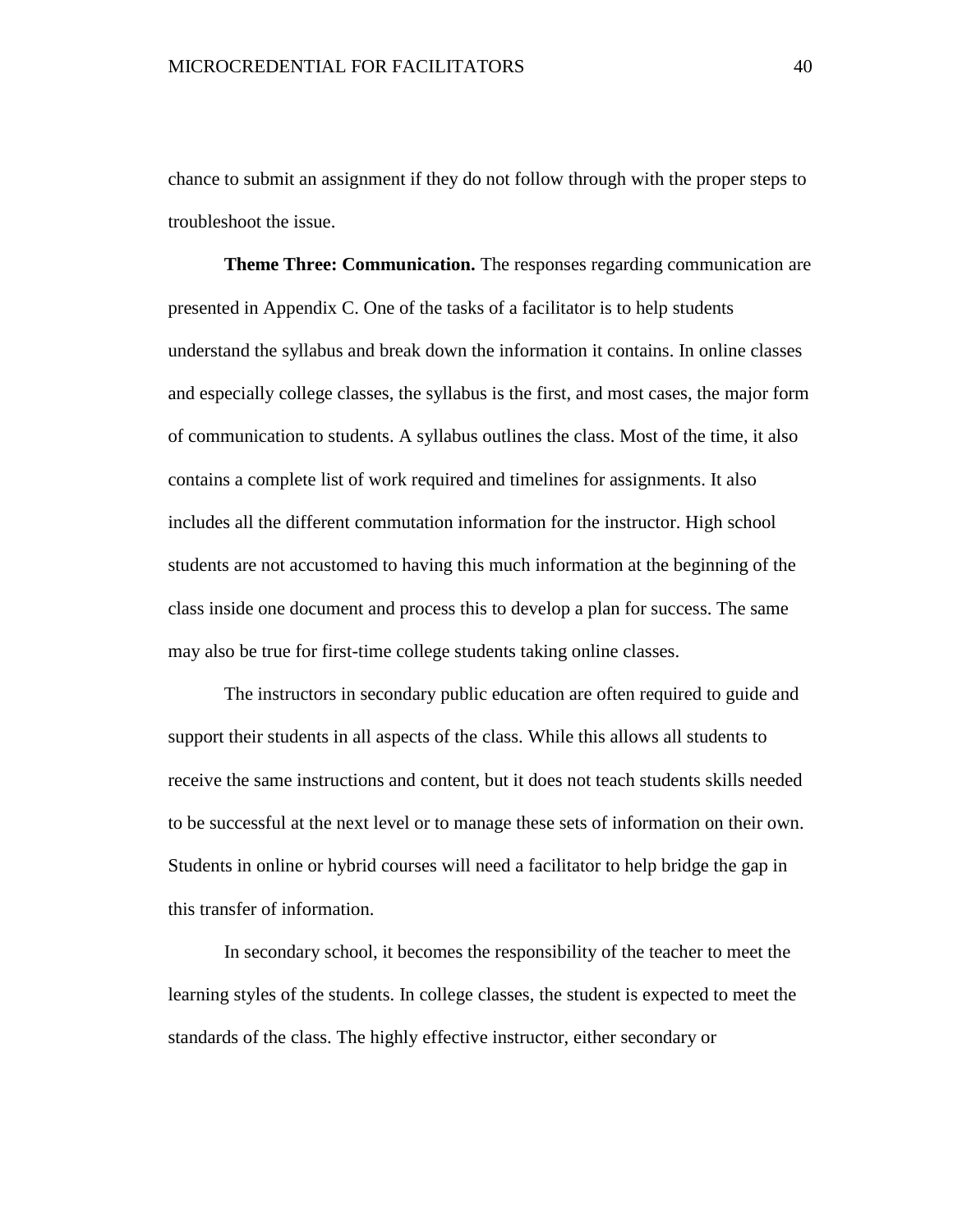postsecondary, offers many different types of activities that are meant to engage the student.

**Other Themes.** There were other themes mentioned by the focus group members and are contained in Appendix D. Some issues brought out by the responses led to themes that are beyond a facilitator's range of control. While issues with technology were one of the main themes revealed by the responses, one of the aspects of technology mentioned by the focus group was internet access at home. If students did not have reliable internet access at home, they could fall behind in their online courses. While facilitators cannot provide much assistance in providing internet access for students at home, this issue could be addressed by the school administration. Schools could purchase wireless internet hotspots and allow students to check out the hotspots. The facilitator could be responsible for assisting in this initiative.

This also leads to another issue. If the school purchased the wireless hotspot, then the school is responsible for the activity that occurs on that hotspot. The district technology director may have to restrict the hotspot's internet access to certain websites and monitor that hotspot to be sure school property is not used in accessing material that is against school policy. During the COVID-19 pandemic, schools were allowed and encouraged to purchase hotspots for students to access their classes online. While this was a good idea, some students used all the data the first weekend by streaming movies online and then had no data available for their online classes. Again, this level of monitoring would not be something a facilitator could do.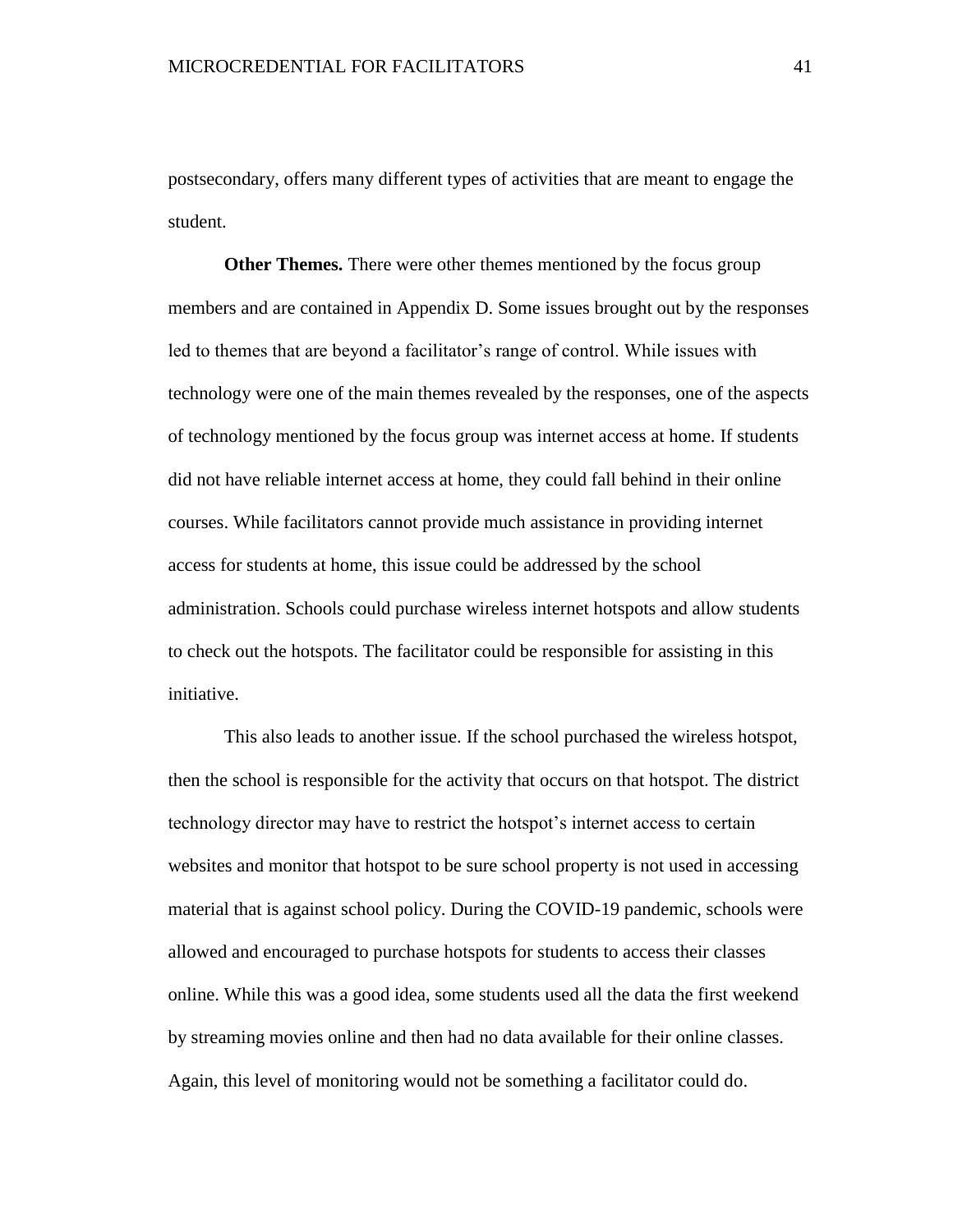Therefore, the researcher placed this topic aside as a theme outside of the control of the facilitator.

Some instructors set up their courses in a streamlined week-by-week approach. Each week is its own folder, and inside that folder is all the information the student needs for that week's assignments. Other instructors place all assignments in one folder, all reading documents in another, and all tests in another folder. There may not be a right or wrong way to set up a course online, but students in high school may be more familiar with a week-by-week format with reminders from their instructor on due dates and assignments, as this is a similar structure of their high school classes.

While a facilitator can help students acclimate to the new online medium, the design and setup of the course is something out of their control. Some instructors understand the learning curve that high school students face when taking these online and hybrid courses. Other instructors may take a more laid-back approach to instructing the course and depend on the student to be responsible enough on their own to read the syllabus and follow the course outlines without instructor intervention. The textbook and required reading may be on a more difficult level than high school students are used to. Students may have trouble following an e-book or completing tests through an online e-book study guide. These are factors that should be considered by the instructor before ever offering the course to high school students.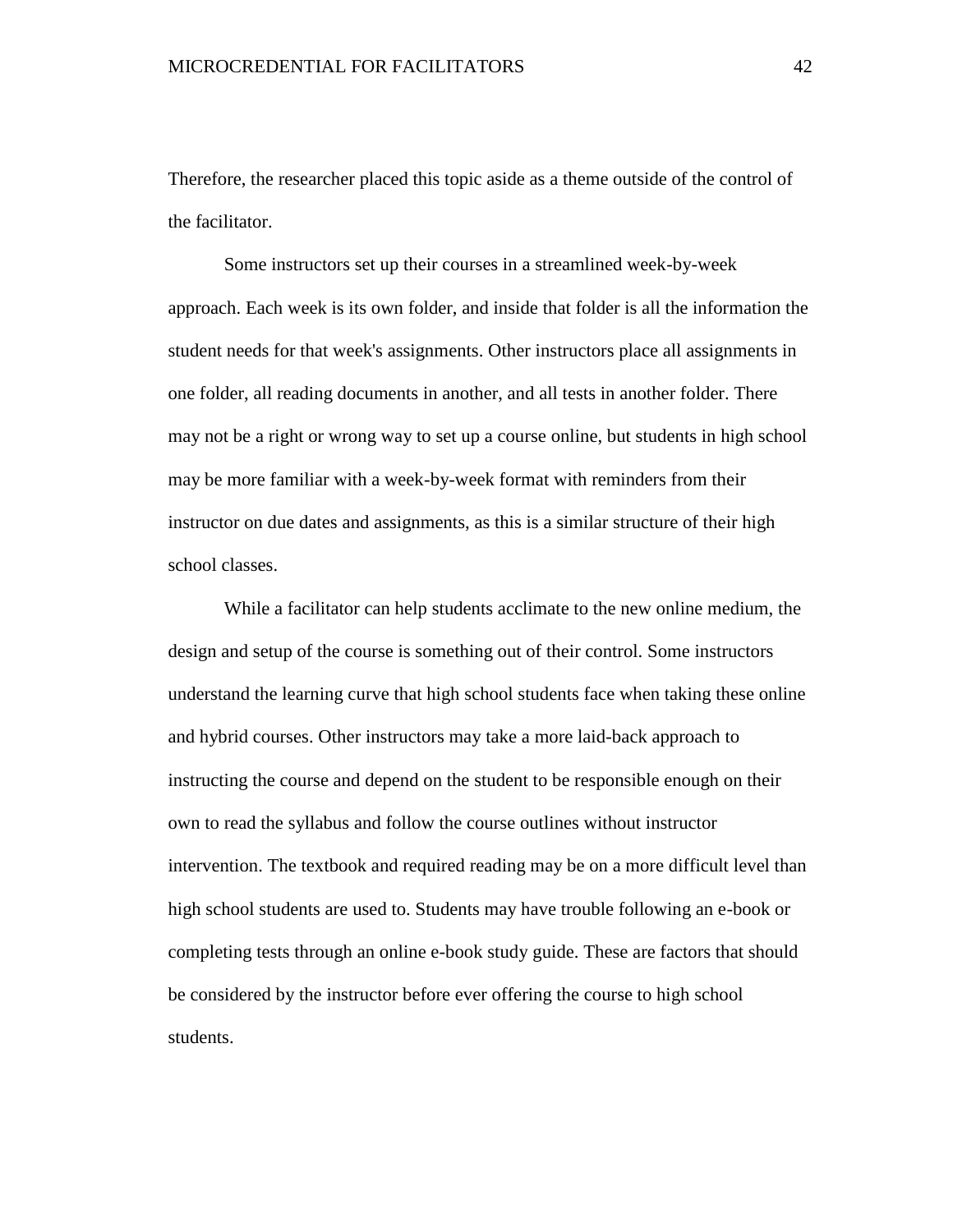**Summary.** The focus group consisted of those who are setting the standard for student success. They are the ones who are developing the courses and who are ultimately responsible for assigning student grades. The focus group came up with valid points of consideration, but understandably, the thread holding it all together needed to be the support of the facilitator inside the classroom. It was in that context that the researcher came up with a list of possible microcredential topics. Two were selected for this capstone, with the remaining topics listed in next steps. For the capstone, the researcher developed two microcredentials: one that focuses on communication and the other, technology, specifically, the learning management system.

### **Why were this capstone and related strategies selected?**

If rural schools are to be competitive, online and hybrid classes need to become a foundational component in these schools to provide students with advanced opportunities for successful careers. These schools must have trained adults who can effectively fulfill the facilitator's role so students can be successful in dual credit and other advanced courses delivered in online and blended learning environments. As no current official training exists to meet this need for the facilitator position, the researcher recognized the need to create a training instrument in the form of facilitator microcredentials.

Being in education for 24 years, the author has seen the value of professional development as a teacher and an administrator, both in attending many professional training conferences and in presenting alone and on teams over various aspects for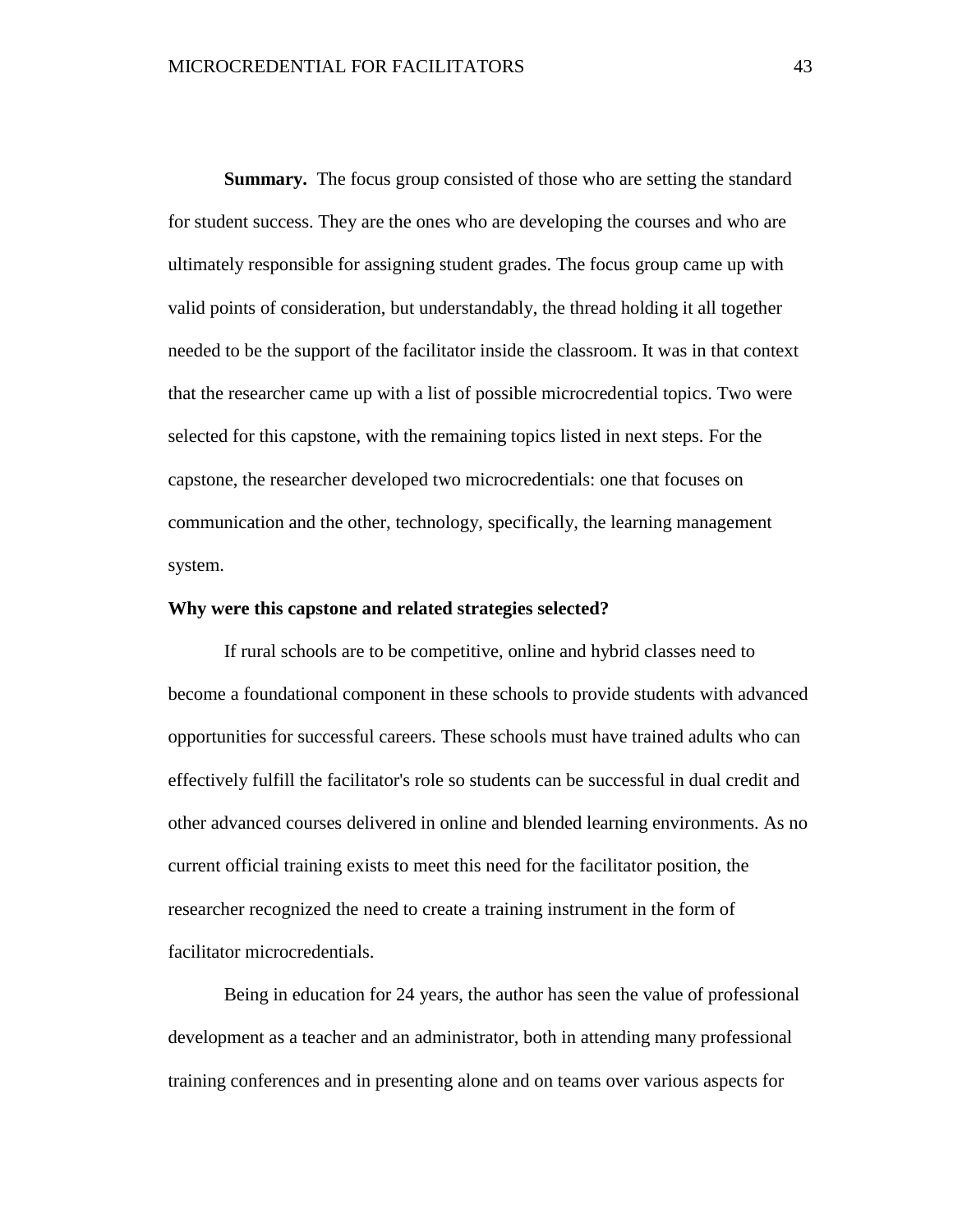school improvement. The kind of professional developments that resonate and create change for this researcher are ones given by someone who has experience in that field or a practitioner of that skill about which they are talking. Sessions where someone simply reads a book and summarizes it do not carry the same weight. There is no practical usage from these sessions, no data to interpret, no passion, no personal experiences to share, no successes to proclaim.

When someone has applied a practice and can provide personal feedback as to how it has helped them, it shows an activity directly tied to the learning process with success. Using this background as a premise, the researcher wanted to develop a training for facilitators that allowed for some practical experience and sharing of lessons learned along with the successful application with feedback on the entire process.

Today, accountability is more of a focus in education. We want students to be accountable for their own education. If the student knows the assignments that you have for them are not going to count toward a grade, the students are not going to pay attention to it. This also holds true with teachers. If they know that the administration does not hold them accountable to highly effective levels, they may not make attempts to improve or hold students to high standards. Schools are also held accountable by the state's Department of Education for meeting certain standards to ensure students are receiving a quality education. This same principle of accountability is valid for educational professional learning.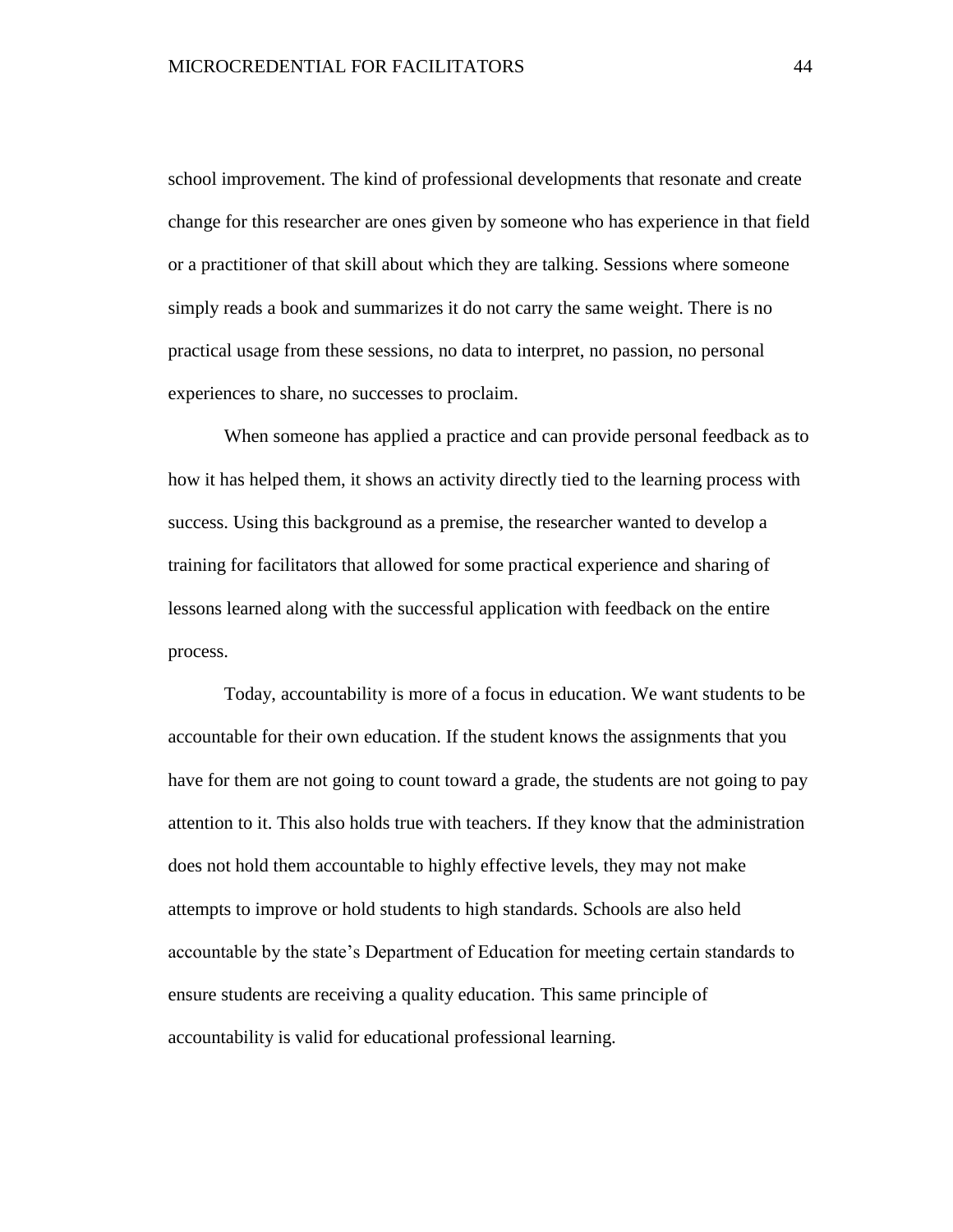**Microcredential.** As the author began looking at ways to create a facilitator training, these aspects of personal experience, practicality, and accountability came to the forefront and became important. A microcredential seemed to answer all these points in that it is "a digital form of certification indicating demonstrated competency/mastery in a specific skill or set of skills" (NEA, 2018, para 1). A microcredential requires candidates to practically and personally apply researched information in their classrooms and provide evidence that the demonstration created a change that was successful. The evidence is then submitted for evaluation to hold the candidate accountable for their work. Evaluation is processed according to the approved rubric to the organization supplying the microcredential. The candidate also provides feedback on what they learned from the learning and application process. This is the type of quality professional training this researcher wanted for facilitators, so a microcredential was chosen as the format for this facilitator training.

As the focus group had pointed out themes for facilitators, the researcher determined that a microcredential would be needed for each theme. Two themes of concern from the focus group were communication and technology difficulties. Because students in secondary schools have not taken either a college-level or advanced course or may not have taken any course in an online or hybrid model before, they may not be aware of the challenges that can come along with these courses. Students will be using online learning platforms and submitting assignments in ways they never have before. As technical issues arise, students need someone who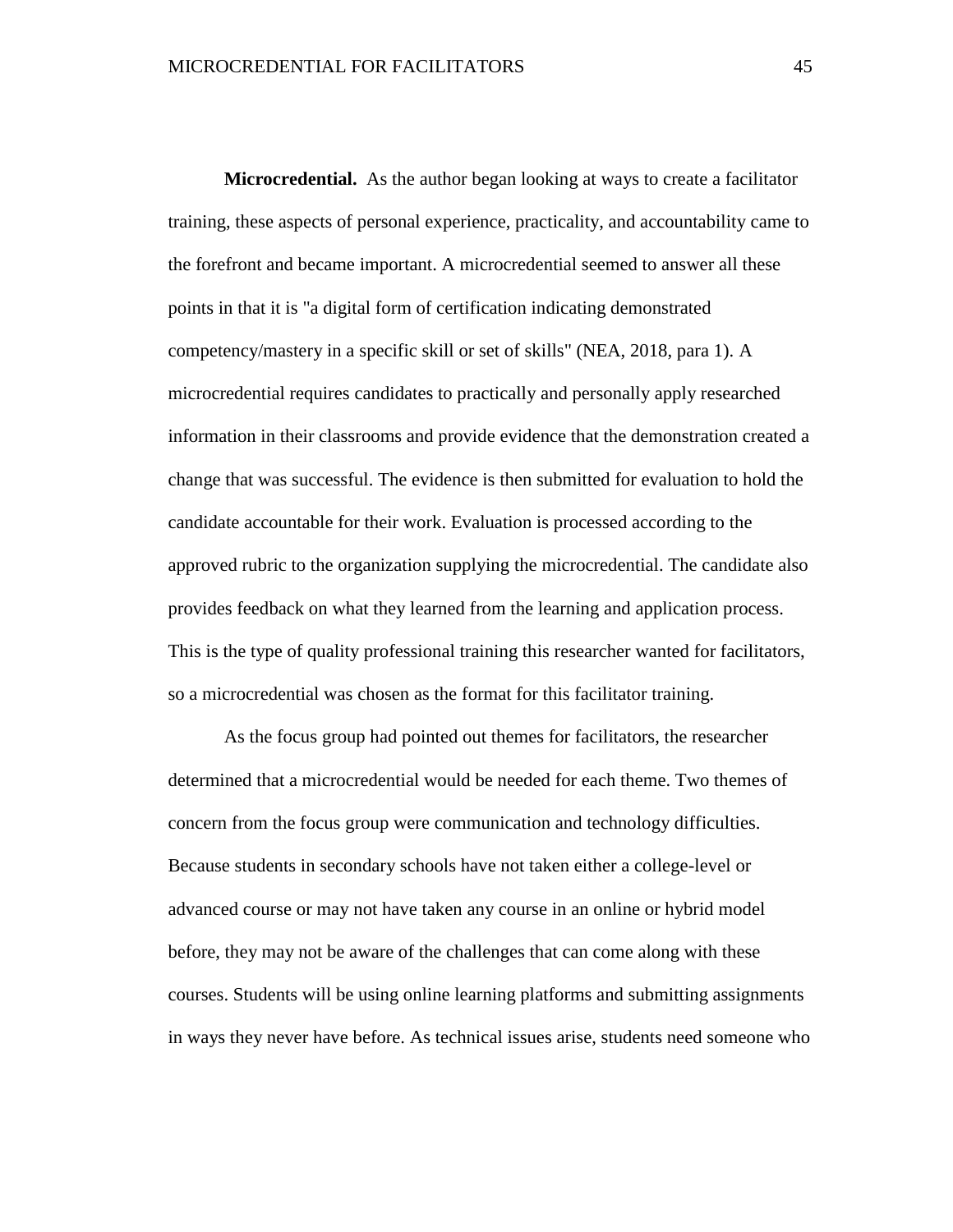can assist them, document and solve minor technical issues and send major technical issues to the proper person to provide assistance.

Communication is also vital to student success in these online and hybrid courses. As the instructor is often not in the classroom with the student, email and communication through online learning platforms is necessary for the student to understand what the instructor wants and for the instructor to understand what issues or concerns the student may have. These students are accustomed to having their teacher in the classroom with them, so this move to virtual communication may take some training from the facilitator. The students may need some coaxing to stay on task and check for announcements and due dates for assignments. The instructor may need to communicate with the facilitator regarding issues or concerns. The facilitator needs to understand how important communication is to the success of students in these virtual and hybrid courses.

**Microcredential structure.** In order to create the format for each microcredential, the researcher began by examining producers of microcredentials with which he was familiar. These producers were Digital Promise and Kentucky Valley Educational Cooperative. Digital Promise has provided an online program for professional developments, of which microcredential topics being one of those. Digital Promise provides microcredentials on many educational topics. Kentucky Valley Educational Cooperative does not have as many microcredentials, but as they are located in the researcher's region, their microcredentials were more known and experienced by the researcher. Upon continuing to study microcredentials, the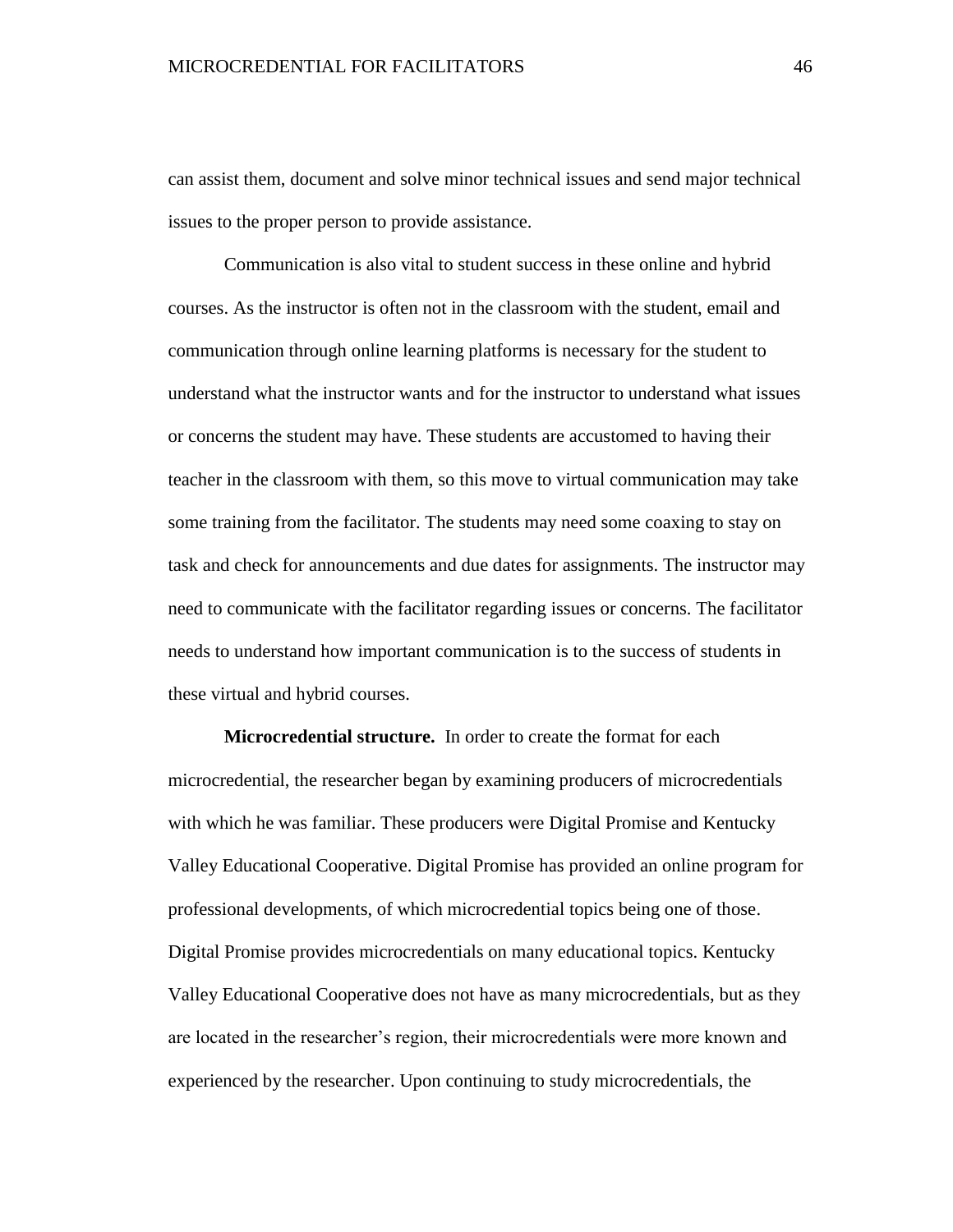researcher discovered a third entity, BloomBoard, that creates educational microcredential.

What the researcher found by examining the microcredentials offered by these entities is that there is not a true standard format for a microcredential. There were some similarities in the flow of the microcredentials, much like a standard lesson planning format follows, but the content taught influences the final product. Most microcredentials start with an introduction or discuss competencies, like objectives for the classroom lesson. Some microcredentials contained an outline. Others contained small literature reviews that supported the need for the microcredential. Each contained a listing of references and required resources.

It was at this point that the microcredentials varied significantly. The actual documents required for each microcredential seemed to be based upon the needs of the topic being presented. Some microcredentials only required written essay answers. Others wanted detailed evidence including student work. The evidence could range from lessons completed in a classroom to videos of the candidate modeling standards in the classroom. Because of this varying documentation, the rubric used to grade the criteria also varied.

The rubric was presented before the list of assignments that would be graded. This was standard for the microcredential format. The researcher found this confusing at first but then realized that the rubric is setting the standard before the candidate gets to the artifacts involved. It allows the candidate to assess the level of grading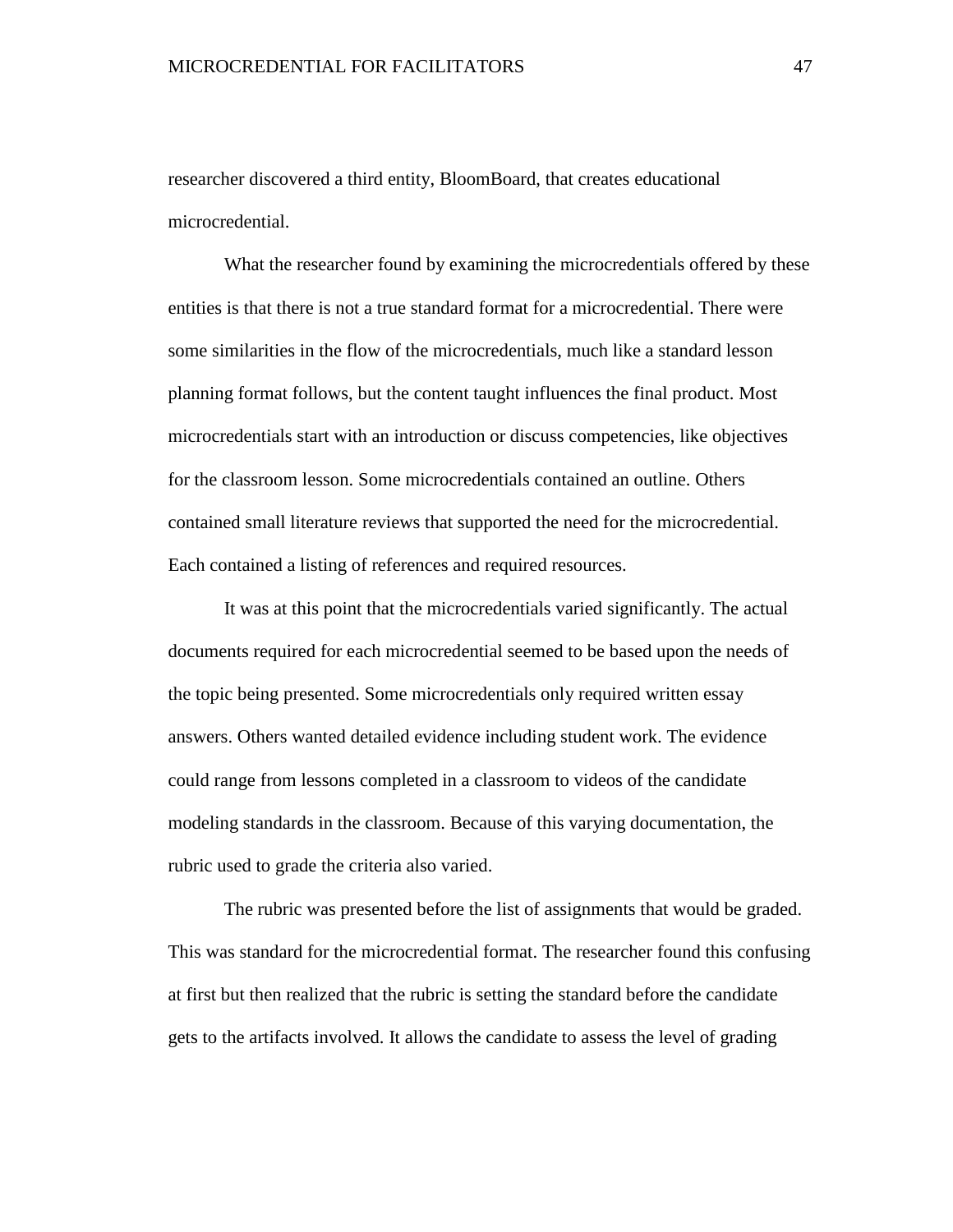before getting to the actual work they would do. As this process was standard, it created a logical educational sequence for all microcredentials to follow.

If entities are wanting educators to take more than one microcredential as a form of professional development, it makes sense that it would be simpler to follow the process if microcredentials look similar. There also exists the potential for a microcredential to become part of a stacked microcredential. That possibility exists for the facilitator microcredentials developed by this researcher. Similar to college courses in a program that follow a standard format, a potentially stackable microcredential should have a similar flow between microcredentials. This outlook reduces stress on candidates as they transition to the next microcredential.

There were associated costs with some microcredentials. Some microcredentials required candidates to pay a fee to access the microcredential and some were free. The difference was dependent on the producer of the microcredential and the delivery platform involved. Some entities provide a stipend to those experts who grade the microcredential. The cost varied but was typically less than the cost of a one-hour graduate-level college course. Other entities grade their microcredentials in-house, and as there is no additional cost for this, they do not charge candidates a fee.

In developing the microcredentials, the researcher wanted to follow a logical format with an easy-to-understand process. After reviewing many microcredentials from different platforms and developers, the researcher selected what he believed to be the options that fit best with the facilitator microcredentials of technology and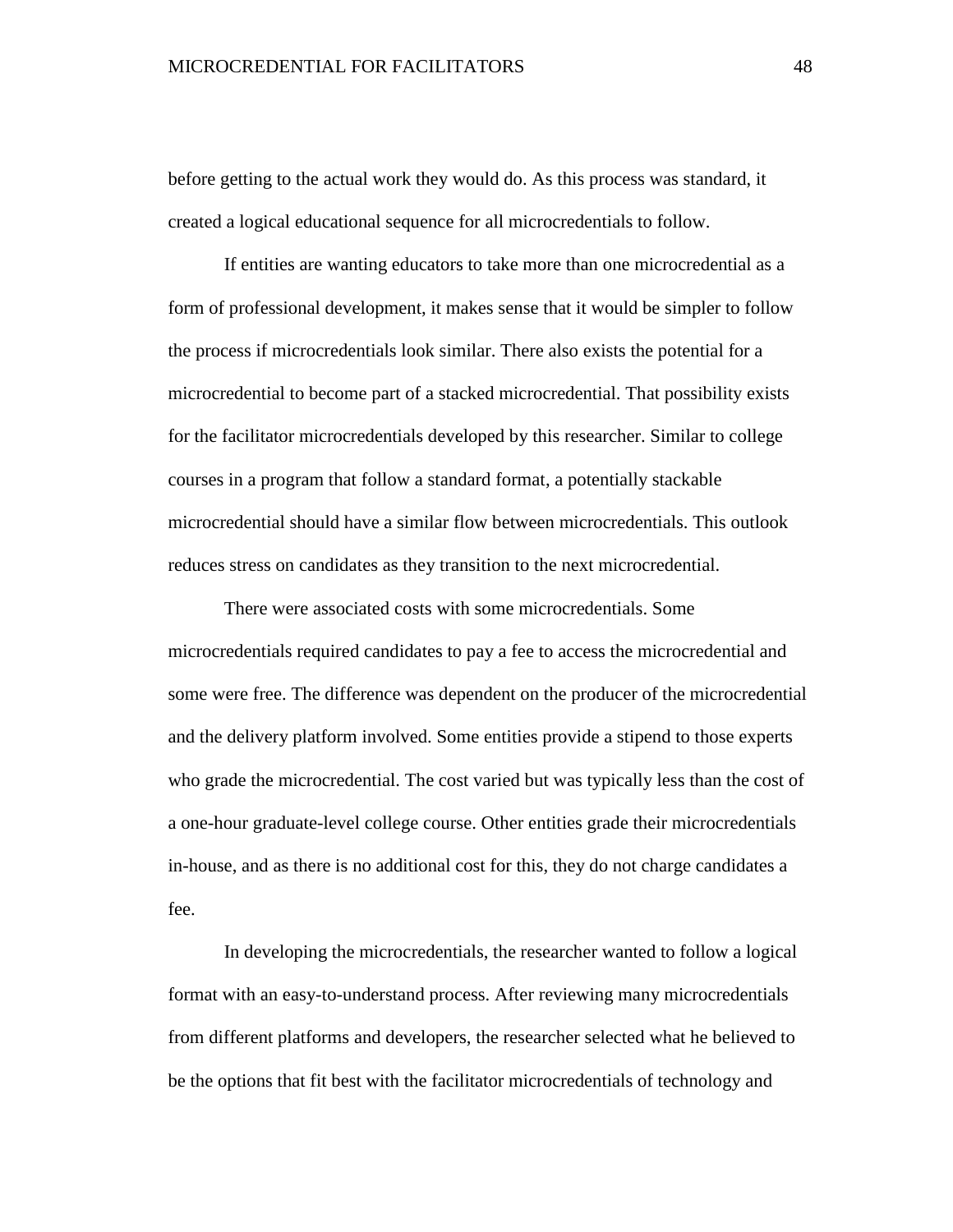communication based on similar topics found in various microcredentials for other areas.

Each microcredential provides a listing of the objectives and topics to be covered, along with a detailed description of the steps before, during, and after implementation. Supporting research is provided as to sources that can be accessed by the participant that support facts in each noted area. Each microcredential gives a list of resources the participant can use in the implementation of their microcredential. Submission guidelines are given for each of the three sections of questions to be answered by the participant. These sections are usually essay questions asking for prior knowledge and beliefs before beginning the work, evidence of effective demonstration of learned concepts, and a reflection of what was learned, what challenges were faced and how this will impact future actions. Each section is guided by a detailed rubric. Some rubrics had two categories for grading, while others had three categories for grading. This researcher believed the three-category rubrics allowed for more details of expectations, so the facilitator microcredentials would contain three-category rubrics.

### **Limitations of the Study**

**Limitations**. The foundation of this capstone centered around the presence of a facilitator in the classroom with students in online and hybrid courses. The researcher did not investigate other areas that may influence student success in these courses.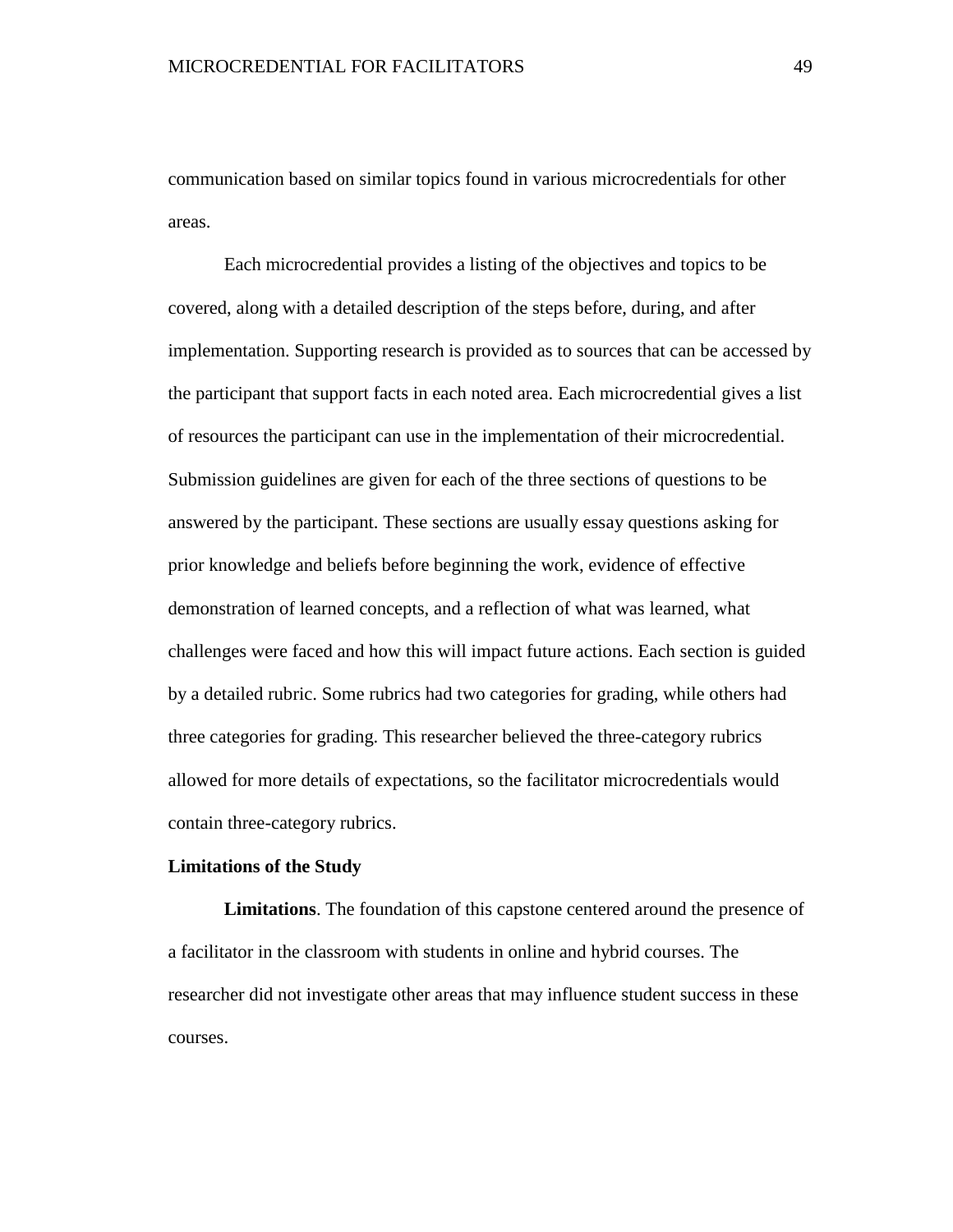The focus group questioned for this project did not contain any students who have experienced online or hybrid learning. This does limit the responses from the students' perspective on what they may need from a facilitator to increase their success in these learning environments.

There were some points made by the focus group that may be beyond the influence of a facilitator. For instance, course design and choice of the instructor were mentioned as barriers to student success. Often, these are decisions made long before the need for a facilitator in the classroom and are not within the facilitator's ability to affect.

**Delimitations**. The questions given to the focus group covered areas of concern or barriers to student success. The questions did not go beyond that. The researcher used the responses to determine the skills a facilitator should demonstrate with mastery through the designed microcredentials. Follow-up questions were not given. Students were not included in the focus group.

This capstone project began before the pandemic of COVID-19, which closed in-person education throughout the country and the world. The massive shift to online instruction and the switch to hybrid learning due to the COVID-19 pandemic shutdown and reopening was not thoroughly investigated by the researcher.

### **Reflections**

"We know through multiple studies across many years that skillful teaching is the prime mover of student success. This is true for traditional classroom learning and also for other approaches and platforms such as online learning" (Rutherford, 2020, p.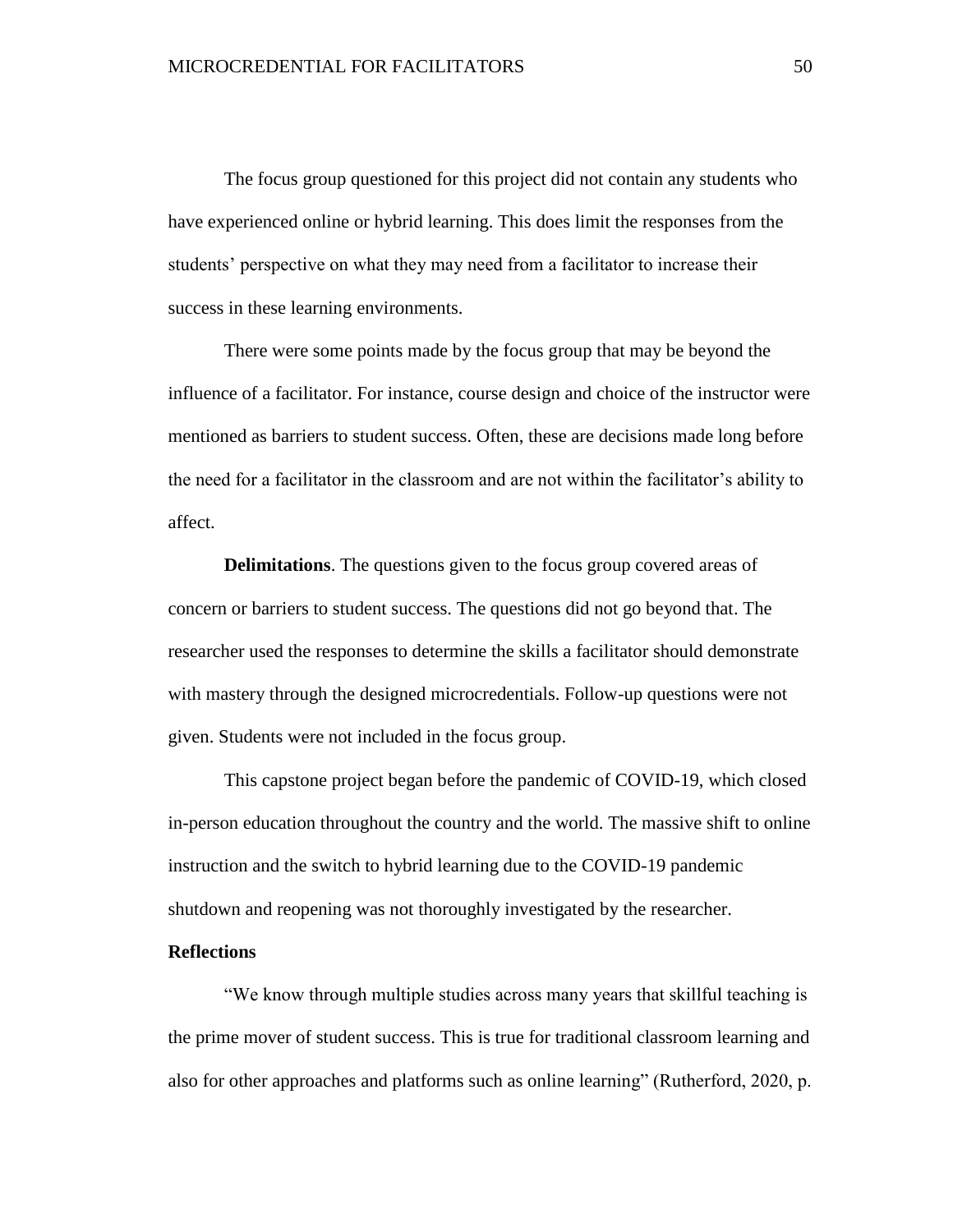1). This is why the researcher felt this project needed to be completed. Throughout 24 years in education, the researcher has worked to advance opportunities to students in rural eastern Kentucky, where socioeconomic, geographic, and financial barriers abound. These students deserve access to training for high-wage, high-demand jobs. With the advances of technology, opportunities for advanced courses in virtual and hybrid learning have increased tremendously. Yet, with all the access to technology and online courses, the adult in the classroom, normally the teacher, is the biggest indicator of students' success. The adult who has the heart to help students learn and grow makes the biggest impact on students.

The barriers discussed in this capstone show the need for a strong presence in the classroom when the instructor is not physically there each day. The facilitator will be the one who supports and develops the relationships with students. At the beginning of the course, the facilitator will be the students' advocate. Throughout the course, the facilitator trains these high school students to be self-advocating, still guiding when needed, but allowing students a safe yet accountable environment to grow and mature as learners**.**

### **Implications for Future Research**

The focus group pointed out several barriers to student success in online and hybrid courses that might be out of the circle of influence for a facilitator to control. Internet access at home and the online platform selected for the course are barriers identified by the focus group. These would need to be addressed in future research as to how to minimize or even eliminate these barriers.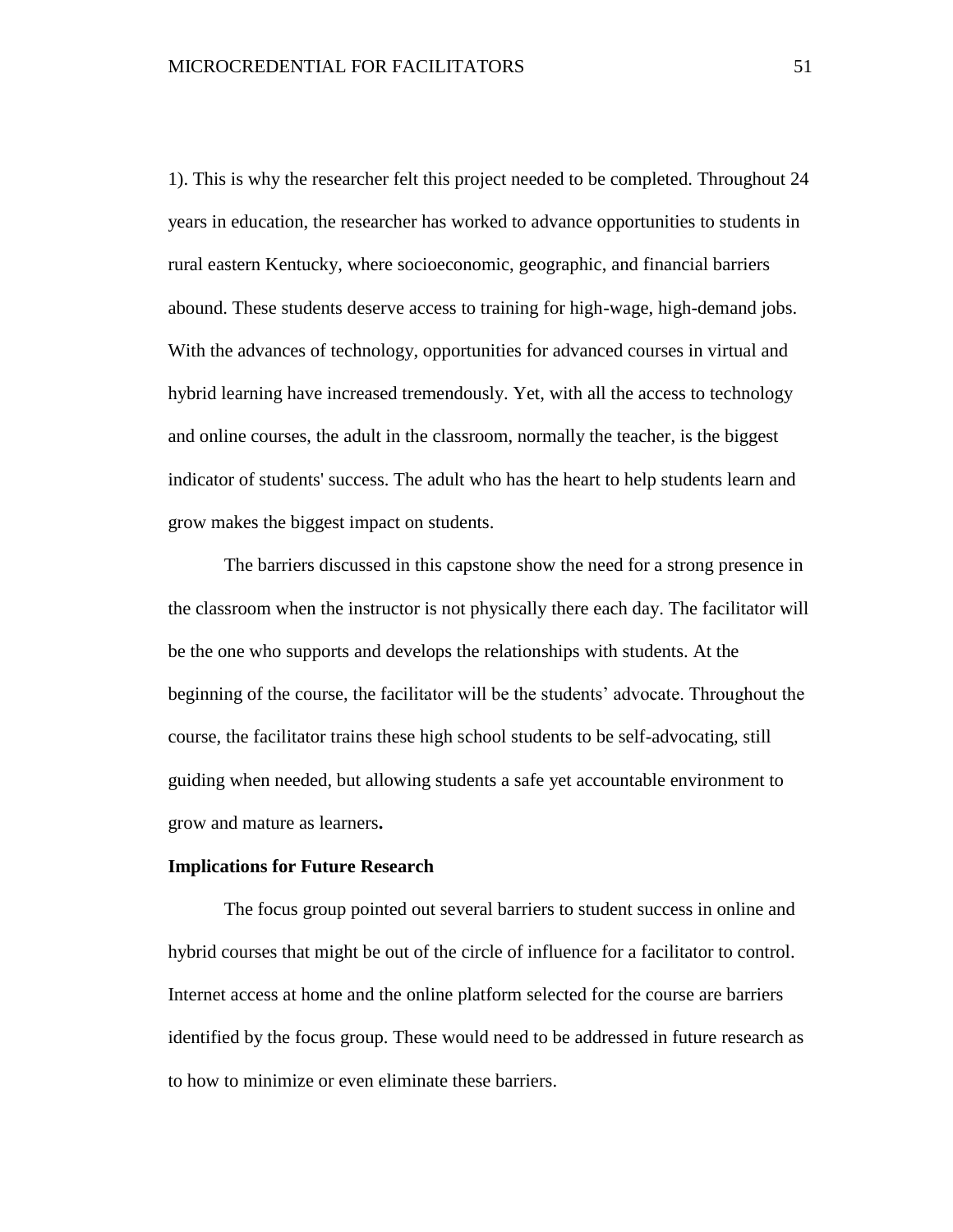For this capstone project, the researcher focused on two of the barriers to student success as microcredentials for facilitators. There are still some areas of concern voiced by the focus group listed in Appendix D that a facilitator might positively impact. "The students would benefit from a time management study skills learning opportunity. Many colleges and universities have added first-year seminar classes to help support students' success during the first semester. The high schools that plan to offer dual credit and advanced opportunities may need to look at developing a program for those students who plan to take advantage of those opportunities. Students could also benefit from training in time management skills. Many students in an online environment get behind just due to lack of good time management" (College professor). The remaining points of concern are the next steps to consider towards developing a stack of microcredentials for facilitators of online and hybrid courses.

### **Next steps**

The next steps for this project could include several components. A beginning point would be to review the current information from the focus group and current research for developing additional microcredentials as part of the stack for facilitators. There may be some follow-up questioning to do with the focus group. There is also a need to do some additional research and see if there are existing microcredentials that could be paired with the facilitation microcredentials that are currently developed.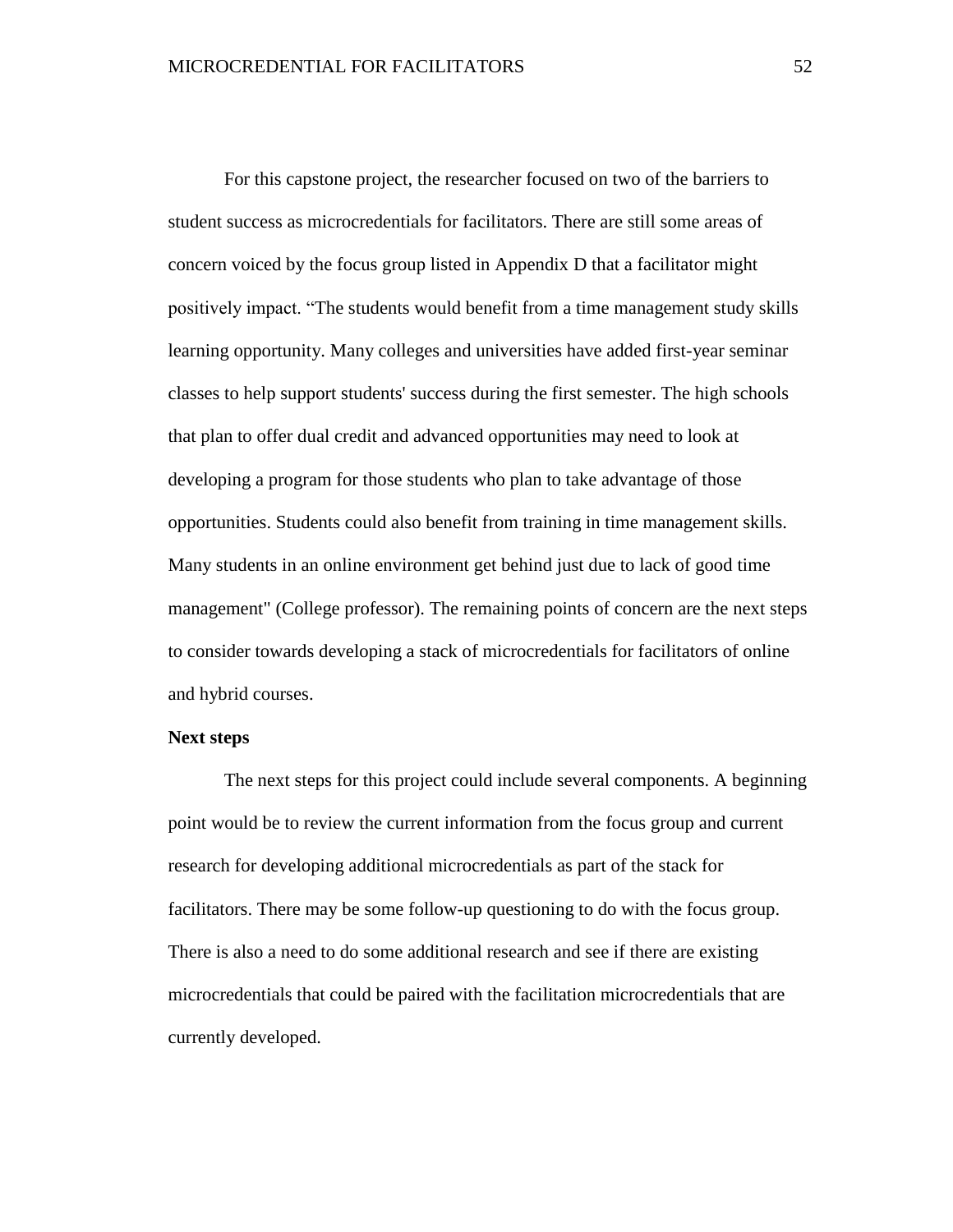Another step would be to consider expanding the focus group to include secondary teachers, which were not included in the original focus group. Secondary teachers would have more experience in dealing with topics such as classroom management. Classroom management would likely be the first microcredential to create in the next steps, as the facilitator will need to know how to manage students in this environment. There may be a classroom management microcredential already in existence that fits the facilitator's needs based upon feedback from the new focus group and the additional research. If no such microcredential exists, a microcredential would need to be created based upon feedback given from the newly developed focus group and research-based best practices. As this first microcredential might be an overview, there exists the possibility of developing future microcredentials from research obtained. The classroom management microcredential could be broken into specific skills such as building relationships, behavior management, and time management.

The microcredentials should be promoted to the professional public. Promotion of the microcredentials could start with the regional focus and then expand to the state with the end goal to have them available on a national platform. One avenue is to look at journals for rural schools to submit articles for publication based around the microcredentials. Another way of getting the microcredentials into the public eye is to do presentations on a national stage, reaching beyond the regional setting for the newly developed microcredentials.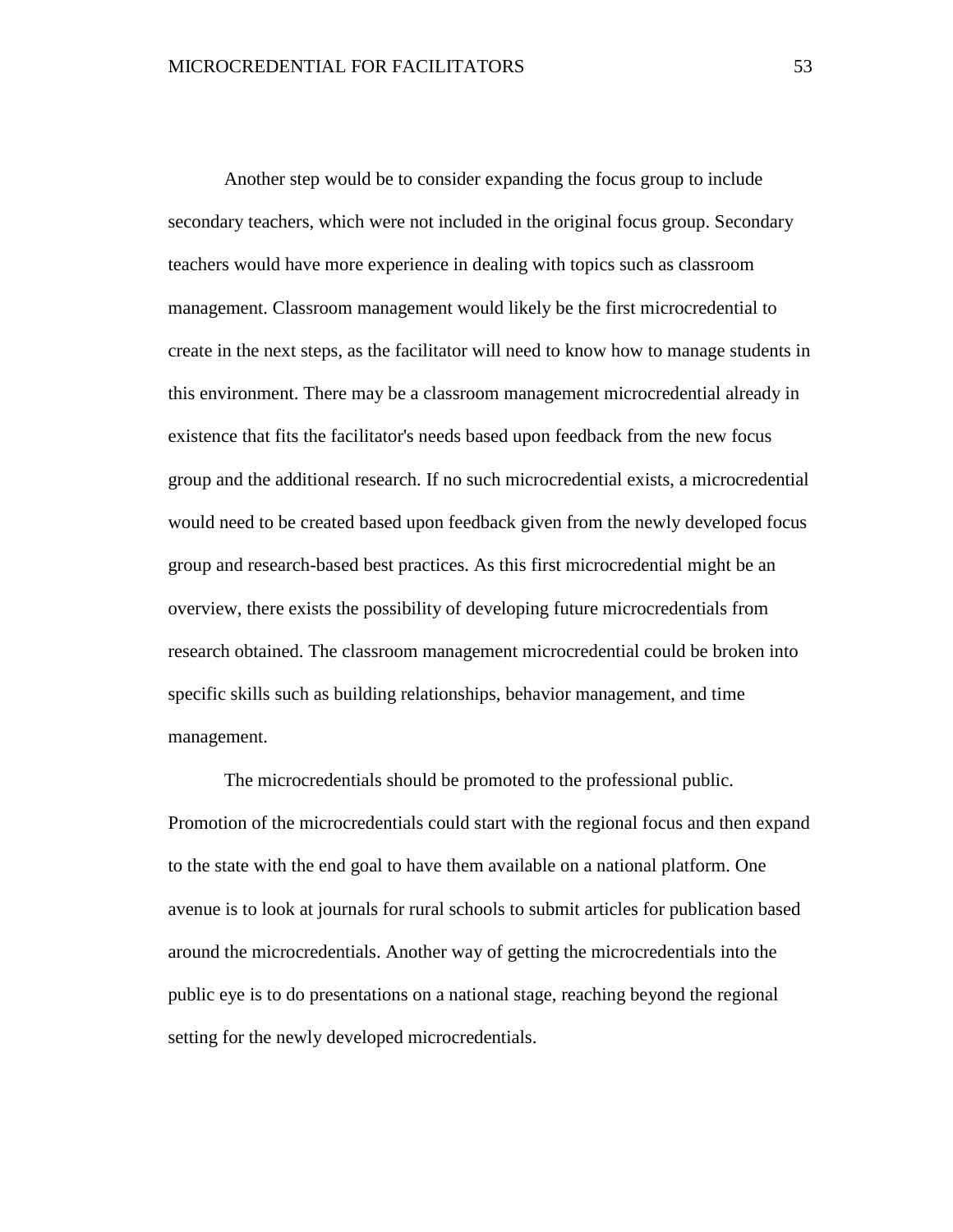Once the microcredentials become known, a next step would be to get the microcredentials placed on a national platform where they would be accessible for use. School districts within the state should be looked at for support. Then schools and educational institutions beyond the state could be contacted that may be interested in the microcredentials to build staff capacity. One may work with a regional educational cooperative to gain acceptance on a regional level. This would lead to state-level exposure. Consulting with publishers of educational microcredentials would be an excellent opportunity for promotion. These publishers can provide support and resources in evaluating the candidates' work.

Educational institutions all over can use these microcredentials as supportive tools to help students be successful. It also creates a way for these institutions to build staff capacity by giving incentives to educators who go through a microcredential to improve their skills and show mastery of those skills.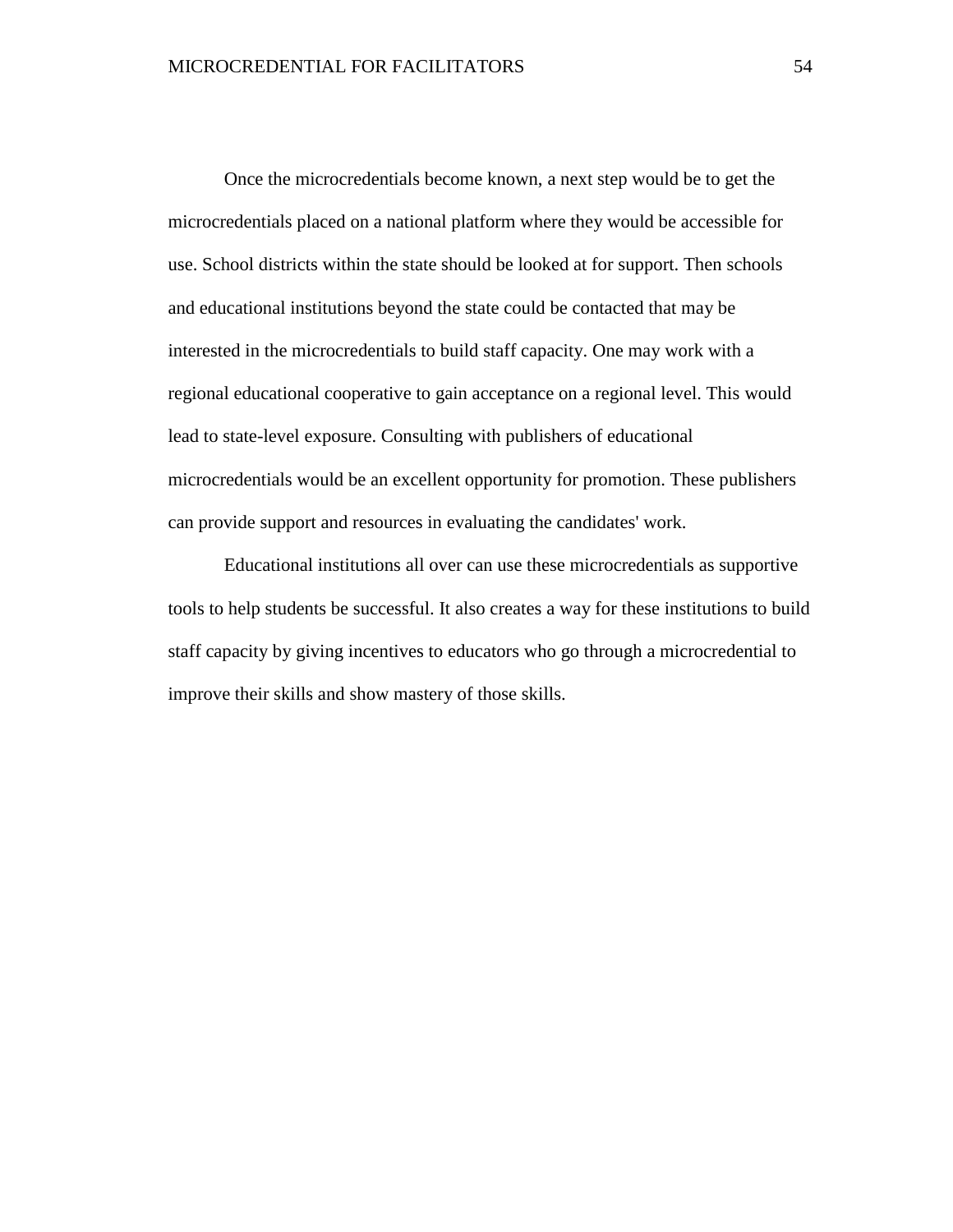### **Capstone Project**

### **Overview of Communication Microcredential**

Communication became an obvious choice as a microcredential, as the facilitator is helping students in online and hybrid classes where the instructor is typically not present in the classroom and not easily accessible to students. The focus group gave insight into specifics from their years of experiencing communication issues with students in these environments. It is common knowledge that the studentteacher relationship is a very important component of student success. This relationship can be somewhat difficult to develop through an online course. A substantial part of that relationship is communication.

The focus group voiced that this communication was something that needed improvement, not just with online students, but with all students. Sometimes face-toface instructors think that kids struggle to understand when they do not discuss concerns with their teacher. It is easier to develop relationships in a face-to-face class and see the students every day, to check up on students. Students in an in-person class may not effectively communicate with the teacher that is in the classroom with them.

This guidance with communication in the face-to-face classroom does not always prepare the student to be a self-advocate in communication once they leave the in-person classroom environment. The focus group noted that first-time college students struggle with communication issues, things like contacting the instructor proactively before they get in trouble or before it's too late to save the grade. The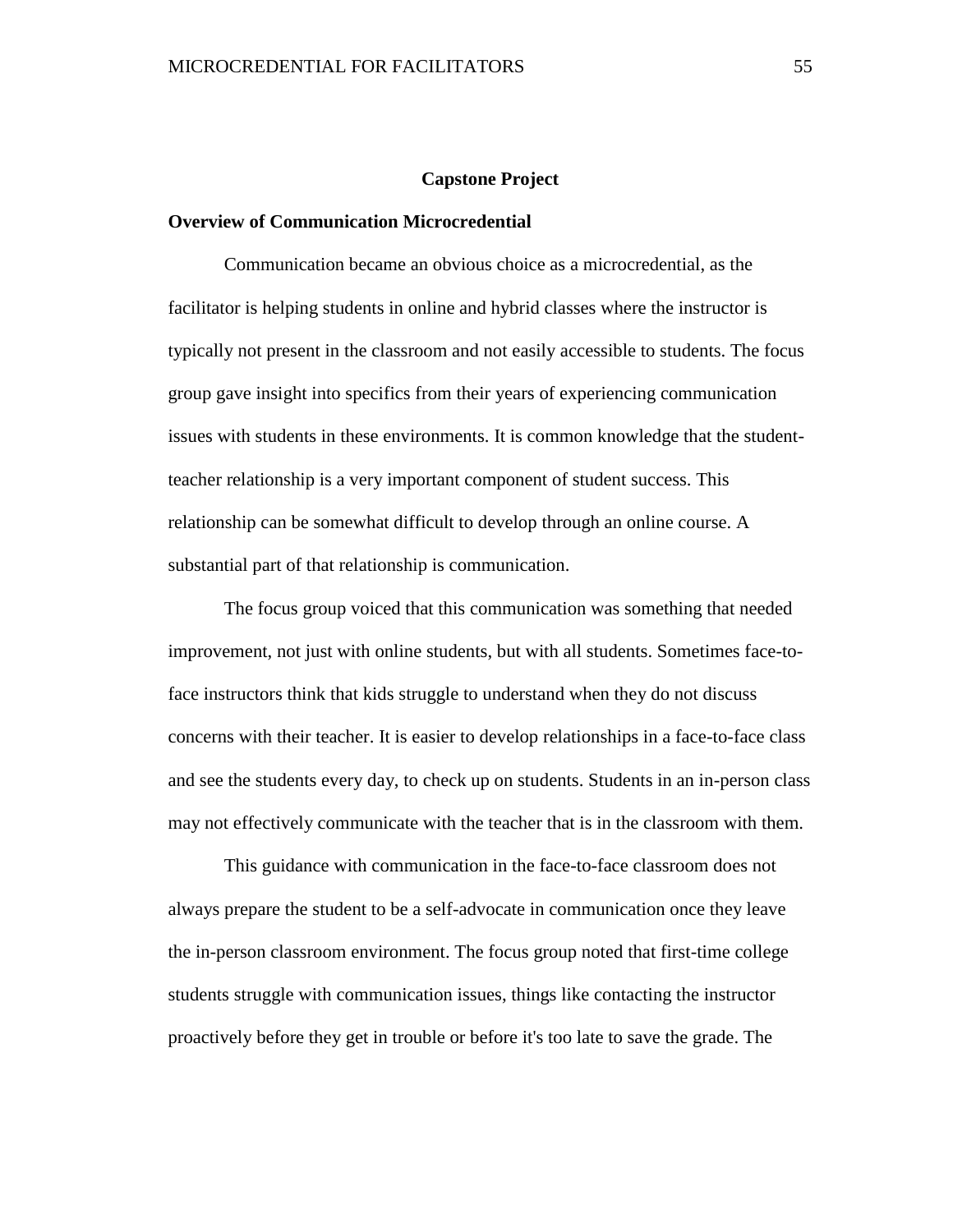facilitator can help those students by breaking down the syllabus, so students understand due dates and the grading scale.

In the online format, the syllabus could be viewed as one-way communication from the college professor to the student, but it is a communication document nonetheless and a very important one. Inside of a syllabus is the information on how to contact the instructor and their office hours.

All educators want their students to be successful. Most would rather have extended emails or communications when a student is struggling so that they can intercept the difficulty and provide the proper assistance. The teacher can help the student at the time they are having the trouble instead of dealing with the backwash of problems at a point where it is too late for the student to recover. This communication intervention will be less stressful on both student and teacher. No instructor wants to fail a student, and most, if not all, would want to support that student. That is part of the importance of communication.

### **Overview of Technology Microcredential**

Technology developed as the second microcredential for facilitators. As with communication, there are many aspects of technology that were brought out by the focus group, from bandwidth issues, student access to computers, and the whole equity issue. Again, the researcher had to narrow this focus within the realm of support that could be offered by an in-classroom facilitator, so the researcher decided on the aspect of helping students learn to navigate the learning management system for that particular course. The online learning platform or learning management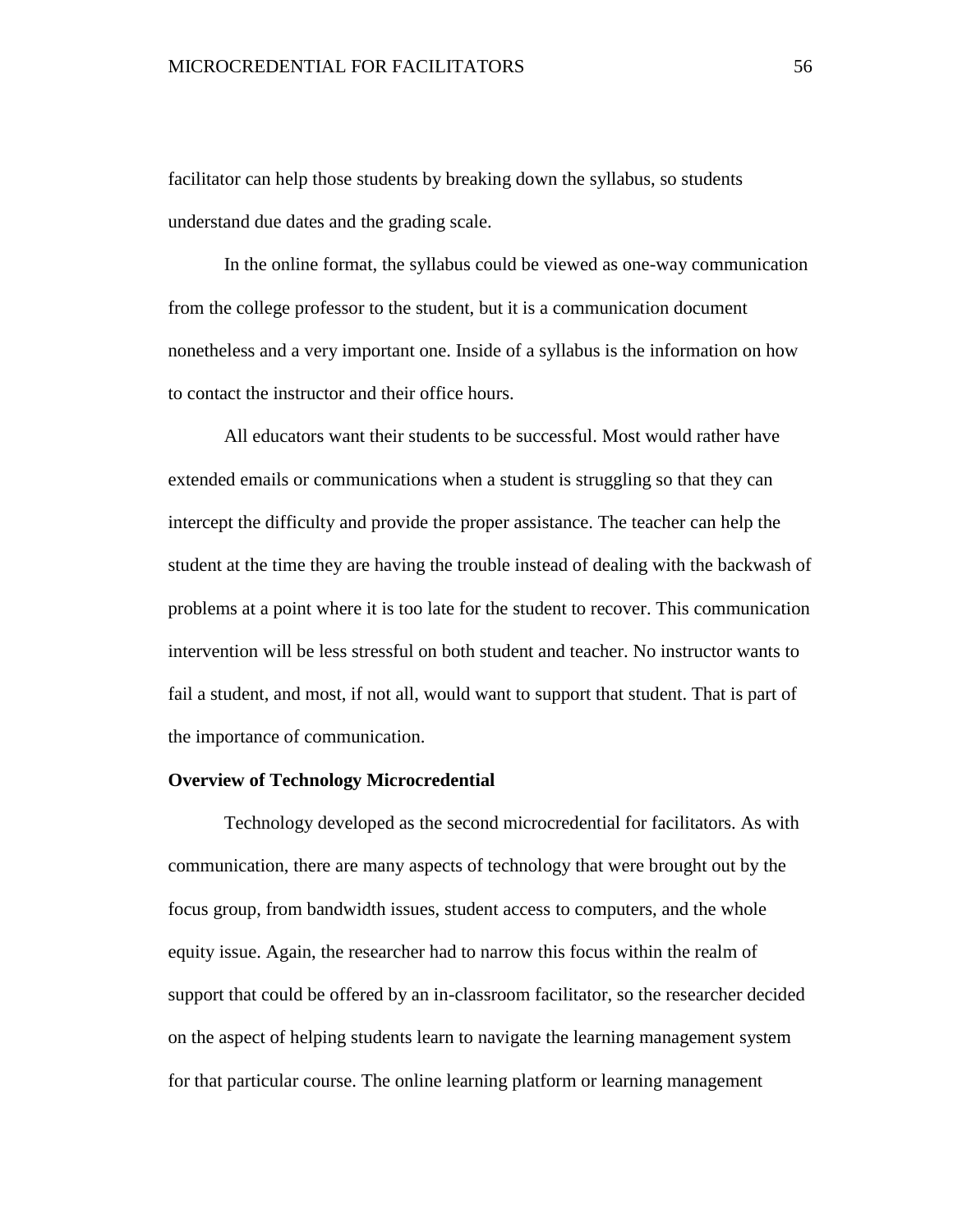system can be confusing for someone who has not been in the process of online learning before. Students need to know how to log in, find information, submit assignments, and complete tests. The facilitator can model this for students, allowing students to observe and then perform those actions on their own under the facilitator's supervision.

Not only is communication important at the beginning with the syllabus, but the students have to also understand communication throughout the entire class by checking announcements, sending and responding to emails and discussion boards, and reviewing the feedback given by the instructor in the learning management system. Students who are not familiar with all of these forms of communication inside the learning management system must get into a habit of routinely checking and using these methods of communication.

Students must understand that communication is proactive and not reactive. They must take the initiative to check and respond accordingly to any information in the online learning platform. Students in a face-to-face class have someone who may push them a little bit more to communicate and check those messages and feedback regularly. The facilitator will be present in the classroom to help the students remember to do these things, but it will be the students' responsibility to do them as they learn to stand on their own feet and self-advocate with communication.

### **Structure and Sections of Microcredentials**

Since these microcredentials could become stackable, the general structure and sections will remain standard. This not only helps to make the microcredentials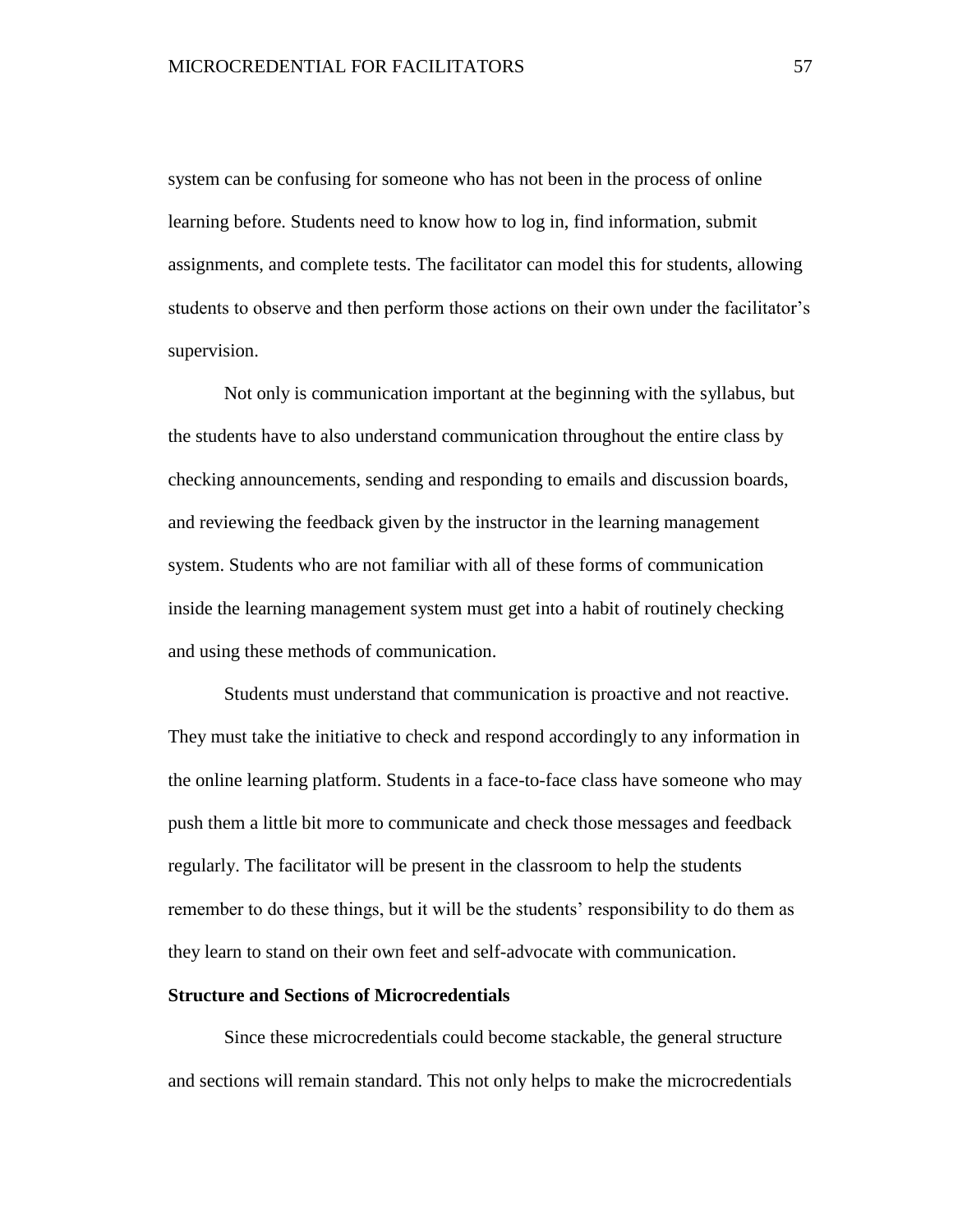easier to take, but it may also make them more appealing to pursue if they look like previously taken microcredentials.

**Objectives**: Each microcredential begins with an overview of key methods and objectives. These are short, bite-sized overviews that allow the candidate to see, in broad terms, the focus and goals of the microcredential. As the overview is expanded, the entire microcredential is broken down into bulleted concepts.

**Outline**: This gives the candidate a more detailed outline of what is included in the microcredential, allowing for a better understanding of what is to be evaluated at the end.

**Research**: The next sections are researched-based. A short review is listed so to emphasize the reasoning behind the concepts covered. The review is based on scholarly articles which are cited for credibility. Candidates can do further research on these articles if desired.

**Resources**: Each microcredential has its own list of resources, which include websites, video links, and further reading for better clarification and implementation. The purpose of this section is to give candidates a toolbox with everything they need to be successful in the microcredential. Candidates are welcome to go beyond the bounds of what is listed in the resources and find something that is more suited to their skills, but these resources should still allow the candidates to successfully complete the microcredential. Each microcredential has information and tools that could be used specifically in that microcredential and some that crossed over and could be used in both.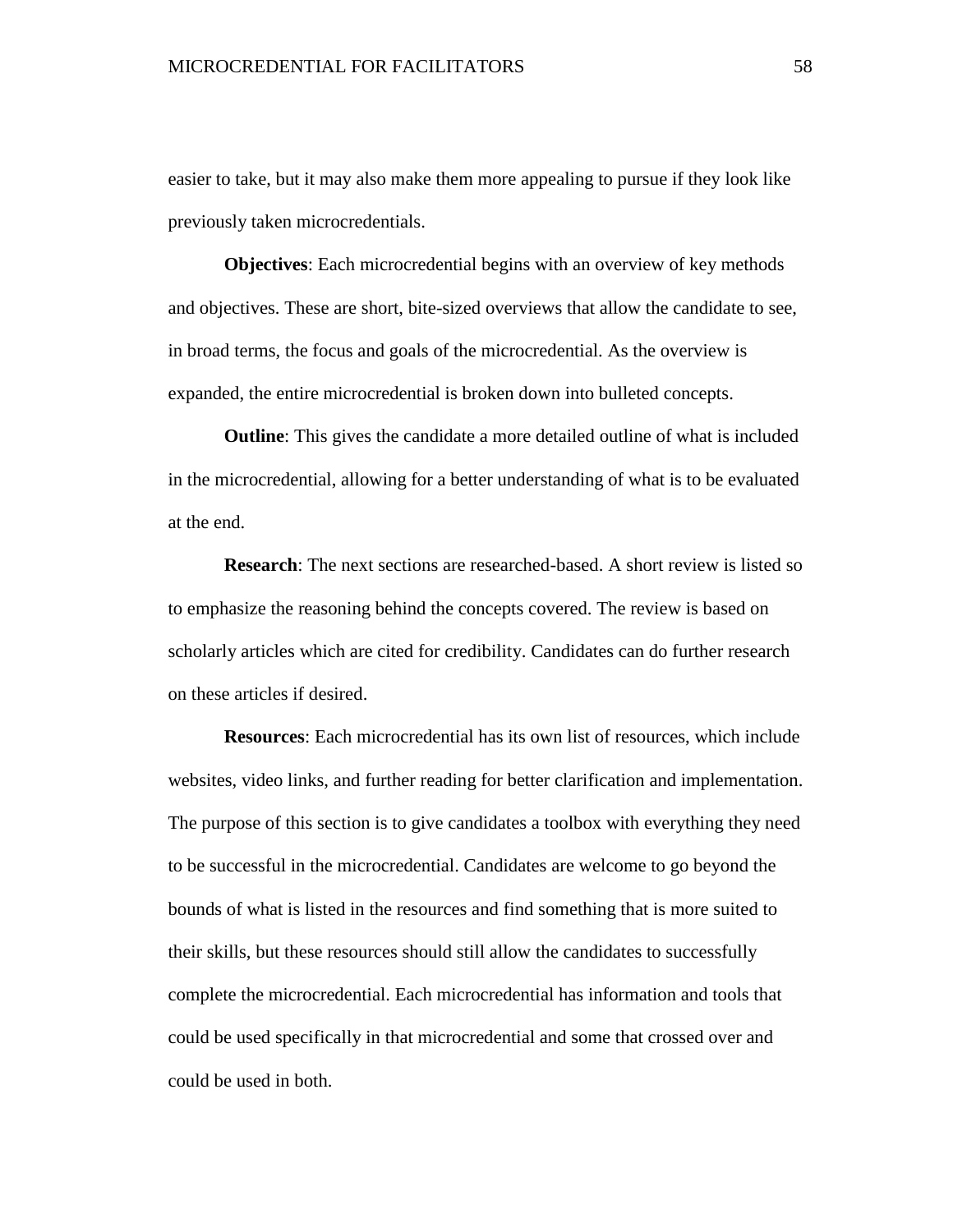**Rubric**: While there are several styles of rubrics, the three-level microcredential rubric is used in these facilitator microcredentials. This allows the candidate to see not just a pass or fail option of grading, but allows for an area of improvement needed grading scale, which is helpful to candidates if they do not quite make the mark the first time. It also allows a candidate who may be close to full completion but not quite making the mark the opportunity to see what area they fall short in and resubmit only that section.

**Artifacts**: These are the actual documents to be created and submitted by the candidate. They include four components: an overview, a survey, a video, and a reflection.

*Overview*: The overview question is like a pretest. It lets the scorer know where the candidate stands at the beginning of the process, allowing to show room for growth if needed. This question is limited by a word count. This makes the candidate choose their words wisely so as to convey the proper information within the narrowed bounds of the word count.

*Survey*: The candidate must create a student survey to be given to students before the actual online or hybrid course begins. The survey does not need to be difficult or lengthy. Links to sample surveys and videos on how to create these surveys are included in the resources. Each microcredential will have its own student survey. In the communication survey, the facilitator would ask students about their learning styles, preferences of communication, likes and dislikes about forms of communication, etc. In the technology survey, the facilitator might ask what types of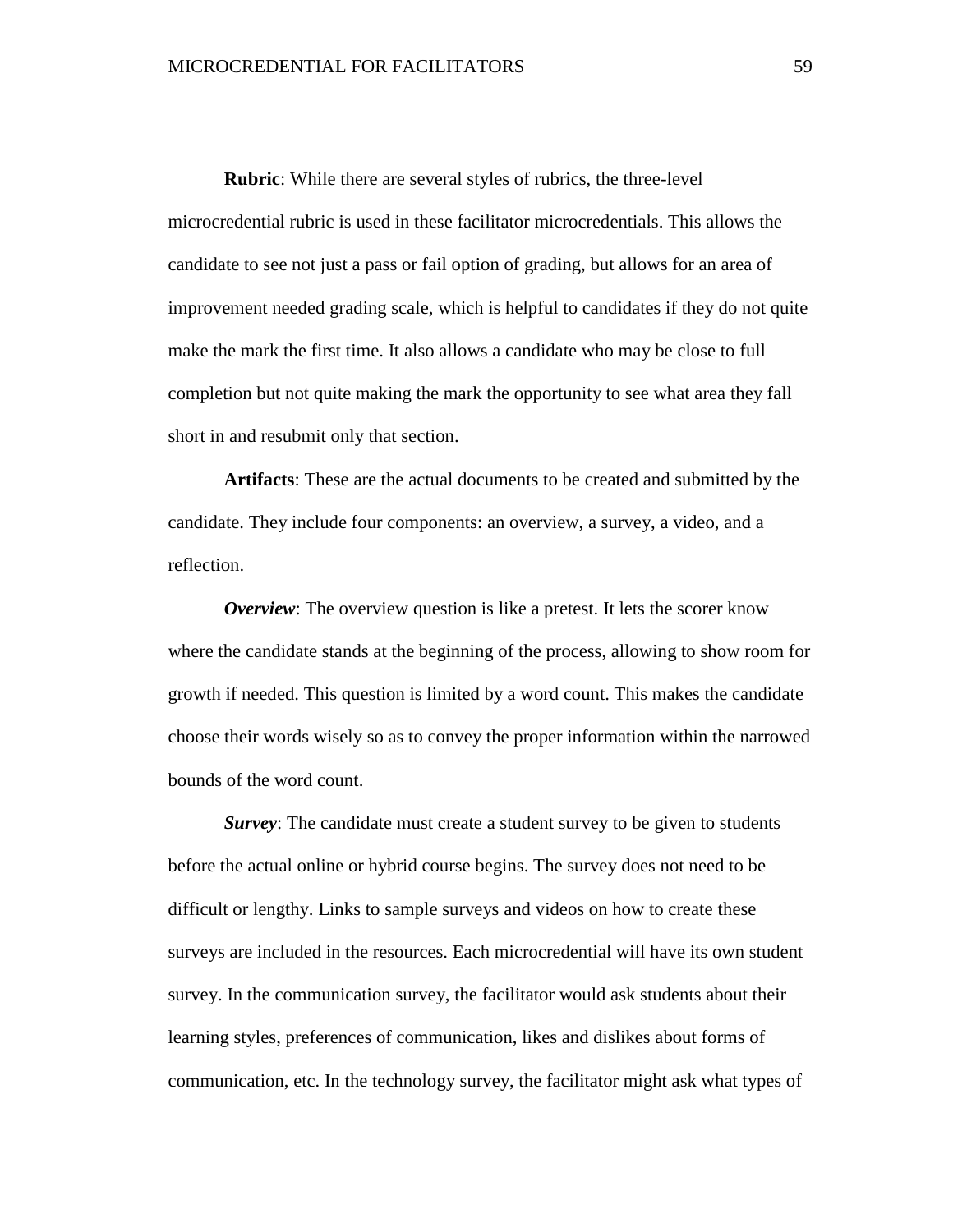technology the students are comfortable using if they have ever taken an online course before, and about their levels of troubleshooting technology problems. It is the hope of the researcher that if the same person takes these two microcredentials, that person can use the student survey tool in a combined format inside the classroom. In theory, the facilitator could be developing a learning style profile for each of the students.

*Video*: The third artifact is a video presentation specifically to the microcredential. These are both forms of communication. The researcher chose this as a requirement. In order to be successful, one must teach something in order to truly learn more about it.

The usage of a video presentation plays right into the technology microcredential as showing students how to navigate the online learning management system. The communication video produced by the facilitator would break down the components of the syllabus. The facilitator will be responsible for producing a video of each syllabus and learning management system component, explaining the importance of each to the students. The resources section contains video demonstrations on how to visually breakdown both the syllabus and the learning management system.

If the facilitator only submits an essay answer on why understanding the syllabus is important to students, it really does not let the evaluator of the microcredential know that the candidate fully understands that component. Also, if it is not visual or verbal instruction, then the students do not see it. It also shows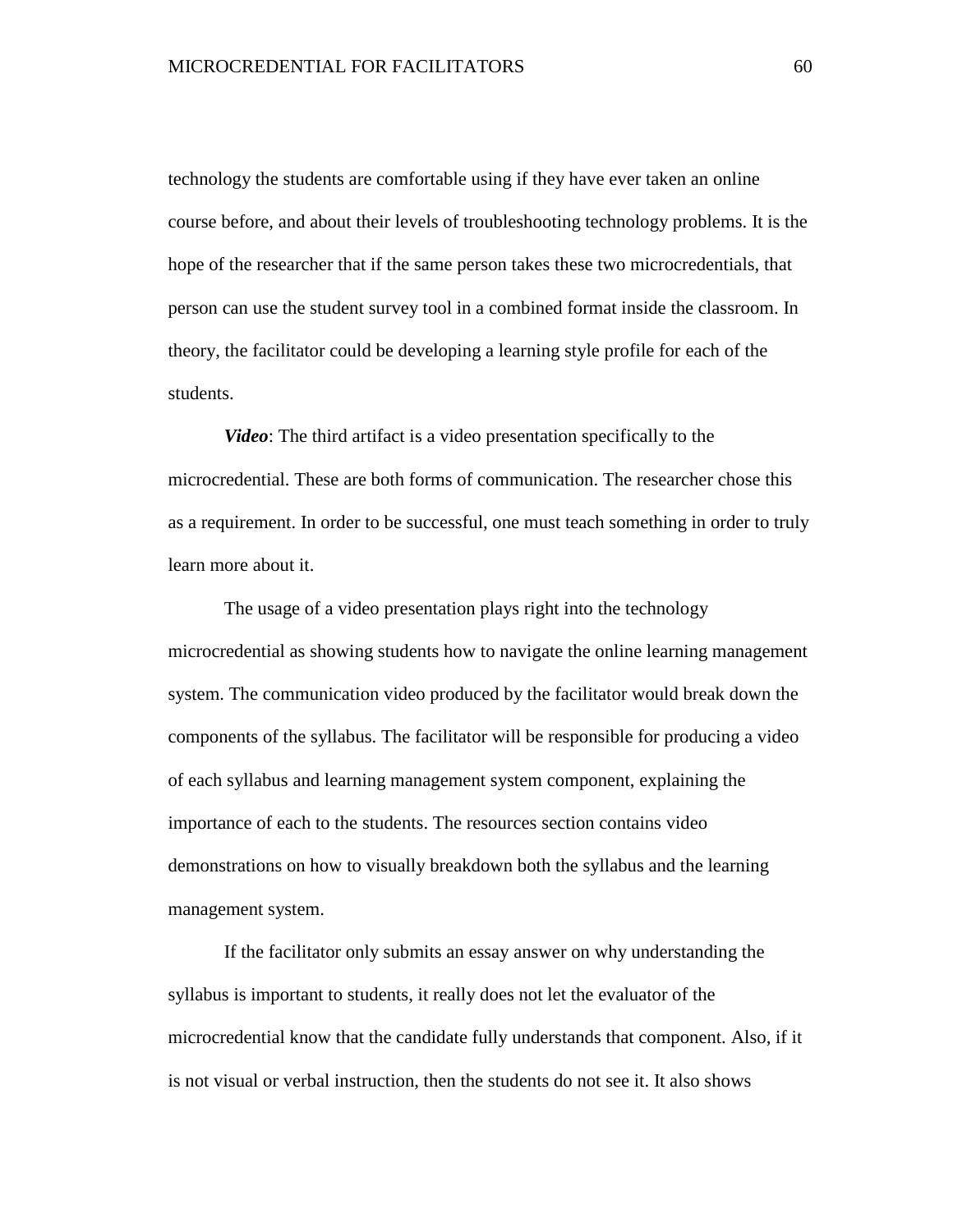competency and understanding of those communication skills typically done online and can be done without face-to-face interaction.

*Reflection*: This component is another essay answer which allows the grader opportunity to decide if the candidate has shown growth and met the requirements or competencies to receive the microcredential.

Using the rubric, any of these components could be resubmitted. This adds validity and credibility to the microcredential as professional learning. Candidates have the ability to grow and resubmit artifacts from any component that did not reach a satisfactory level.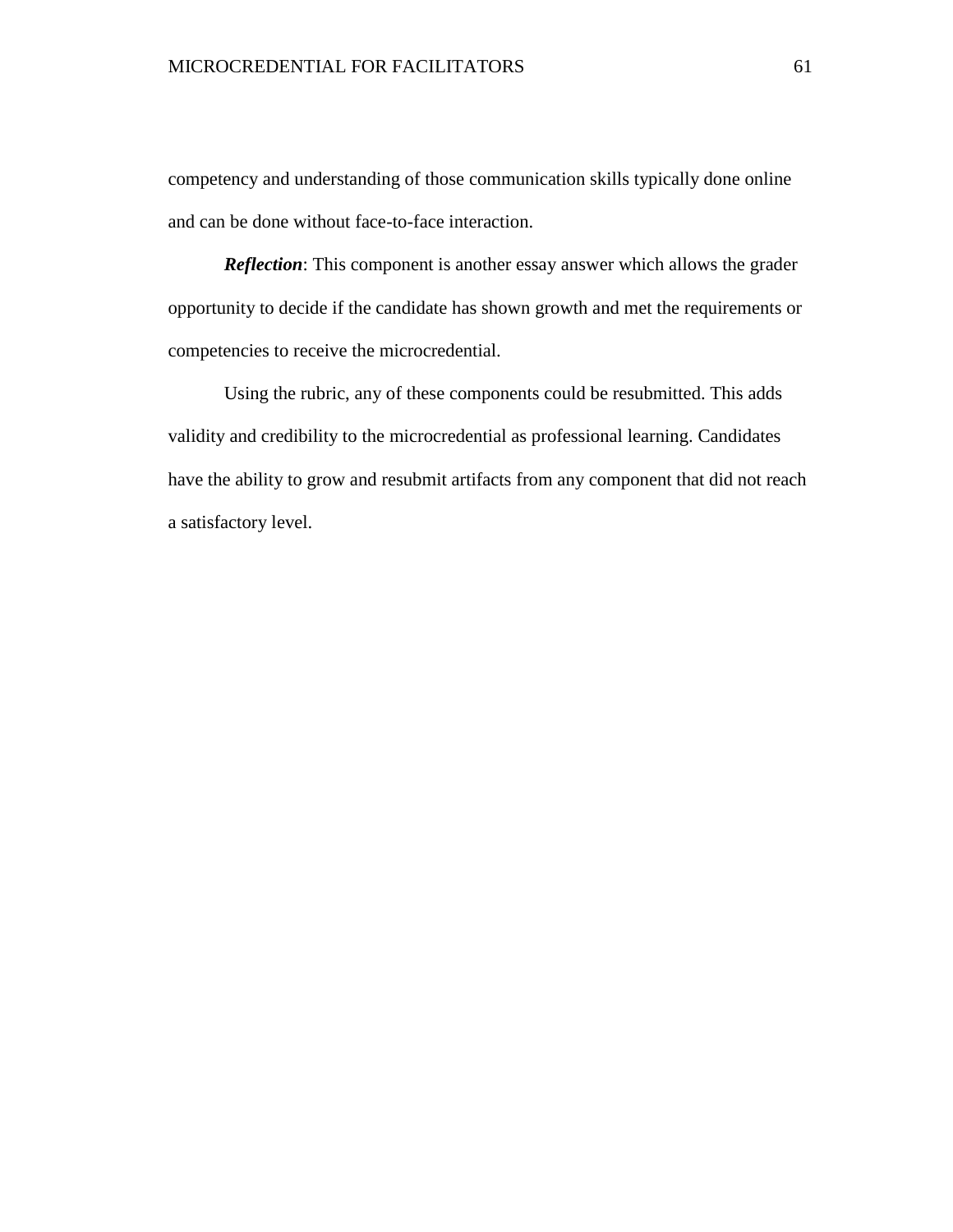# **Facilitating Communication to Support Student Success in Digital Learning**

The facilitator demonstrates effective communication between students and the instructor.

# **Key Methods**

The facilitator

- understands strategies that improve communication and interpretation of communications of high school students participating in online or hybrid courses with their instructor.
- effectively creates a learning environment that supports communication with students to successfully understand and meet online learning objectives.
- provides evidence of their understanding of communication strategies to improve student understanding of instructor communication through the syllabus and the online platform.
- reflects on the impact of the strategies on student understanding of expectations and communication.

### **Components**

#### **Overview Key Method**

Online and hybrid learning can create communication challenges that secondary students have never faced before. According to de la Varre et al. (2011), these students are often less independent, do not possess the skills required to master navigating this new method of learning. Students rely on facilitators to provide them with additional assistance.

The facilitator should demonstrate key actions, responsibilities, and strategies to support students in communication. The facilitator will discuss and demonstrate communications with students needed before the course begins, throughout the course, and at the end of the course to ensure students successfully meet course objectives.

### **The Process**

### **Communication Preparation for Facilitators**

- Become familiar with syllabus layout, online platform, and communication components.
- Make connections with the instructor to develop a communication plan to support secondary students.
- Set clear expectations of facilitator responsibilities with communication.
- See that all students have proper tools, equipment, and access to needed items for the course.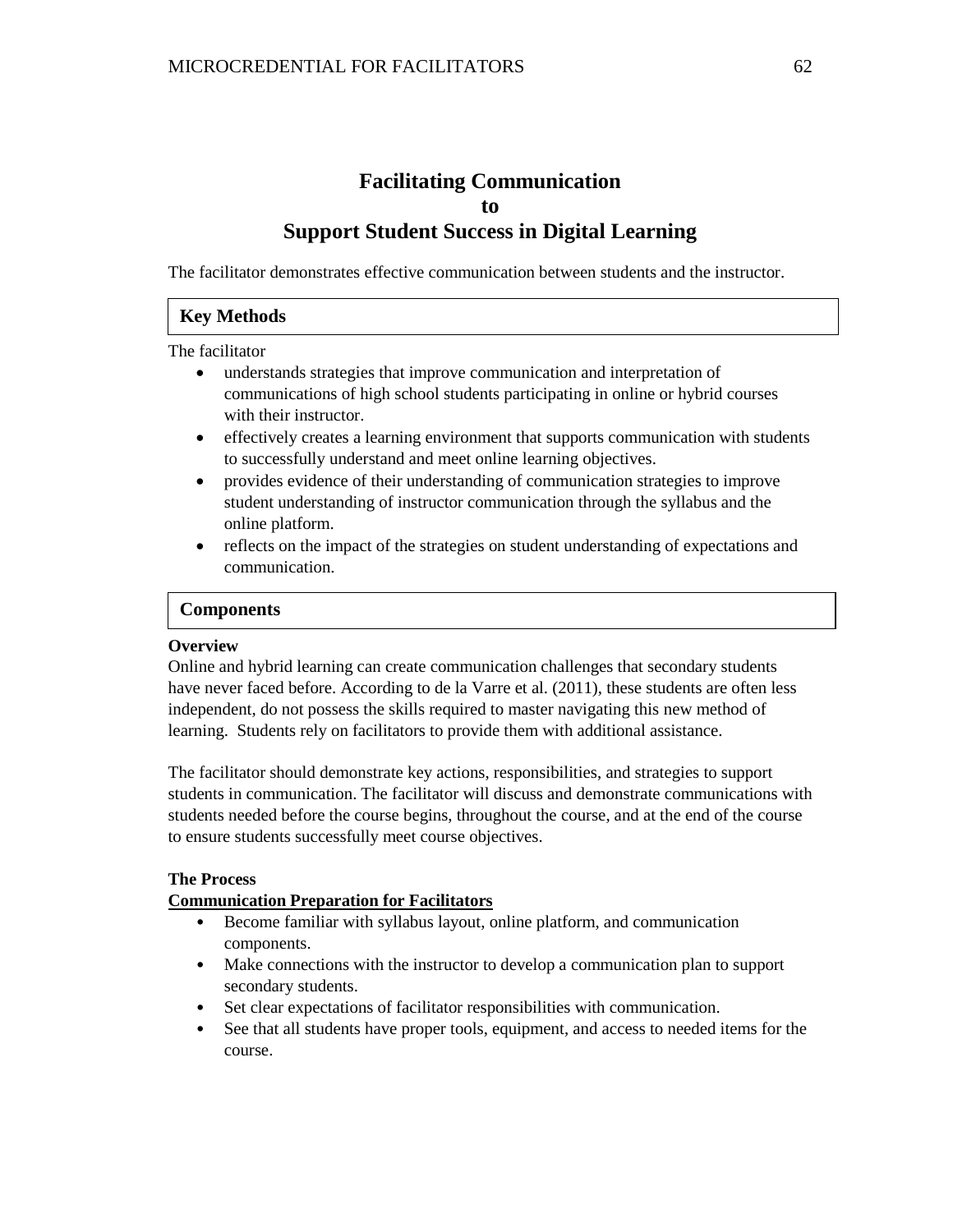### **Communication Implementation for Facilitators**

- Introduce students to the syllabus.
- Demonstrate where to find information in the syllabus.
- Assist students in developing a self-pacing course calendar from the syllabus.
- Ensure students can successfully log in to the online platform.
- Discuss the grading scale with students.
- Model for students how to find information in the online platform.
- Build capacity in the student to be self-advocates and communicators in online classes.
- Provide direction and support to students when needed.
- Encourage students to communicate with peers in the course.
- Monitor student progress and report concerns or issues to the student and instructor.
- Provide encouraging encouragement and constructive feedback with students and instructor.

### **Communication Evaluation for Facilitators**

- Ask for feedback from students and instructor.
- Document student and instructor feedback and adjust throughout the course as needed.
- Grade performance in communication through self-reflection for personal and professional growth
- Document any issues and resolutions for future considerations.

# **Supporting Research**

de la Varre, C., Keane, J., & Irvin, M. J. (2011a). Dual perspectives on the contribution of on-site facilitators to teaching presence in a blended learning environment. *Journal of Distance Education*, *25*(3)  $\frac{1}{\sqrt{1+\frac{1}{2}}\sqrt{1-\frac{1}{2}}\sqrt{1-\frac{1}{2}}\sqrt{1-\frac{1}{2}}}}$ 

<http://www.ijede.ca/index.php/jde/article/download/751/1285?inline=1>

Dwyer, K. K., Bingham, S. G., Carlson, R. E., Prisbell, M., Cruz, A. M., & Fus, D. A. (2004). Communication and connectedness in the classroom: Development of the connected classroom climate inventory. Communication Research Reports, 21(3), 264-272.

[https://ecommons.udayton.edu/cgi/viewcontent.cgi?referer=https://www.google.c](https://ecommons.udayton.edu/cgi/viewcontent.cgi?referer=https://www.google.com/&httpsredir=1&article=1314&context=bcca) [om/&httpsredir=1&article=1314&context=bcca](https://ecommons.udayton.edu/cgi/viewcontent.cgi?referer=https://www.google.com/&httpsredir=1&article=1314&context=bcca)

Leonard, J. (2010). Taking dual enrollment deeper: Supports for the "forgotten middle" in a tenth grade classroom. *American Educational Research Association.*  <https://files.eric.ed.gov/fulltext/ED509675.pdf>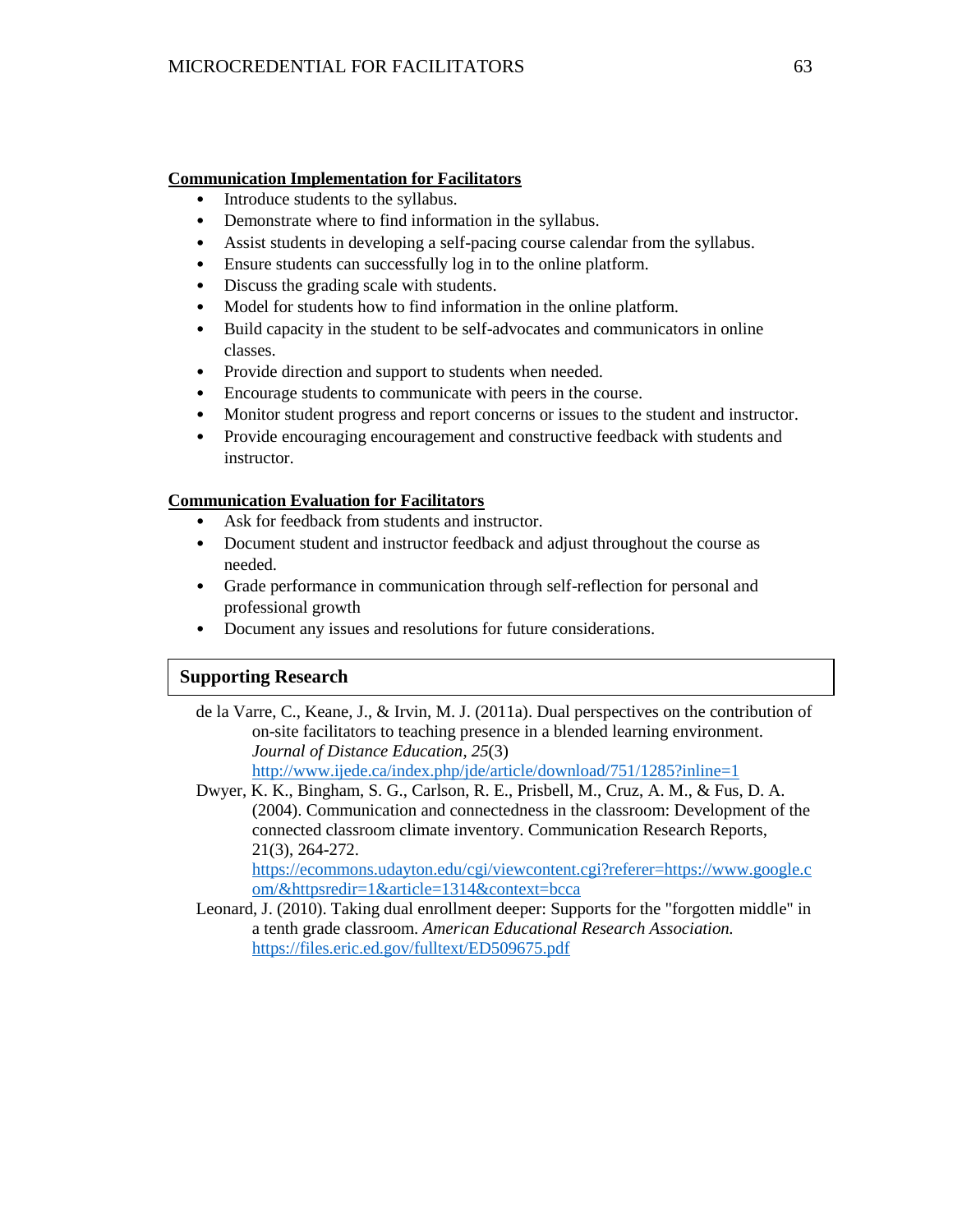### **Resources**

**Key Methods (1990)**<br>The Contract of Contract of Contract of Contract of Contract of Contract of Contract of Contract of Contract o

### **Reading**

| Council of Chief State School Officers. (2011). InTASC model core teaching standards: A     |
|---------------------------------------------------------------------------------------------|
| <i>resource for state dialogue.</i> 10-19. Retrieved from                                   |
| https://ccsso.org/sites/default/files/2017-                                                 |
| 11/InTASC_Model_Core_Teaching_Standards_2011.pdf                                            |
| Danielson, C. (2014). Framework for Teaching. 17-20. Retrieved from                         |
| https://education.ky.gov/teachers/PGES/TPGES/Documents/Kentucky%20Framewor                  |
| k%20for%20Teaching.pdf                                                                      |
| Poth, R. (2016). Digital tools to build communication skills. Common Sense Media.           |
| Retrieved from https://www.commonsense.org/education/blog/digital-tools-to-build-           |
| communication-skills                                                                        |
| Southern Region Educational Board. (2006). Standards for quality online teaching. Retrieved |
| from https://www.sreb.org/sites/main/files/file-                                            |

[attachments/06t02\\_standards\\_online\\_teaching.pdf?1459884276](https://www.sreb.org/sites/main/files/file-attachments/06t02_standards_online_teaching.pdf?1459884276)

University of Wisconsin Extended Campus. (2019). Ice breaker activities. Retrieved from <https://ce.uwex.edu/wp-content/uploads/2015/05/IceBreaker.pdf>

# **Syllabus**

- Forte, K [Kimberlyn Forte]. (2014. February 13). *How to read a syllabus* [Video] YouTube. <https://www.youtube.com/watch?v=9121d9UG6KU>
- USM Learning Commons. (2020, January 10). How to complete a semester-at-a-glance [Video] *YouTube.* <https://www.youtube.com/watch?v=Ry0htXHtF0A>
- USM Learning Commons. (2020, August 25). *Understanding your course syllabus* [Video] *YouTube.* <https://www.youtube.com/watch?v=CFYAfJE0Qrk>
- USM Learning Commons. (2020, August 26). Welcome to preparing for your semester! [Video] *YouTube.* <https://www.youtube.com/watch?v=DXfH-1JwLl4>

### **Making Videos**

Crown, E. [Emmanuel Crown]. (2020, October 11). *How to create animated videos with PowerPoint Beginners guide*. [Video] *YouTube.* <https://www.youtube.com/watch?v=DoyE48W3RUY>

Stratvert, K. [Kevin Stratvert]. (2019, September 12). *How to make a video in PowerPoint ppt to video.* [Video] *YouTube.* <https://www.youtube.com/watch?v=D8JV3w4TOVw>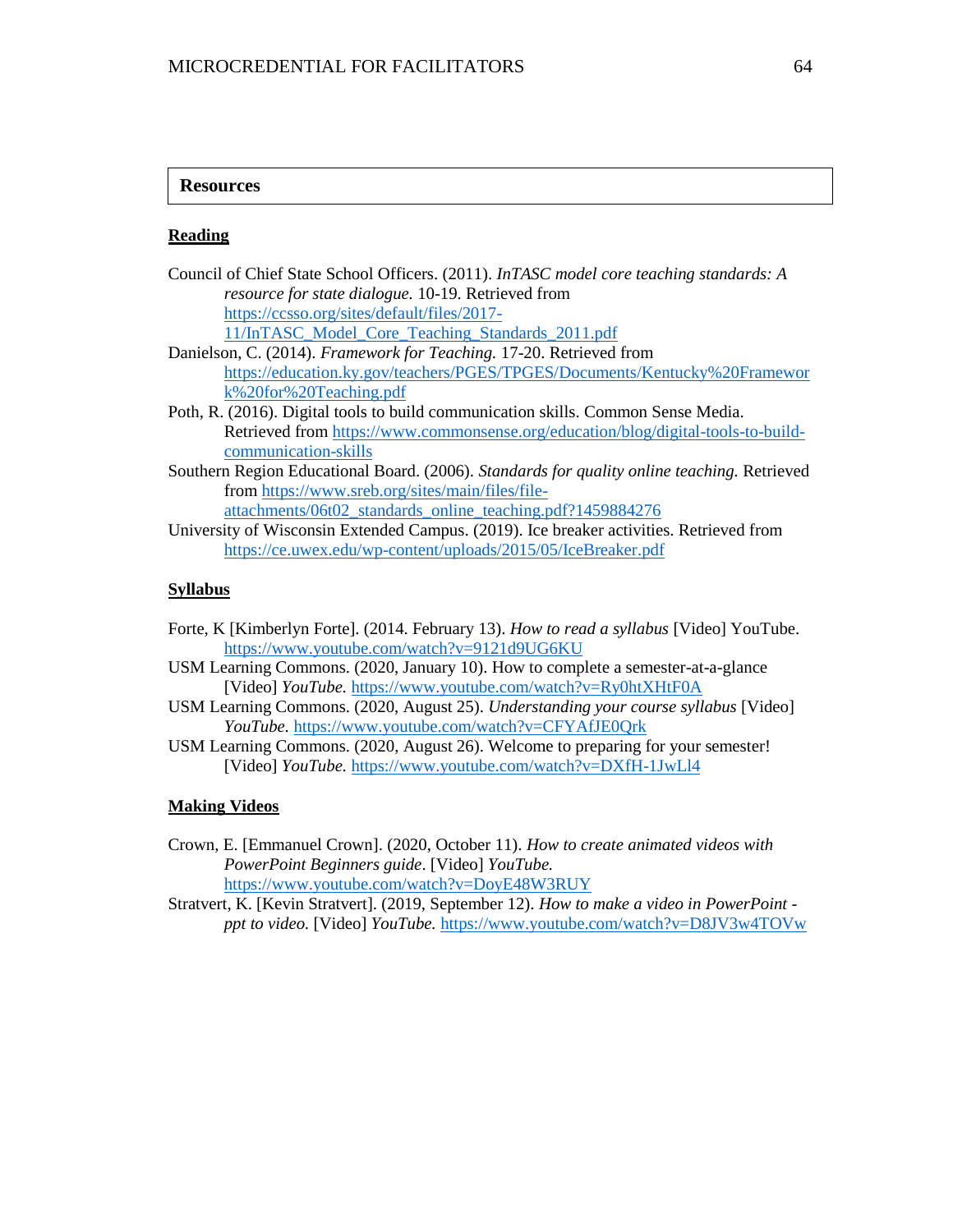### **Student Survey**

New EdTech Classroom. (2020, May 13). *How to make a student survey with Google Forms.* [Video] *YouTube.* <https://www.youtube.com/watch?v=j99U-PUnqLE>

- Tucker, C. [Catlin Tucker]. (2018, August 8). *1st Day Student Survey.* [Video] *YouTube.* [https://www.youtube.com/watch?v=E5\\_N1NQtMbk](https://www.youtube.com/watch?v=E5_N1NQtMbk)
- Zimmerle, J. [Joanna Zimmerle]. (2019, July 21). *How to Create Student Surveys Using Google Forms.* [Video] *YouTube.* <https://www.youtube.com/watch?v=TMQmg9j97ps>

#### **Student motivation**

- ProjectElon. (2020, September 20). *'D' grades to 'A' grades - Student motivation.* [Video] *YouTube.* <https://www.youtube.com/watch?v=RHHOa879nU0>
- ThinkTank. (2012, May 1). *College courses in high school: Yes or no?* [Video] *YouTube.* [https://www.youtube.com/watch?v=\\_ADqEopUuTU](https://www.youtube.com/watch?v=_ADqEopUuTU)

# **Submission Guidelines and Rubrics**

#### **Rubric Key Method**

| <b>Module</b>         | Yes                       | <b>Almost</b>          | Not Yet                |
|-----------------------|---------------------------|------------------------|------------------------|
| <b>Communication</b>  | The facilitator's         | The facilitator's      | The facilitator's      |
| <b>Preparation</b>    | responses provide a clear | responses provide a    | responses provide a    |
| <b>Artifact 1</b>     | understanding of the role | basic understanding of | poor understanding of  |
| <b>Overview</b>       | communication has on      | communication but      | communication and do   |
| <b>Question</b>       | student success and how   | lack a full            | not demonstrate        |
|                       | the facilitator plays an  | understanding of the   | understanding of the   |
|                       | important part in that    | impact communication   | impact communication   |
|                       | role.                     | has on student success | has on student success |
|                       |                           | or how the facilitator | or how the facilitator |
|                       |                           | role plays a part.     | role plays a part.     |
| Communication         | The survey demonstrates   | The survey             | The survey             |
| Implementation        | effective facilitator     | demonstrates basic     | demonstrates poor      |
| <b>Artifact 2:</b>    | communication using       | facilitator            | facilitator            |
| <b>Student Survey</b> | multiple strategies.      | communication using    | communication using    |
|                       | Questions are relevant    | several strategies.    | few strategies.        |
|                       | and appropriate.          | Questions are relevant | Questions are vague    |
|                       |                           | and appropriate.       | and lack insight.      |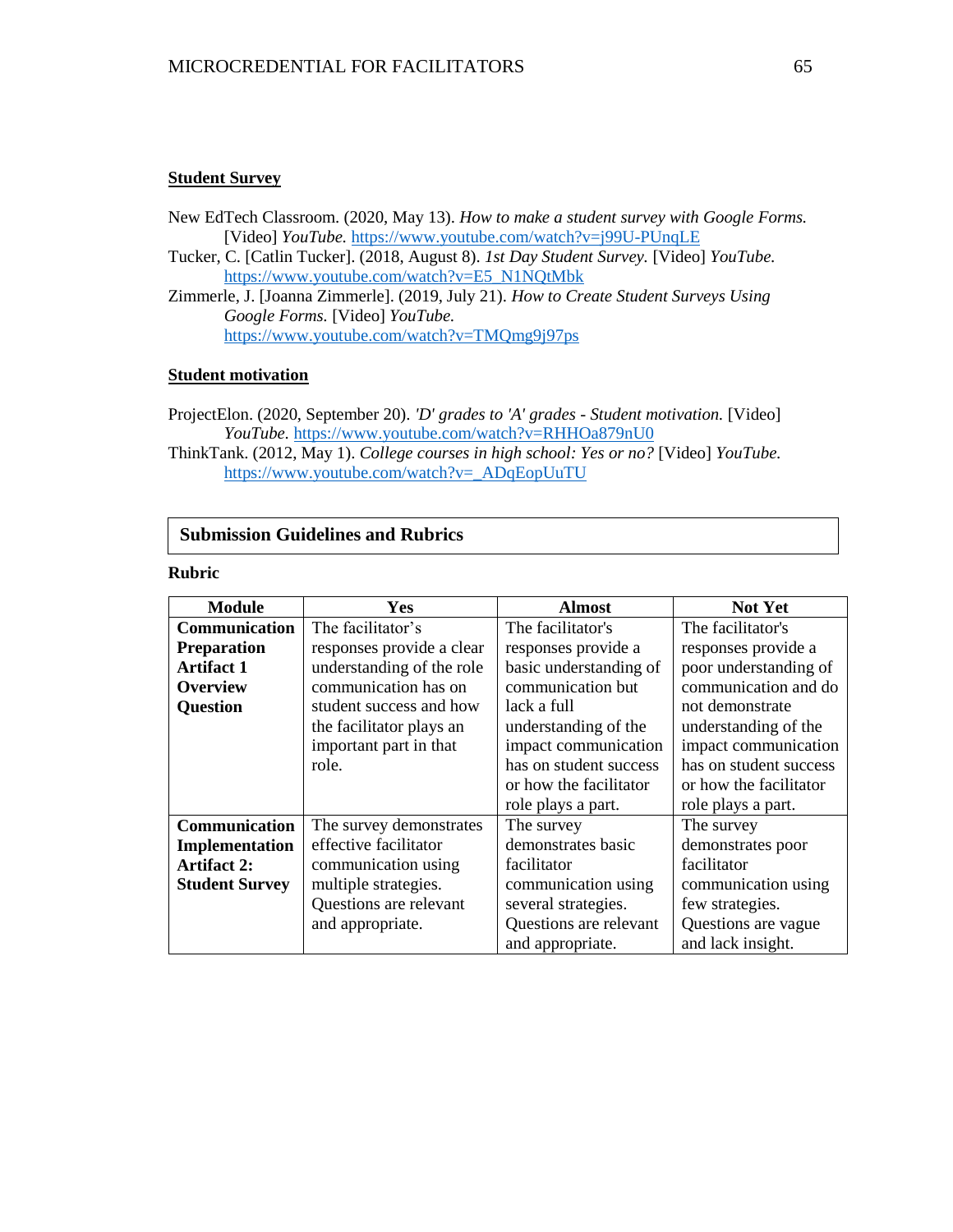# MICROCREDENTIAL FOR FACILITATORS 66

| <b>Communication</b>  | The video demonstrates    | The video               | The video is too long   |
|-----------------------|---------------------------|-------------------------|-------------------------|
| <b>Implementation</b> | effective facilitator     | demonstrates an aspect  | or too short for        |
| <b>Artifact 3:</b>    | communication using       | of facilitator          | effective               |
| Video of              | multiple strategies.      | communication using     | communication to        |
| <b>Facilitator</b>    | Student support is        | few strategies. Student | occur. The key points   |
| <b>Communication</b>  | relevant and appropriate. | support may not be      | are not evident or well |
|                       | The amount of material is | relevant for the entire | covered. Student        |
|                       | appropriate for the time  | audience or are not     | support is not          |
|                       | allotted.                 | connected to the        | evidenced.              |
|                       |                           | outcomes.               |                         |
| Communication         | The facilitator's         | The facilitator's       | The facilitator's       |
| <b>Evaluation</b>     | responses provide a clear | responses provide a     | responses provide a     |
| <b>Artifact 4:</b>    | understanding of the role | basic understanding of  | poor understanding of   |
| <b>Reflection</b>     | communication has on      | communication but       | communication and do    |
| <b>Question</b>       | student success and how   | lack a full             | not demonstrate         |
|                       | the facilitator plays an  | understanding of the    | understanding of the    |
|                       | important part in that    | impact communication    | impact communication    |
|                       | role.                     | has on student success  | has on student success  |
|                       |                           | or how the facilitator  | or how the facilitator  |
|                       |                           | role plays a part.      | role plays a part.      |

### **Work Examples/Artifacts**

Please provide context by answering the following:

Please submit evidence of how you effectively demonstrate communication in the facilitator role:

### **Artifact 1: Overview Questions (200-500-word limit)**

Describe the Communication Preparation strategies that helped to develop your communication outlook to support student learning**.** 

### • **Artifact 2: Student Survey**

Along with a basic introduction, create a survey to communicate with each student and gather information about how they learn best, their preference for working in groups, and comfort level with different forms of communications.

# • **Artifact 3: Video/Presentation of Communication**

Create a video or presentation (either a compilation of clips or a continuous video about 20—30 minutes in length) that demonstrates that the facilitator understands the components of the communication. The facilitator should demonstrate the skills needed to support the students to explore all the forms of communication needed to be successful. Topics can include:

o Cover and explain the importance of each section of the syllabus.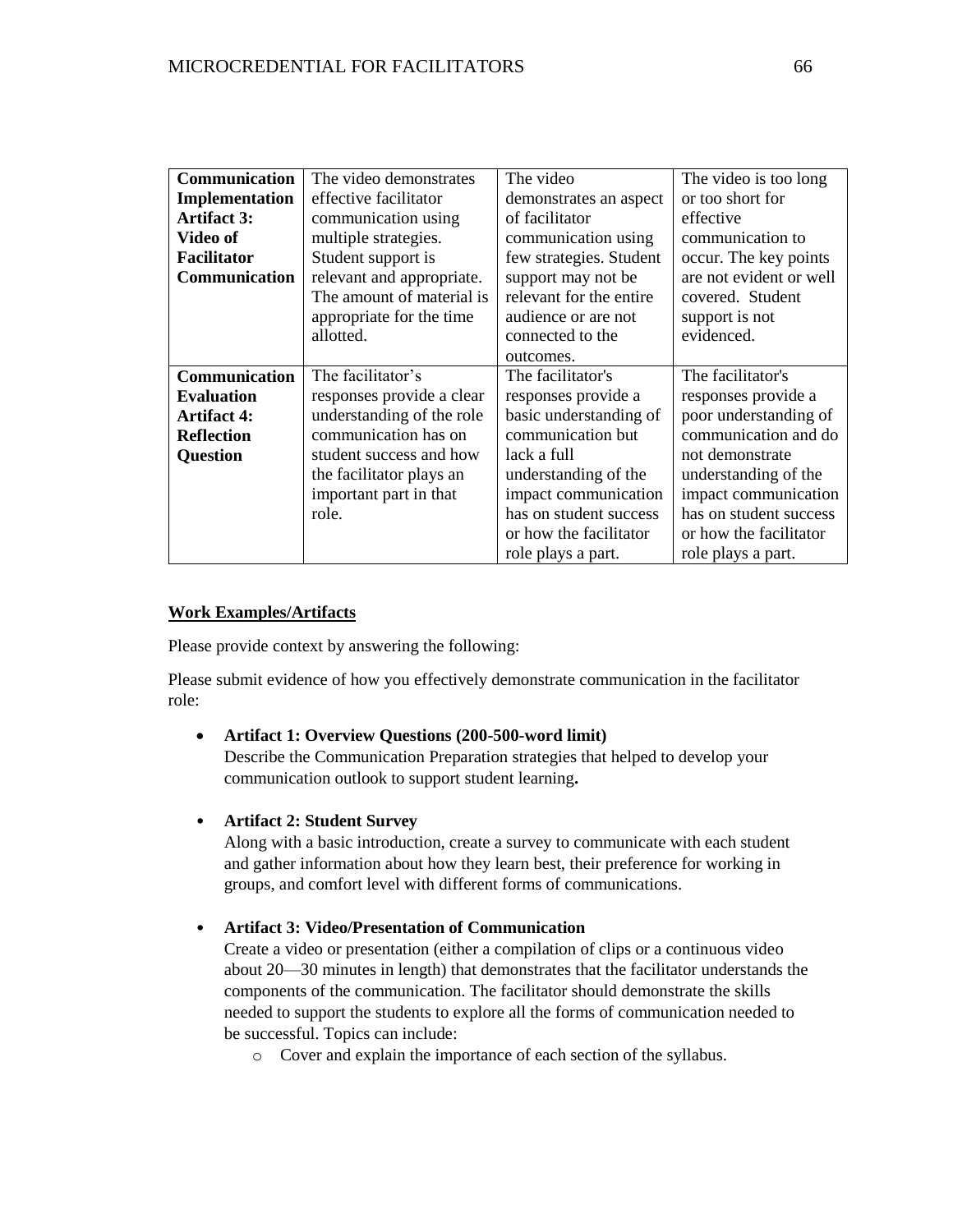- o Demonstrate the proactive and not reactive communication avenues for students.
- o Show students how to create a calendar pacing guide to meet deadlines and requirements.
- o Build student capacity to communicate with self-direction and motivation.

### • **Artifact 4: Reflection Questions: (200–500-word limit)**

Please provide context by answering the following:

o Were you able to create a more meaningful experience for students by utilizing the communication strategies and artifacts? Were you able to build the communication capacity of the students so that they are better prepared to be successful in their future educational endeavors? Explain your thinking.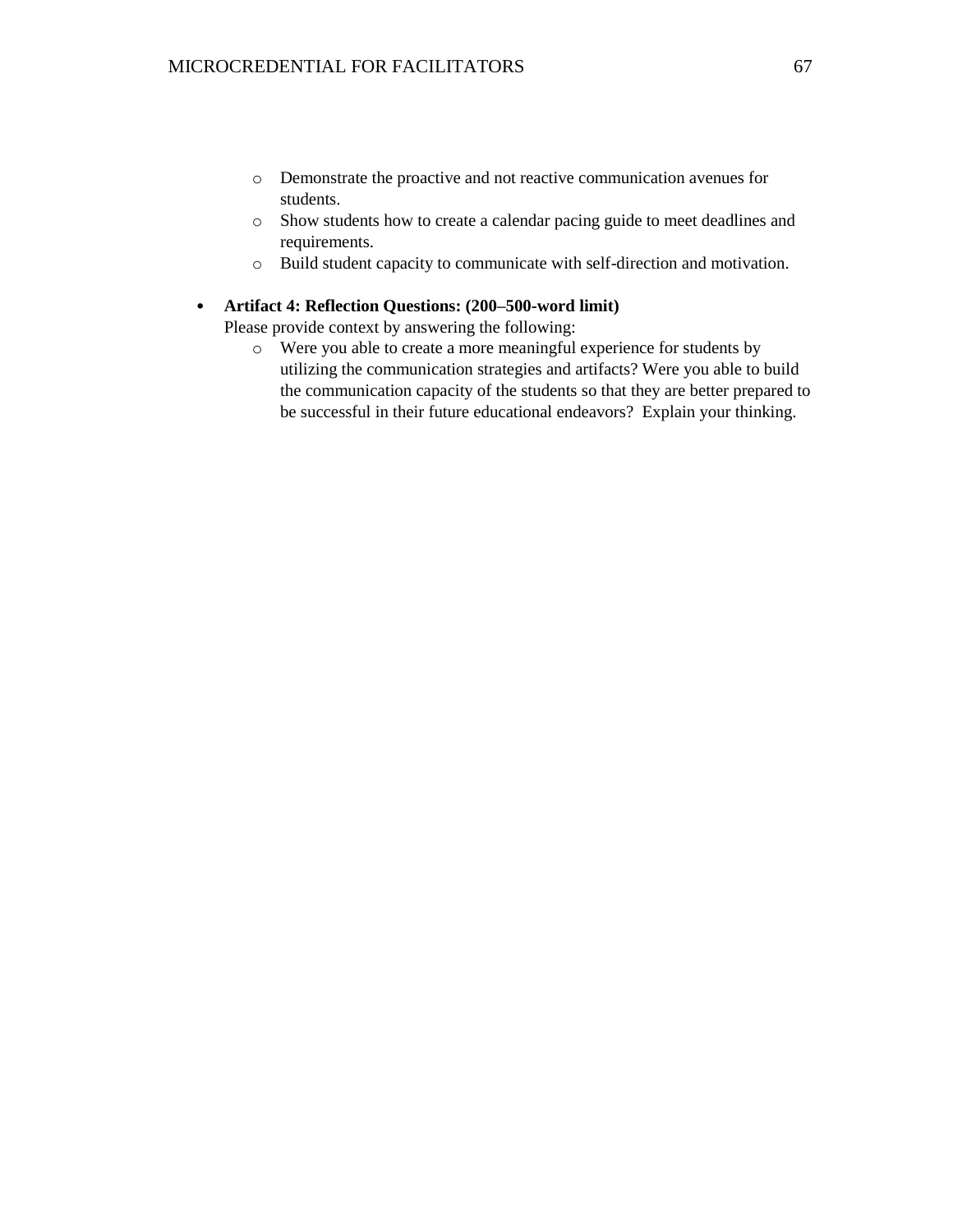# **Facilitating the Learning Management System to Support Student Success in Digital Learning**

The facilitator demonstrates effective technology uses to support student learning as students learn to navigate the online learning management system.

# **Key Methods**

The facilitator

- understands strategies that improve technology uses of high school students participating in online or hybrid courses with their instructor.
- effectively creates a learning environment that supports technology with students to successfully understand and meet online learning objectives.
- provides evidence of their understanding of technology strategies to improve student understanding of the learning management system.
- reflects on the impact of the technology strategies on student understanding of expectations and success.

### **Components**

#### **Overview Key Method**

Online and hybrid learning can create technology challenges that secondary students have never faced before. According to de la Varre et al. (2011), these students are often less independent, do not possess the skills required to master navigating this new method of learning. Also, students become overwhelmed with navigating and understanding the online learning platform (de la Varre et al., 2014). Students rely on facilitators to provide them with additional assistance.

The facilitator should demonstrate key actions, responsibilities, and strategies to support students in learning and navigating the online learning platform. The facilitator will discuss and demonstrate navigating the learning management system with students needed before the course begins, throughout the course, and at the end of the course to ensure students successfully meet course objectives.

### **The Process**

### **Learning Management System Preparation for Facilitators**

- Become familiar with online platforms and technology components.
- Overview lesson/activities before students
- Set clear expectations of facilitator responsibilities with assisting students as they navigate the online learning platform.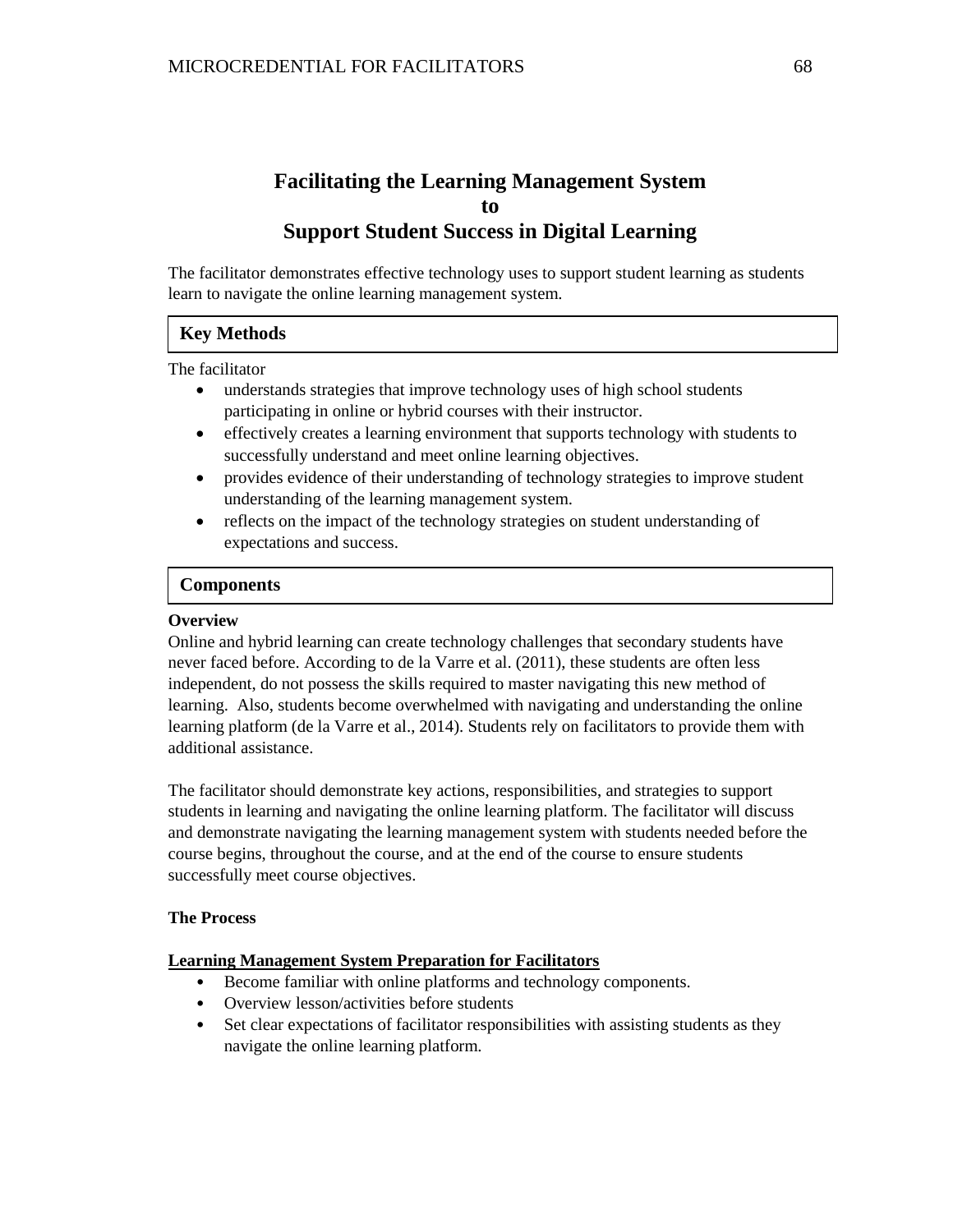• See that all students have proper tools, equipment, and access to needed items for the course.

### **Learning Management System for Facilitators**

- Introduce students to the learning management system.
- Ensure students can successfully log in to the online learning management system.
- Model for students how to find information in the learning management system.
- Assist students in developing a self-pacing course calendar from the syllabus and online learning management system.
- Discuss submission of assignments in the learning management system.
- Build capacity in the student to be self-advocates in navigating the online learning system.
- Provide direction and support to students when needed.
- Encourage students to communicate with peers in the course with technology issues.
- Monitor student progress and report concerns or issues to the student and instructor.
- Provide positive encouragement and constructive feedback with students and instructor.

### **Learning Management System Evaluation for Facilitators**

- Ask for feedback from students and instructor.
- Document student and instructor feedback and adjust throughout the course as needed.
- Grade the effectiveness of facilitating the online learning management system through self-reflection for personal and professional growth
- Document any issues and resolutions for future considerations.

### **Supporting Research**

de la Varre, C., Keane, J., & Irvin, M. J. (2011a). Dual perspectives on the contribution of on-site facilitators to teaching presence in a blended learning environment. *Journal of Distance Education*, *25*(3) <http://www.ijede.ca/index.php/jde/article/download/751/1285?inline=1> **Key Method** 

de la Varre, C., Irvin, M. J., Jordan, A. W., Hannum, W. H., & Farmer, T. W. (2014). Reasons for student dropout in an online course in a rural K-12 setting. *Distance Education*, *35*(3),<https://files.eric.ed.gov/fulltext/EJ1044355.pdf>

McGowan, V. (2018). An investigation into web-based presentations of institutional online learning orientations. *Journal of Educators Online*, 15(2), <https://files.eric.ed.gov/fulltext/EJ1186017.pdf>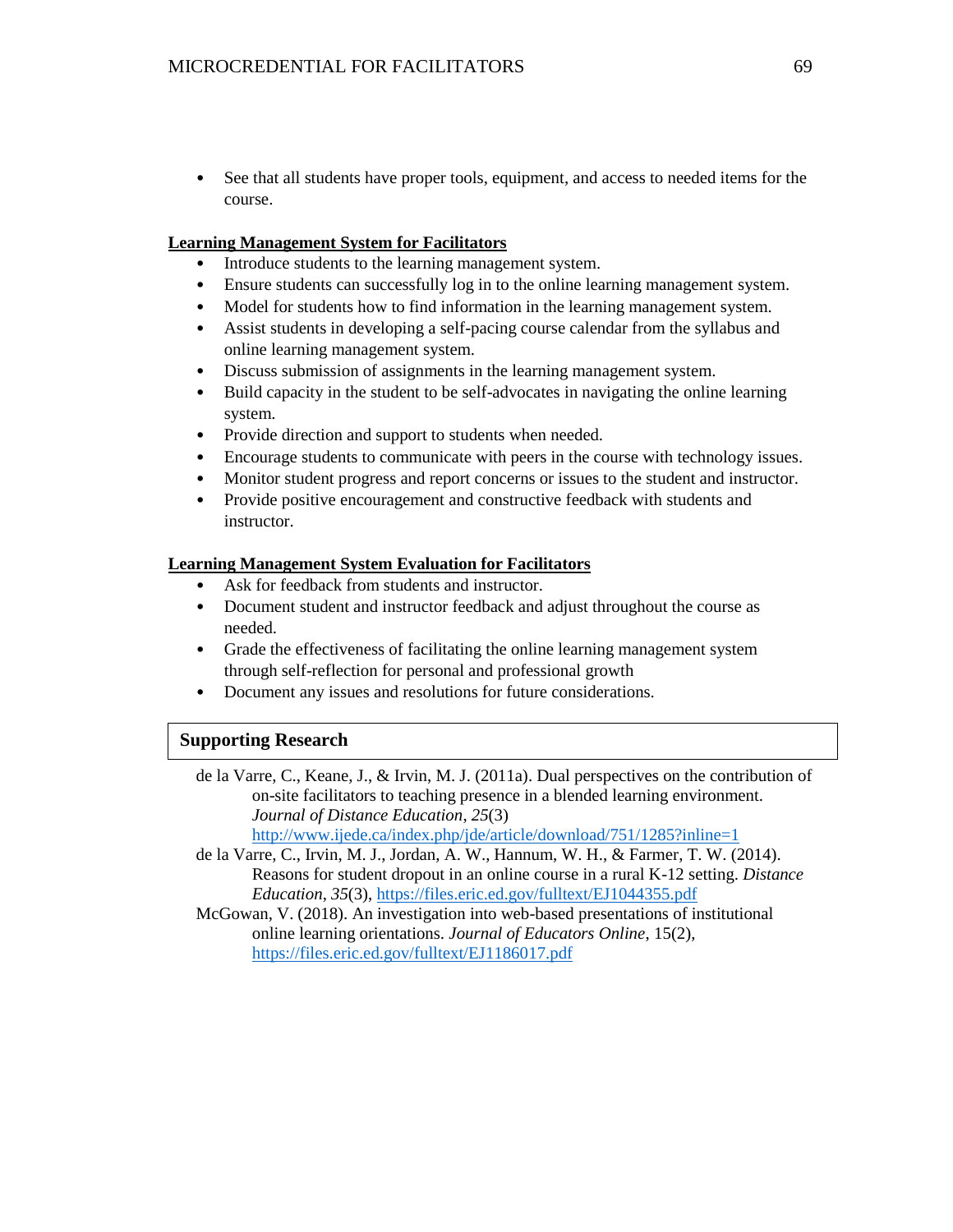### **Resources**

**Key Method** 

#### **Reading**

| Bart, M. (2010, February 8). A checklist for facilitating online courses. Retrieved from      |  |  |  |
|-----------------------------------------------------------------------------------------------|--|--|--|
| https://www.facultyfocus.com/articles/online-education/online-course-design-and-              |  |  |  |
| preparation/a-checklist-for-facilitating-online-courses/                                      |  |  |  |
| Council of Chief State School Officers. (2011). InTASC model core teaching standards: A       |  |  |  |
| resource for state dialogue. 10-19. Retrieved from                                            |  |  |  |
| https://ccsso.org/sites/default/files/2017-                                                   |  |  |  |
| 11/InTASC_Model_Core_Teaching_Standards_2011.pdf                                              |  |  |  |
| Danielson, C. (2014). Framework for Teaching. 17-20. Retrieved from                           |  |  |  |
| https://education.ky.gov/teachers/PGES/TPGES/Documents/Kentucky%20Framewor                    |  |  |  |
| k%20for%20Teaching.pdf                                                                        |  |  |  |
| Darden, E. (2014, February 1). Ethics at school: Let your conscience be your guide.           |  |  |  |
| Retrieved from https://kappanonline.org/ethics-school-let-conscience-guide-darden/            |  |  |  |
| DeNatale, G., Double, S. (2000). Facilitating online learning: Tip and suggestions. Retrieved |  |  |  |
| from https://scienceonline.terc.edu/facilitating online learning.html                         |  |  |  |
| Leonard, J. (2010). Taking dual enrollment deeper: Supports for the "forgotten middle" in a   |  |  |  |
| tenth grade classroom. American Educational Research Association.                             |  |  |  |
| https://files.eric.ed.gov/fulltext/ED509675.pdf                                               |  |  |  |
| Southern Region Educational Board. (2006). Standards for quality online teaching. Retrieved   |  |  |  |
| from https://www.sreb.org/sites/main/files/file-                                              |  |  |  |

[attachments/06t02\\_standards\\_online\\_teaching.pdf?1459884276](https://www.sreb.org/sites/main/files/file-attachments/06t02_standards_online_teaching.pdf?1459884276)

#### **Navigating Learning Management Systems**

- Blackboard Inc. (2020, August 17). *Introduction to Blackboard Learn.* [Video] *YouTube.*  [https://www.youtube.com/playlist?list=PLontYaReEU1vndBOA5qA](https://www.youtube.com/playlist?list=PLontYaReEU1vndBOA5qA-u_Gwyh9xk8U3)u Gwyh9xk8U3
- CCS eLearning. (2017, September 12). *Canvas LMS - Student orientation tour.* [Video] *YouTube.* <https://www.youtube.com/watch?v=x3j8V-uLkNw>
- CSCU System EdTech Training. (2020, July 7). *Navigate your Bb courses - for students.* [Video] *YouTube.* <https://www.youtube.com/watch?v=sUIU00SdBTY>
- Gearhart, S. [Sheila Gearhart]. (2020, April 23) *Navigating the Apex platform*. [Video] *YouTube.* [https://www.youtube.com/watch?v=a\\_LE1sRnXP0](https://www.youtube.com/watch?v=a_LE1sRnXP0)
- Poke, M. [Michael Poke Teacher] (2019, February 21). *Navigating Google Classroom for students*. [Video] *YouTube.* [https://www.youtube.com/watch?v=7CSw-\\_rZ1Bw](https://www.youtube.com/watch?v=7CSw-_rZ1Bw)

### **Making Videos**

- Crown, E. [Emmanuel Crown]. (2020, October 11). *How to create animated videos with PowerPoint Beginners guide*. [Video] *YouTube.* <https://www.youtube.com/watch?v=DoyE48W3RUY>
- Stratvert, K. [Kevin Stratvert]. (2019, September 12). *How to make a video in PowerPoint ppt to video.* [Video] *YouTube.* <https://www.youtube.com/watch?v=D8JV3w4TOVw>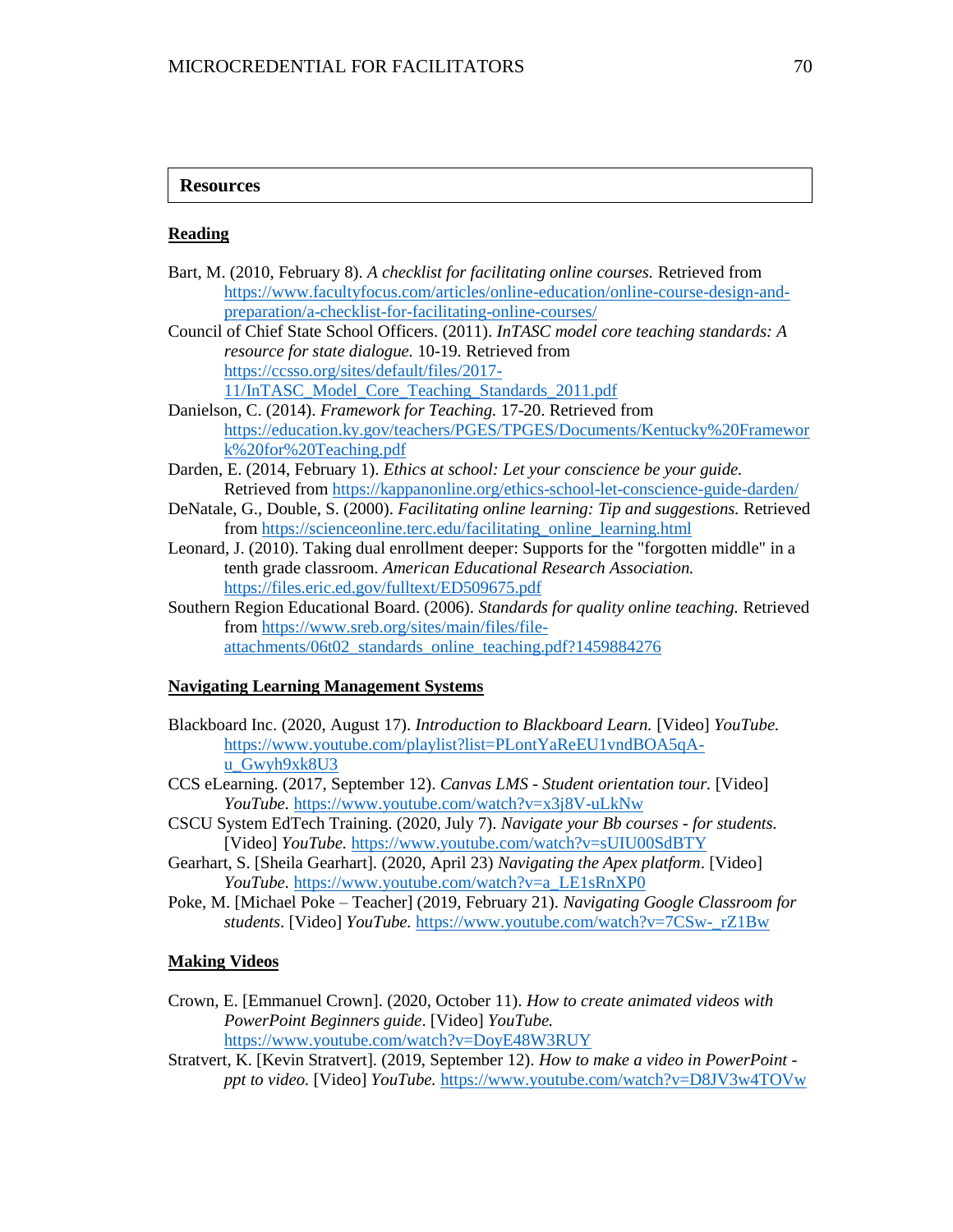#### **Student Survey**

- New EdTech Classroom. (2020, May 13). *How to make a student survey with Google Forms.* [Video] *YouTube.* <https://www.youtube.com/watch?v=j99U-PUnqLE>
- Tucker, C. [Catlin Tucker]. (2018, August 8). *1st Day Student Survey.* [Video] *YouTube.* [https://www.youtube.com/watch?v=E5\\_N1NQtMbk](https://www.youtube.com/watch?v=E5_N1NQtMbk)
- Zimmerle, J. [Joanna Zimmerle]. (2019, July 21). *How to Create Student Surveys Using Google Forms.* [Video] *YouTube.* <https://www.youtube.com/watch?v=TMQmg9j97ps>

### **Student motivation**

- ProjectElon. (2020, September 20). *'D' grades to 'A' grades - Student motivation.* [Video] *YouTube.* <https://www.youtube.com/watch?v=RHHOa879nU0>
- ThinkTank. (2012, May 1). *College courses in high school: Yes or no?* [Video] *YouTube.* https://www.youtube.com/watch?v= ADqEopUuTU

### **Submission Guidelines and Rubrics**

### **Rubric**

**Key Methods (1990)** 

| <b>Module</b>      | <b>Yes</b>                | <b>Almost</b>       | <b>Not Yet</b>      |
|--------------------|---------------------------|---------------------|---------------------|
| Learning           | The facilitator's         | The facilitator's   | The facilitator's   |
| <b>Management</b>  | responses provide a clear | responses provide a | responses provide a |
| <b>System</b>      | understanding of the role | basic understanding | poor understanding  |
| <b>Preparation</b> | technology has on student | of technology but   | of technology and   |
| <b>Overview</b>    | success and how the       | lack a full         | do not demonstrate  |
| <b>Question</b>    | facilitator plays an      | understanding of    | understanding of    |
| <b>Artifact 1</b>  | important part in that    | the impact          | the impact          |
|                    | role.                     | technology has on   | technology has on   |
|                    |                           | student success or  | student success or  |
|                    |                           | how the facilitator | how the facilitator |
|                    |                           | role plays a part.  | role plays a part.  |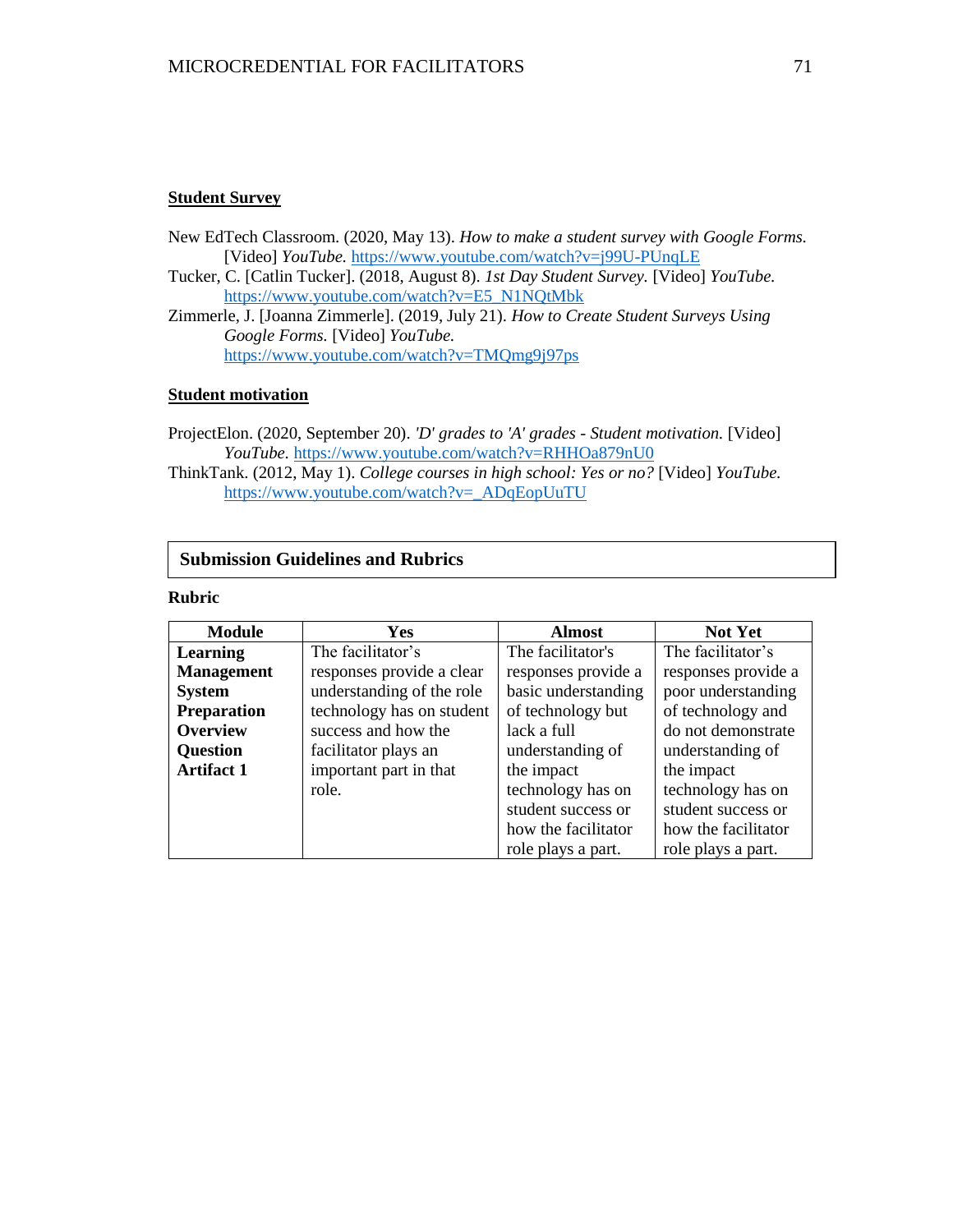## MICROCREDENTIAL FOR FACILITATORS 72

| <b>Learning</b>       | The survey demonstrates   | The survey            | The survey            |
|-----------------------|---------------------------|-----------------------|-----------------------|
| <b>Management</b>     | effective facilitator     | demonstrates basic    | demonstrates poor     |
| <b>System</b>         | technology skills using   | facilitator           | facilitator           |
| Implementation        | multiple strategies with  | technology skills     | technology skills     |
| <b>Artifact 2:</b>    | technology. Questions are | using several         | using few strategies  |
| <b>Student Survey</b> | relevant and appropriate  | strategies with       | with technology.      |
|                       | for defining students'    | technology.           | Questions are vague   |
|                       | current technology usage. | Questions are         | and lack insight for  |
|                       |                           | relevant and          | defining students'    |
|                       |                           | appropriate for       | current technology    |
|                       |                           | defining students'    | usage.                |
|                       |                           | current technology    |                       |
|                       |                           | usage.                |                       |
| <b>Learning</b>       | The video demonstrates    | The video             | The video is too      |
| <b>Management</b>     | effective facilitator     | demonstrates an       | long or too short for |
| <b>System</b>         | technology skills using   | aspect of facilitator | effective usage of    |
| <b>Implementation</b> | multiple strategies.      | technology skills     | technology to         |
| <b>Artifact 3:</b>    | Student support is        | using few             | occur. The key        |
| Video of              | relevant and appropriate. | strategies. Student   | points are not        |
| <b>Facilitator</b>    | The amount of material is | support may not be    | evident or well       |
| <b>Technology</b>     | appropriate for the time  | relevant for the      | covered. Student      |
| <b>Skills</b>         | allotted.                 | entire audience or    | support is not        |
|                       |                           | are not connected to  | evidenced.            |
|                       |                           | the outcomes.         |                       |
| <b>Learning</b>       | The facilitator's         | The facilitator's     | The facilitator's     |
| <b>Management</b>     | responses provide a clear | responses provide a   | responses provide a   |
| <b>System</b>         | understanding of the role | basic understanding   | poor understanding    |
| <b>Evaluation</b>     | technology has on student | of technology but     | of technology and     |
| <b>Artifact 4</b>     | success and how the       | lack a full           | do not demonstrate    |
| <b>Reflection</b>     | facilitator plays an      | understanding of      | understanding of      |
| <b>Question</b>       | important part in that    | the impact            | the impact            |
|                       | role.                     | technology has on     | technology has on     |
|                       |                           | student success or    | student success or    |
|                       |                           | how the facilitator   | how the facilitator   |
|                       |                           | role plays a part.    | role plays a part.    |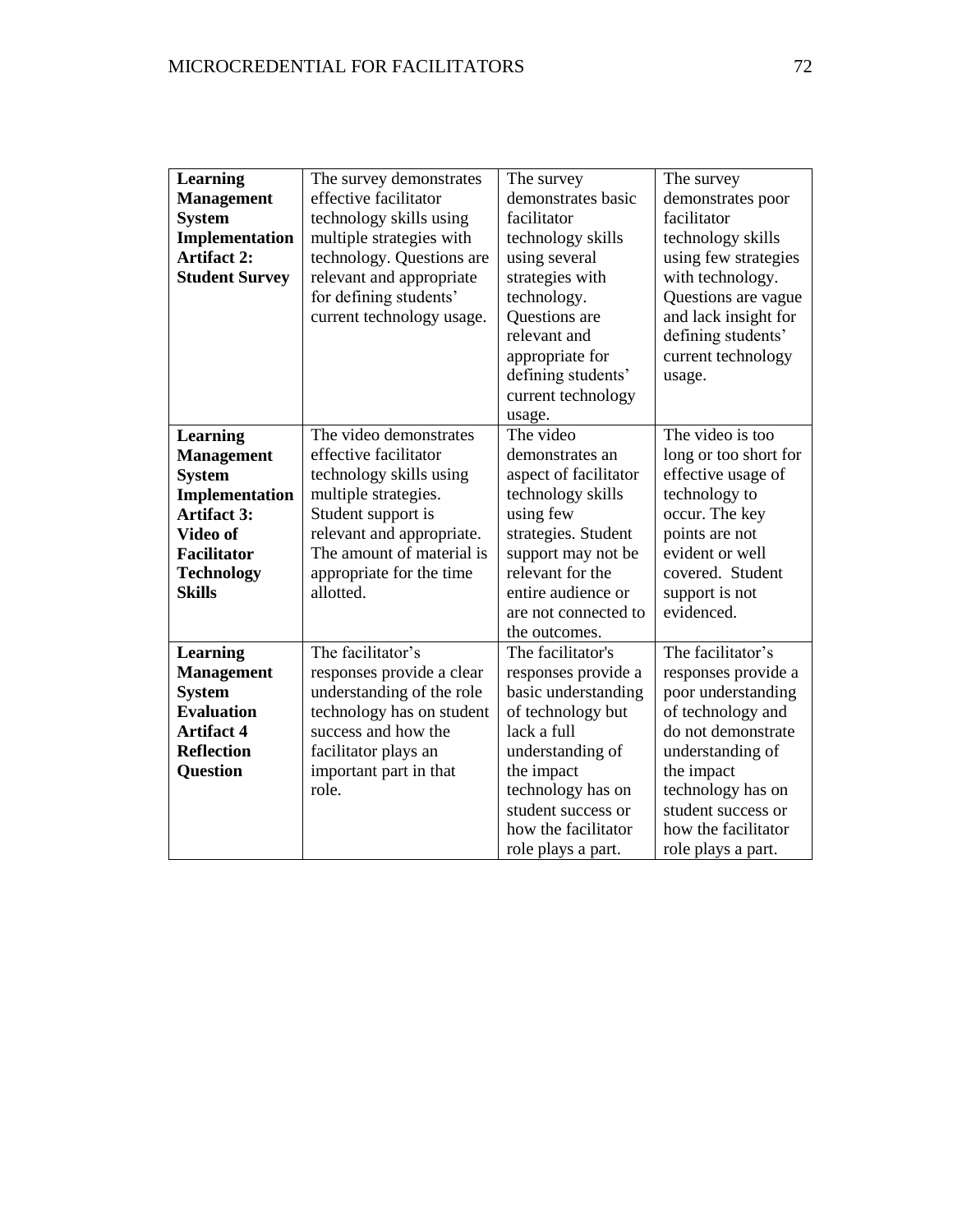### **Work Examples/Artifacts**

#### • **Artifact 1: Overview Questions (200-500-word limit)**

Please provide context by answering the following:

Describe the Learning Management System Preparation strategies that helped to develop your technical understanding and skills to support student learning.

Please submit evidence of how you effectively demonstrate understanding of the learning management system in the facilitator role:

### • **Artifact 2: Student Survey**

Along with a basic introduction, create a survey to gather information on each student's level of technology usage, preferences with technology, and comfort level with different forms of technology troubleshooting.

#### • **Artifact 3: Video/Presentation Facilitating the Learning Management System**

Create a video or presentation (either a compilation of clips or a continuous video about 20—30 minutes in length) that demonstrates that the facilitator understands the components of successful facilitating of the online learning management system. The facilitator should demonstrate the skills needed to support the students to explore all the forms of technology needed to be successful. Topics can include:

- o Email access and retrieval.
- o Demonstrate the proactive and not reactive avenues for navigating the online learning management system.
- o Show students how to incorporate important assignments and test dates into an online calendar.
- o Build student capacity to use the online learning management system with self-direction and motivation.

#### • **Artifact 4: Reflection Questions: (200–500-word limit)**

Please provide context by answering the following:

Were you able to create a more meaningful experience for students by utilizing the online learning management system technology strategies and artifacts? Were you able to build the capacity of the students so that they are better prepared for success in their future educational endeavors? Explain your thinking.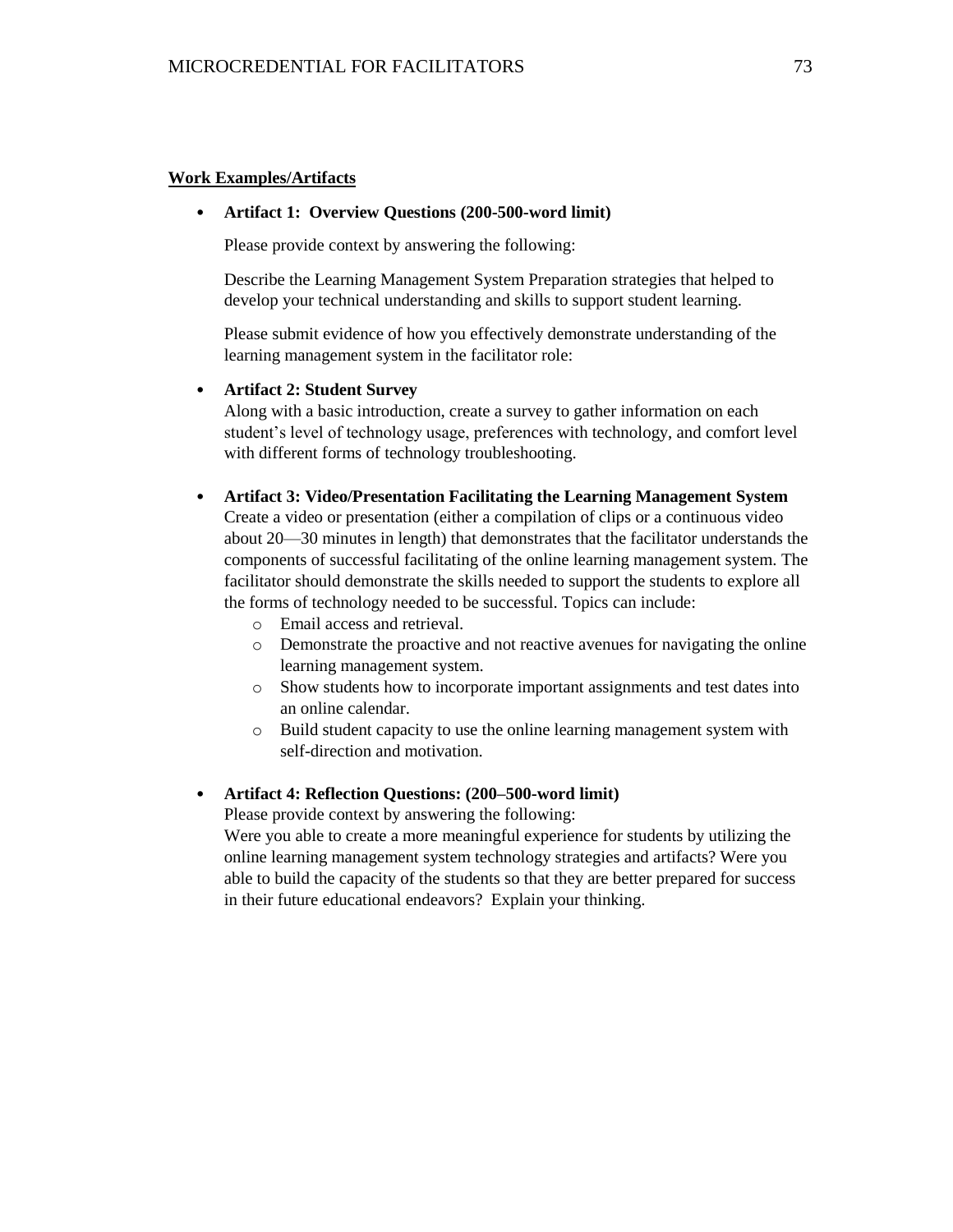### **References**

- Agnello, K. (2020, July 15). *Talk data to me: Professional growth during COVID-19.* Frontline Education. Retrieved from https://www.frontlineeducation.com/blog/teacher-professional-growth-covid-19/
- Allen, I. E., & Seaman, J. (2016). *Online report card: Tracking online education in the United States*. Babson Survey Research Group.
- Aud, S., Wilkinson-Flicker, S., Kristapovich, P., Rathbun, A., Wang, X., & Zhang, J. (2013). *The condition of education 2013. NCES 2013-037*. National Center for Education Statistics.
- Barbour, M. K. (2007). Portrait of rural virtual schooling. *Canadian Journal of Educational Administration and Policy, 59*.
- Barbour, M., & Mulcahy, D. (2006). An inquiry into retention and achievement differences in campus based and web based AP courses. *Rural Educator*, *27*(3), 8–12.
- Beyer, S. (2017, April 29). America's housing construction labor shortage continues. Retrieved March 17, 2019, from https://www.forbes.com/sites/scottbeyer/2017/04/29/americas-housing-

construction-labor-shortage-continues/#3faed273706c

BloomBoard (2020) *What are micro-credentials?* Retrieved from https://bloomboard.com/what-are-microcredentials/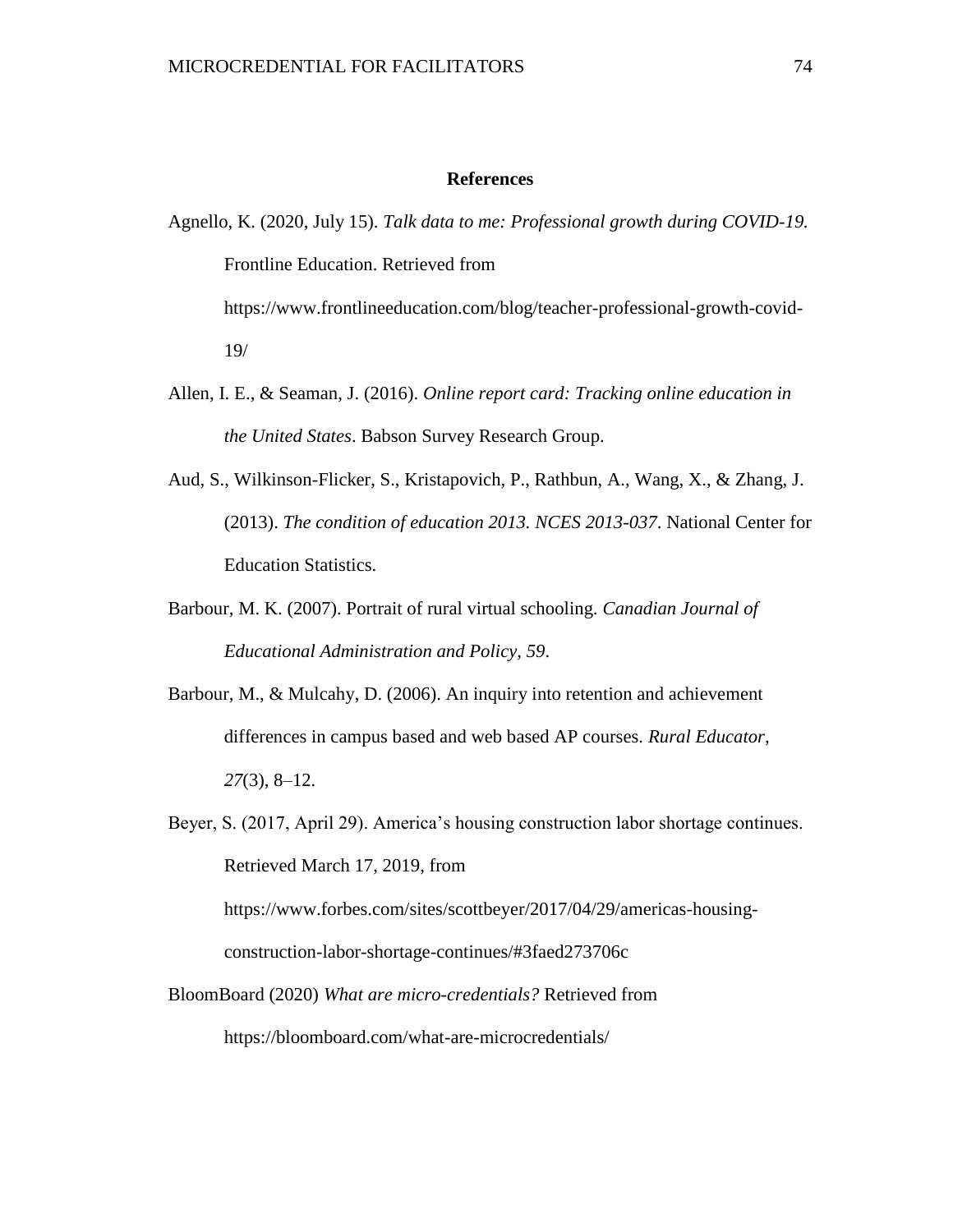- Brown, D., Rhodes, D., & Gammill, D. (2017). Micro-credentials show what you know. *Phi Delta Kappan, 98*(8), 38-42.
- Carnevale, A. P., & Desrochers, D. M. (2002). The missing middle: Aligning education and the knowledge economy. *Journal for Vocational Special Needs Education*, *25*(1), 3–23.
- Darling-Hammond, L., Hyler, M. & Gardner, M. (2017). *Effective teacher professional development*. Learning Policy Institute. Retrieved from https://learningpolicyinstitute.org/sites/default/files/productfiles/Effective\_Teacher\_Professional\_Development\_REPORT.pdf
- de la Varre, C., Irvin, M. J., Jordan, A. W., Hannum, W. H., & Farmer, T. W. (2014). Reasons for student dropout in an online course in a rural K-12 setting. *Distance Education*, *35*(3), 324–344. <https://doi.org/10.1080/01587919.2015.955259>
- de la Varre, C., Keane, J., & Irvin, M. J. (2011a). Dual perspectives on the contribution of on-site facilitators to teaching presence in a blended learning environment. *Journal of Distance Education*, *25*(3).
- de la Varre, C., Keane, J., & Irvin, M. J. (2011b). Enhancing online distance education in small rural US schools: A hybrid, learner-centred model. *Journal of Asynchronous Learning Networks*, *15*(4), 35–46
- Digital Promise (2016a). *Developing a system of micro-credentials.* Retrieved from http://www.hewlett.org/wp-content/uploads/2016/08/mc\_deeperlearning.pdf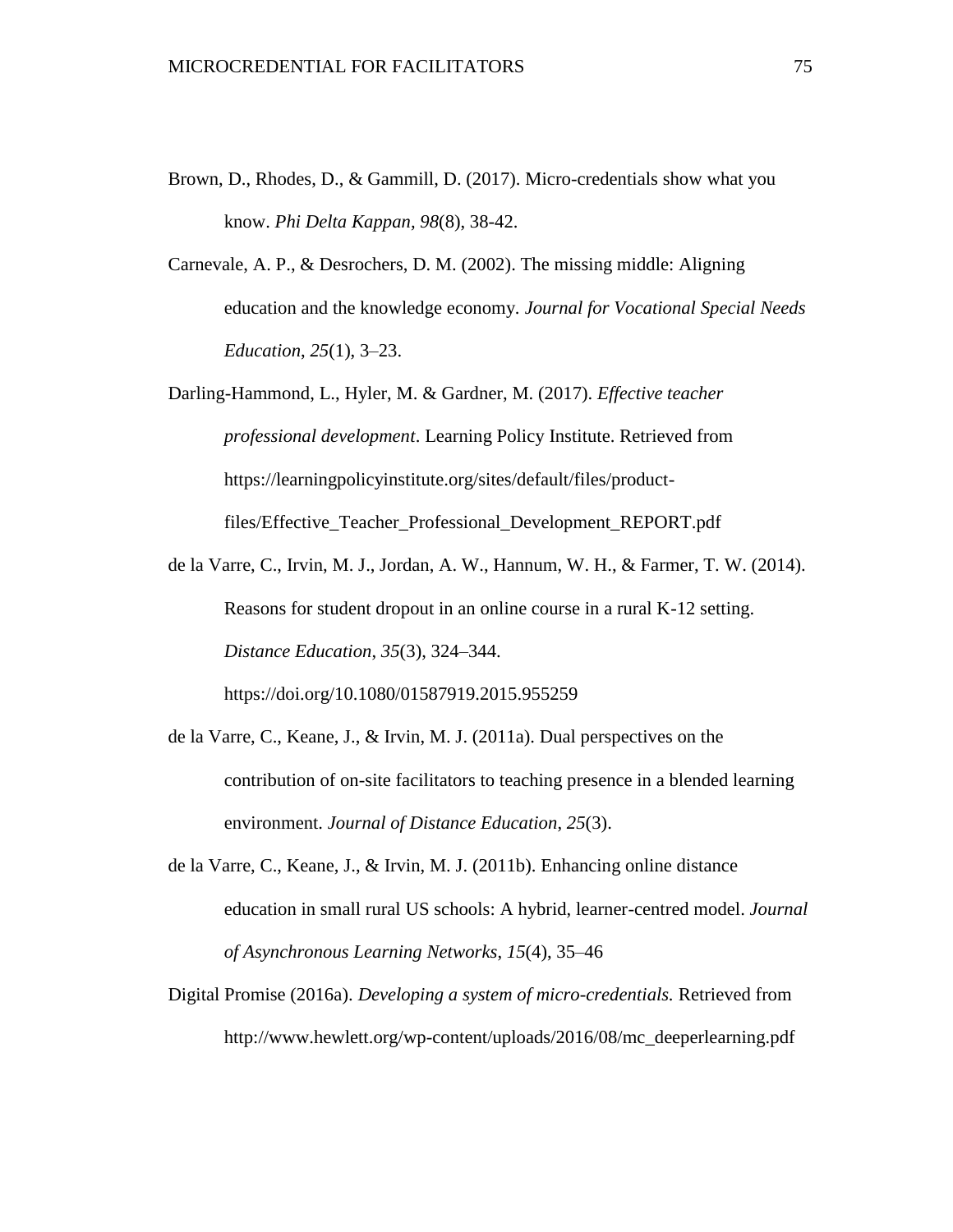Digital Promise (2016b). *Micro-credentials: Driving teacher learning & leadership.* Retrieved from http://digitalpromise.org/wpcontent/uploads/2016/06/Microcredentials\_Driving\_teacher\_learning\_leaders

hip.pdf

- Drago-Severson, E. (2004). *Becoming adult learners: Principles and practice for effective development*. New York: Teachers College Press.
- Foster, R. (2010). Cooperative and concurrent enrollment and college retention. *Journal of Career and Technical Education*, *25*(2), 38–45.
- Glass, G. V., & Welner, K. G. (2011). *Online K-12 schooling in the U.S.: Uncertain private ventures in need of public regulation*. National Education Policy Center.
- Hawley, W. & Valli, L. (1999). The essentials of effective professional development: A new consensus. In Darling-Hammond, Linda and Sykes, Gary, Editors (1999*) Teaching as the Learning Profession. Handbook of Policy and Practice,* JosseyBass Publishers, San Francisco
- Hobbs, V. (2004). *The promise and the power of distance learning in rural education. Policy brief*. Rural School and Community Trust.
- Ingalls, J.D. (1984). *A trainer's guide to andragogy*. Washington, D.C.: U.S. Dept. of Health, Education, and Welfare, Social and Rehabilitation Service.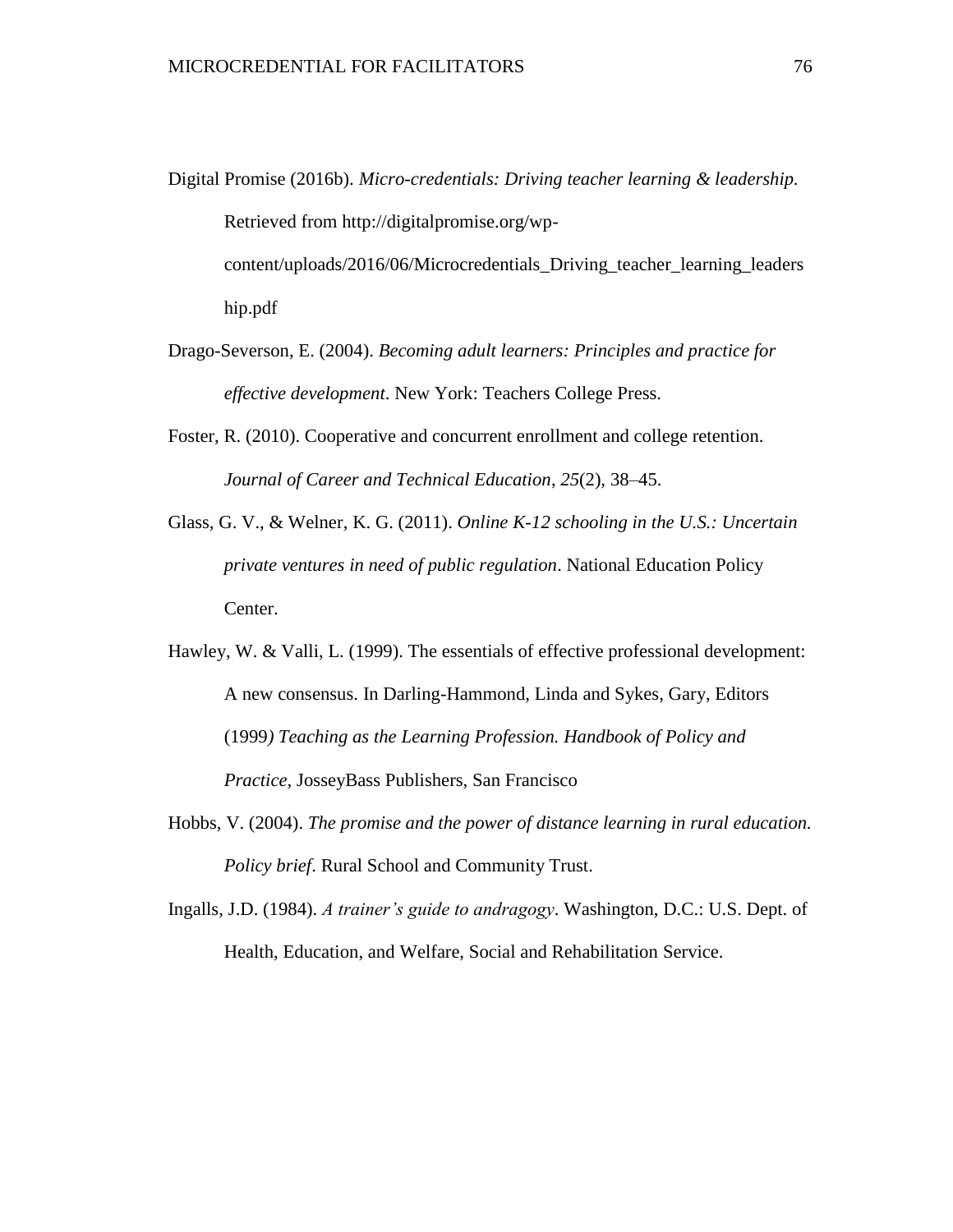- Irvin, M. J., Meece, J. L., Byun, S., Farmer, T. W., & Hutchins, B. C. (2011). Relationship of school context to rural youth's educational achievement and aspirations. *Journal of Youth and Adolescence*, *40*(9), 1225–1242. <https://doi.org/10.1007/s10964-011-9628-8>
- Kentucky Department of Education. (2018)*. FY 2017-2018 grant allocation mid year adjustment 012518.* Retrieved from https://education.ky.gov/districts/fin/Documents/2017- 2018%20District%20State%20Grant%20Allocation%20mid%20year%20012 518.xls
- Knowles, M. (1984). *The adult learner: A neglected species* (3rd Ed.). Houston, TX: Gulf Publishing.
- Knowles, M. S., Holton III, E. F. & Swanson, R. A. (2005). *The adult learner* (6th ed). London: Elsevier.

Lalima, & Dangwal, K. L. (2017). Blended learning: An innovative approach. *Universal Journal of Educational Research*, *5*(1). <https://doi.org/10.13189/ujer.2017.050116>

Learning Forward. (2020, July 28). *Professional learning definitiont.* Retrieved from https://learningforward.org/about/professional-learning-definition/

Marcus, J. (2020, June 2) *More students Are stacking credentials en route to a degree.* WIRED. Retrieved from

https://www.wired.com/story/studentsstacking-credentials-route-degree/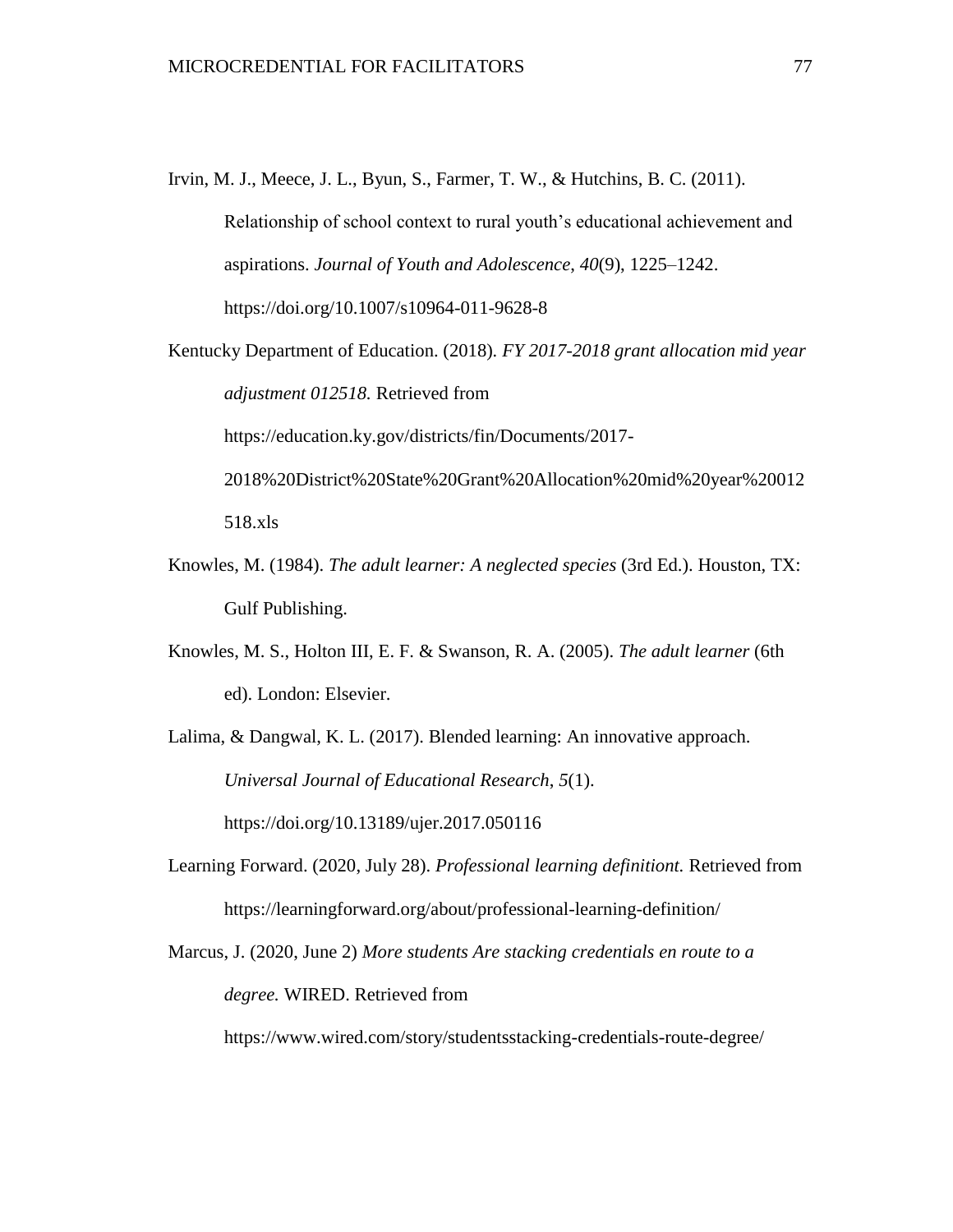- NEA (2018). Micro-credential guidance. *NEA collective bargaining and member advocacy and teacher quality departments.* Retrieved from www.nea.org/home/microcredenials.html
- Rutherford, M. (2020). *Artisan teacher tips for online learning*. Retrieved from https://rutherfordlg.com/rlg\_new/wp-content/uploads/2020/04/Artisan-Teacher-Notes-Tips-for-Online-Learning-Part-3-Complementary-Elements.pdf
- Schwartz, H. (2015, May 20). Skilled trades shortage among U.S. employers. Retrieved March 17, 2019, from https://facilityexecutive.com/2015/05/u-semployers-suffer-largest-talent-shortage-in-skilled-trades/
- Terehoff, I. (2002). *Elements of adult learning in teacher professional development.* NASSP Bulletin, 86(632), 65-77.
- Tooley, M., & Hood, J. (2021). Harnessing microcredentials for teacher growth. New America. Retrieved from https://www.newamerica.org/educationpolicy/reports/harnessing-micro-credentials-teacher-growth/
- Toppin, I. (2018). Who is going to build the wall? A building trades crisis in the U.S.A. *International Journal for Research in Vocational Education and Training*, *5*(1), 64–76.

Tyton Partners (2020). "*National teacher pulse survey: Reflections on professional development*" (PowerPoint presentation, October 14, 2020), https://tytonpartners.com/wp-content/uploads/2020/10/10.14.2020\_K-12- Teacher-PD-PulseSurvey.pdf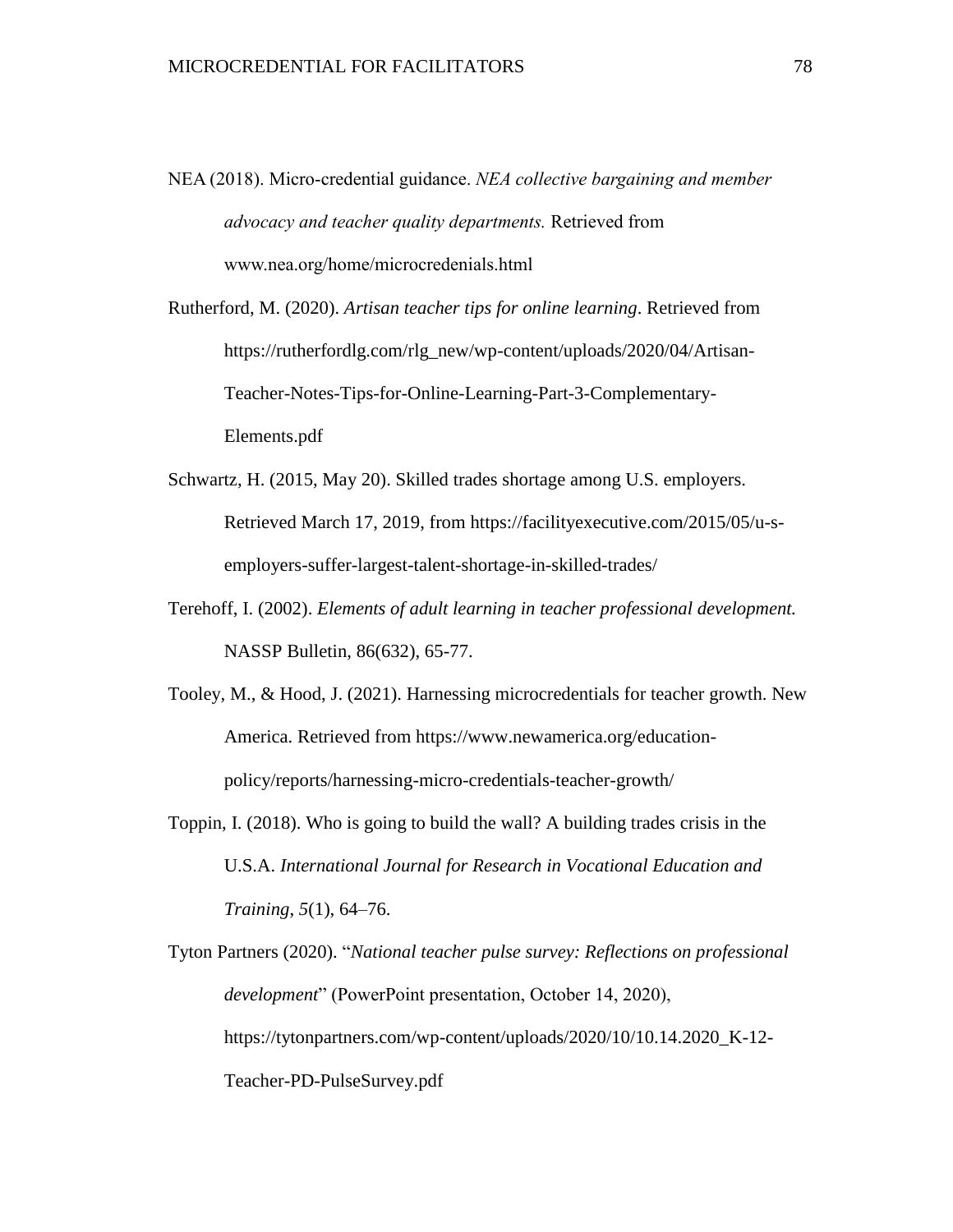- Watt-Malcolm, B. (2011). Dual credit: Creating career and work possibilities for Canadian youth. *Canadian Journal of Education*, *34*(2), 256–276.
- Wei, R. C., Darling-Hammond, L., Andree, A., Richardson, N., Orphanos, S. (2009). *Professional learning in the learning profession: A status report on teacher development in the United States and abroad*. Dallas: National Staff Development Council.
- Yettick, H., Cline, F., & Young, J. (2012). Dual goals: The academic achievement of college prep students with career majors. *Journal of Career and Technical Education*, *27*(2). <http://doi.org/10.21061/jcte.v27i2.564>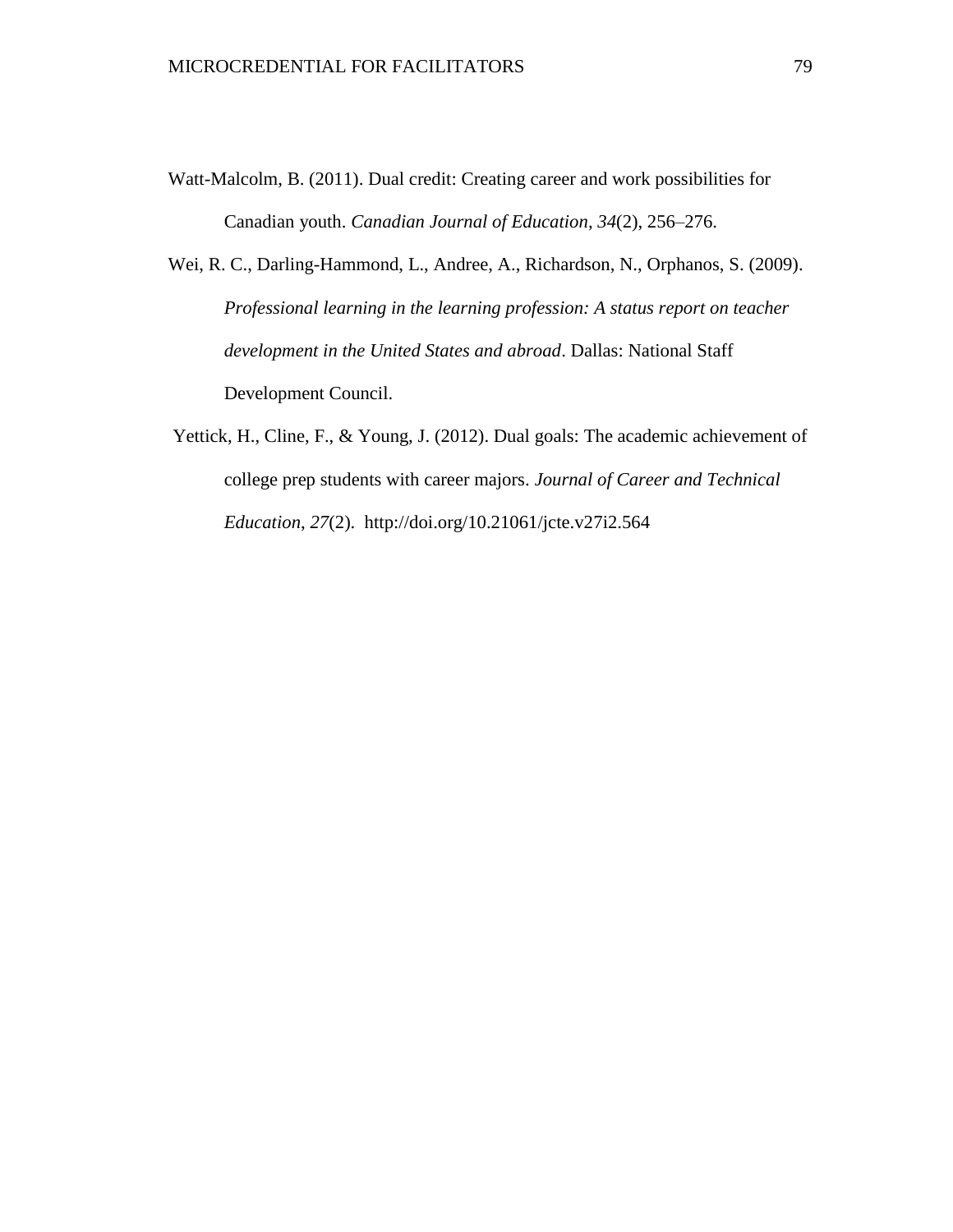**Appendices**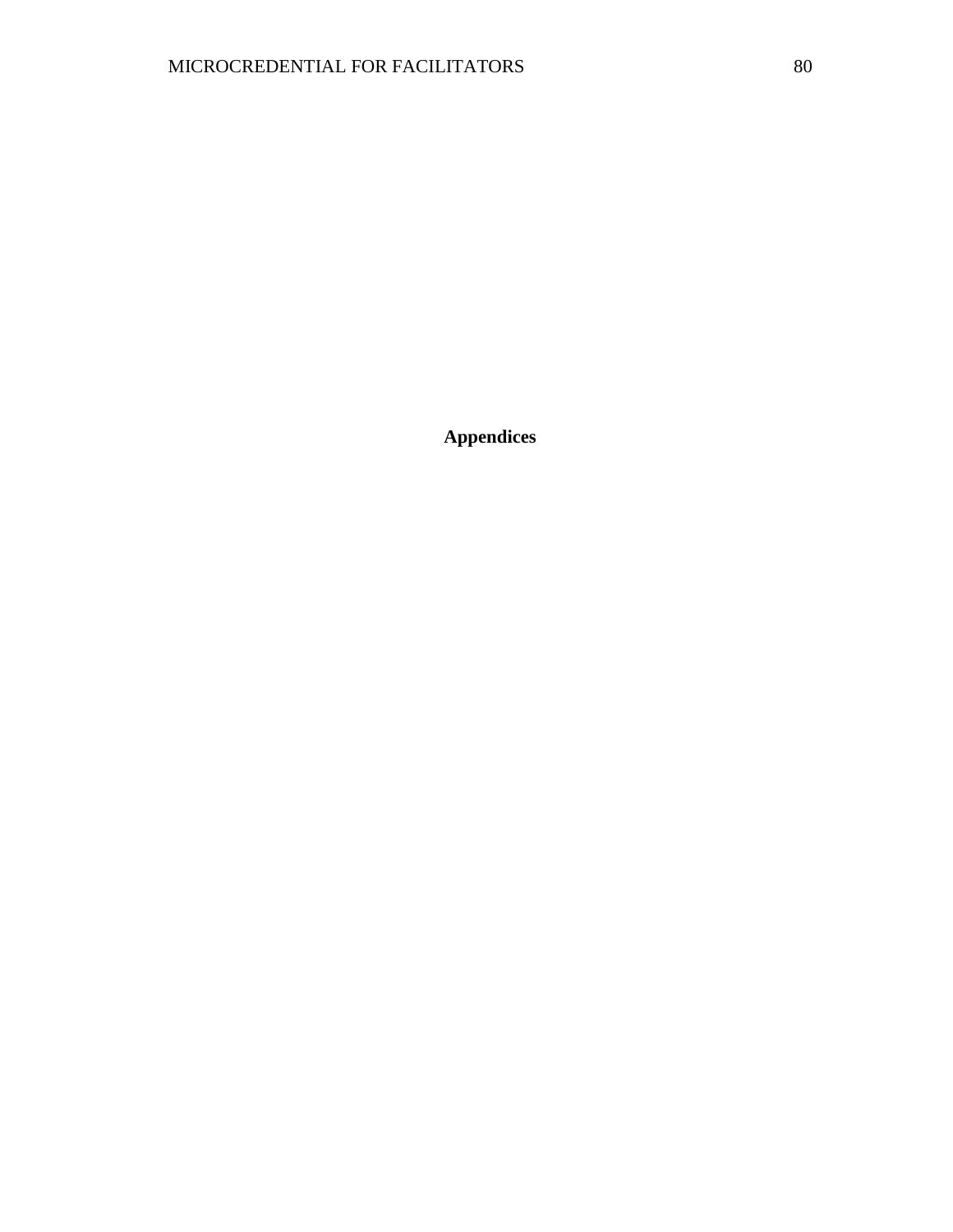# Appendix A

# *Main Barriers to Student Success – Rigor and Time Management*

| What are the main barriers for student success in distance learning dual credit courses? |                                                                                                                                                                                                                                                                                                                                                                                                                                                                                                                                                                                                       |
|------------------------------------------------------------------------------------------|-------------------------------------------------------------------------------------------------------------------------------------------------------------------------------------------------------------------------------------------------------------------------------------------------------------------------------------------------------------------------------------------------------------------------------------------------------------------------------------------------------------------------------------------------------------------------------------------------------|
| College professor/Dual<br>credit instructor                                              | A major difficulty for online students is staying on task. Some tend to delay<br>completing assignments and studying until it is too late for them to spend the time<br>needed to learn the material. I find that regular due dates and emails or other<br>instructor contact help counteract this. A facilitator in the classroom or online<br>meetings with an instructor are other ways to address this                                                                                                                                                                                            |
| Secondary area<br>technology principal                                                   | Instructional Time/Availability                                                                                                                                                                                                                                                                                                                                                                                                                                                                                                                                                                       |
| College<br>professor/Distance<br>learning coordinator                                    | Poor Time-Management skills/procrastination - students are bad about waiting to<br>last minute to complete work are trying to jam online work into an already busy<br>schedule. I see many students wait until the last minute to complete work.                                                                                                                                                                                                                                                                                                                                                      |
| College professor                                                                        | Motivation/dedication to completing the course (there needs to be a task master<br>cracking the whip)                                                                                                                                                                                                                                                                                                                                                                                                                                                                                                 |
| Dual credit coordinator                                                                  | They struggle to break away from the high school mode. What I mean by this is<br>that they try to think of their college class as a close resemblance to their high<br>school classes. In fact, they are quite different in modality, rigor, time<br>consumption etc.                                                                                                                                                                                                                                                                                                                                 |
| College professor                                                                        | I have seen is that some students may have difficulties being a college student in a<br>high school classroom. Since they are still in high school, they assume their<br>behaviors in other classes are acceptable in the college classroom.                                                                                                                                                                                                                                                                                                                                                          |
| Secondary assistance<br>principal/Dual credit<br>instructor                              | Students need to also understand and be aware of timelines when it comes to<br>distance learning. Just because an assignment is not due until the end of a grading<br>period does not mean that they should postpone working on the assignment. I<br>have found that as an instructor I should give weekly if not daily updates to<br>students when it comes to long term assignments                                                                                                                                                                                                                 |
| College professor                                                                        | I would say that the MAIN barrier for dual credit students (at least early on) is that<br>they are accustomed to high school environments rather than college<br>environments and often lack the kind of motivation that is required to master<br>college-level skills. In most college classes the intellectual content must be<br>assimilated to a greater degree than what they are familiar with and it is necessary<br>for most dual credit students to change their mind-set from 'doing what the<br>teacher requires,' to 'taking an interest in the subject and pursuing it<br>independently. |
| College professor                                                                        | Students could also benefit from training in time management skills. Many<br>students in an online environment get behind just due to lack of good time<br>management.                                                                                                                                                                                                                                                                                                                                                                                                                                |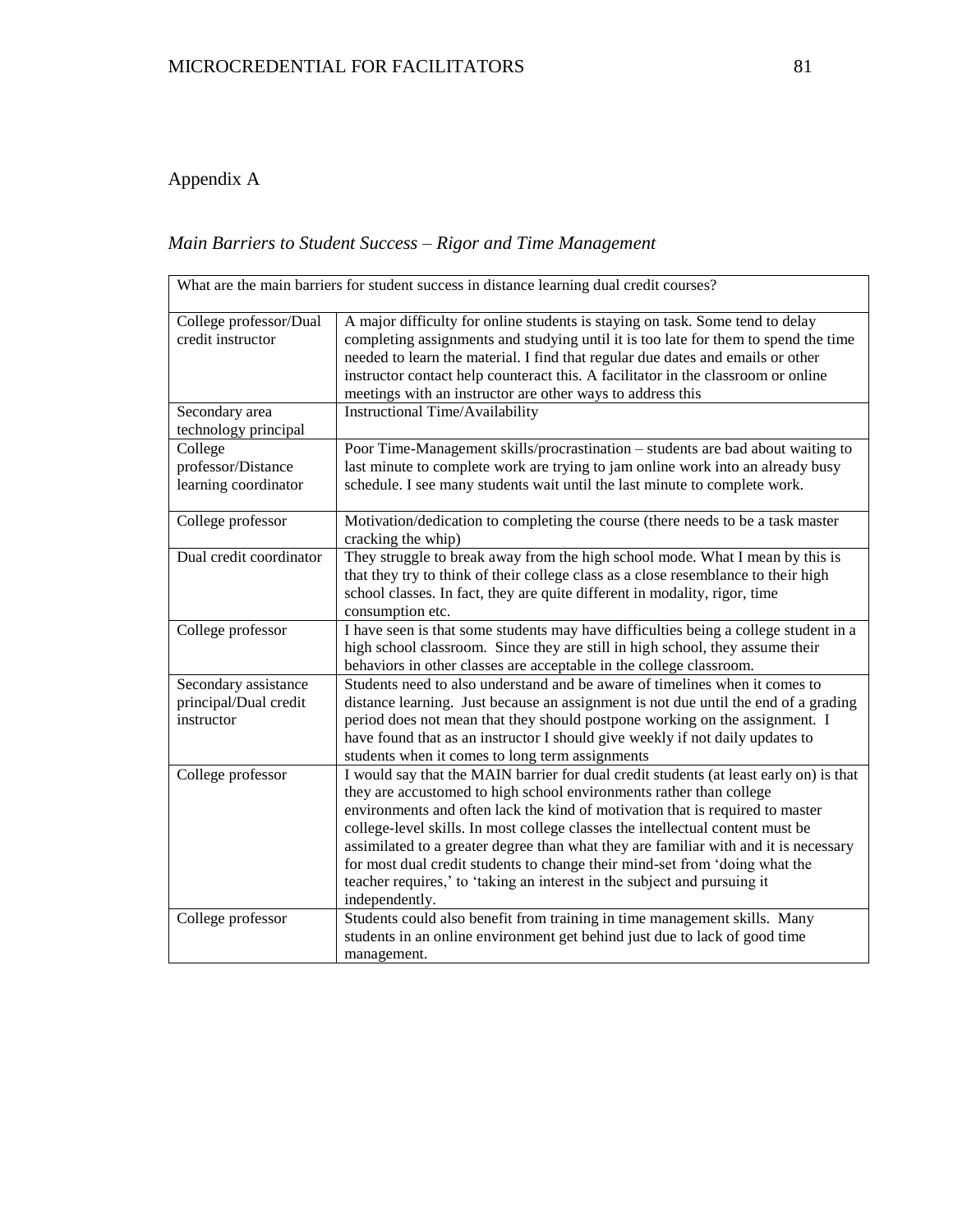# Appendix B

# *Main Issues with Dual Credit Courses - Technology*

| What would be the main issues you are aware of? |                                                                                      |
|-------------------------------------------------|--------------------------------------------------------------------------------------|
| College professor/Dual                          | Technology access and difficulties with technology are also major barriers. Clear    |
| credit instructor                               | instructions, explanatory videos, and access to tutors or facilitators to help get   |
|                                                 | students logged in and familiar with the delivery platform can help students         |
|                                                 | overcome this hurdle. Some students also try to complete assignments with            |
|                                                 | phones. As we saw in the anatomy class, some Chrome books or other tablets           |
|                                                 | may lack the ability to run all programs. This is a harder problem to address. The   |
|                                                 | instructor can try to design the course to be usable on multiple platforms, but      |
|                                                 | Blackboard and other programs may need to do some of the changes.                    |
| Secondary area                                  | <b>Technical Support</b>                                                             |
| technology principal                            |                                                                                      |
| College                                         | Technology issues (lack of technical skills and access to appropriate technology) -  |
| professor/Distance                              | many students lack the technical skills to participate in online this includes being |
| learning coordinator                            | able to download software and install, access online programs such as Teams or       |
|                                                 | Skype. We see many students who take online classes and do not have internet         |
|                                                 | access at home or even a computer and try to take online courses using a phone       |
|                                                 | which is not always possible. Some students have poor internet access, some still    |
|                                                 | have dial up or satellite internet which are so slow and will not always pull up     |
|                                                 | course content.                                                                      |
| College professor                               | Internet access Computing power                                                      |
| Dual credit coordinator                         | I feel sometimes that students depend on their high school for computer and          |
|                                                 | internet access. This can be a barrier to some students wanting to take courses that |
|                                                 | do not have the proper utilities to complete assignments and the like.               |
| College professor                               | All of the students are so in love with their phones that they have a bit of a       |
|                                                 | problem ignoring them during class.                                                  |
| Secondary area                                  | One of the main barriers in this area is technology. For instance, insufficient      |
| technology principal                            | internet service or outdated computer equipment. Other students cannot afford        |
|                                                 | internet service or computers.                                                       |
| College professor                               | Computers or Chromebooks needed to access the coursework. Being in a low-            |
|                                                 | income area, many of our students do not have a computer or Chromebook needed        |
|                                                 | when participating in distance learning.                                             |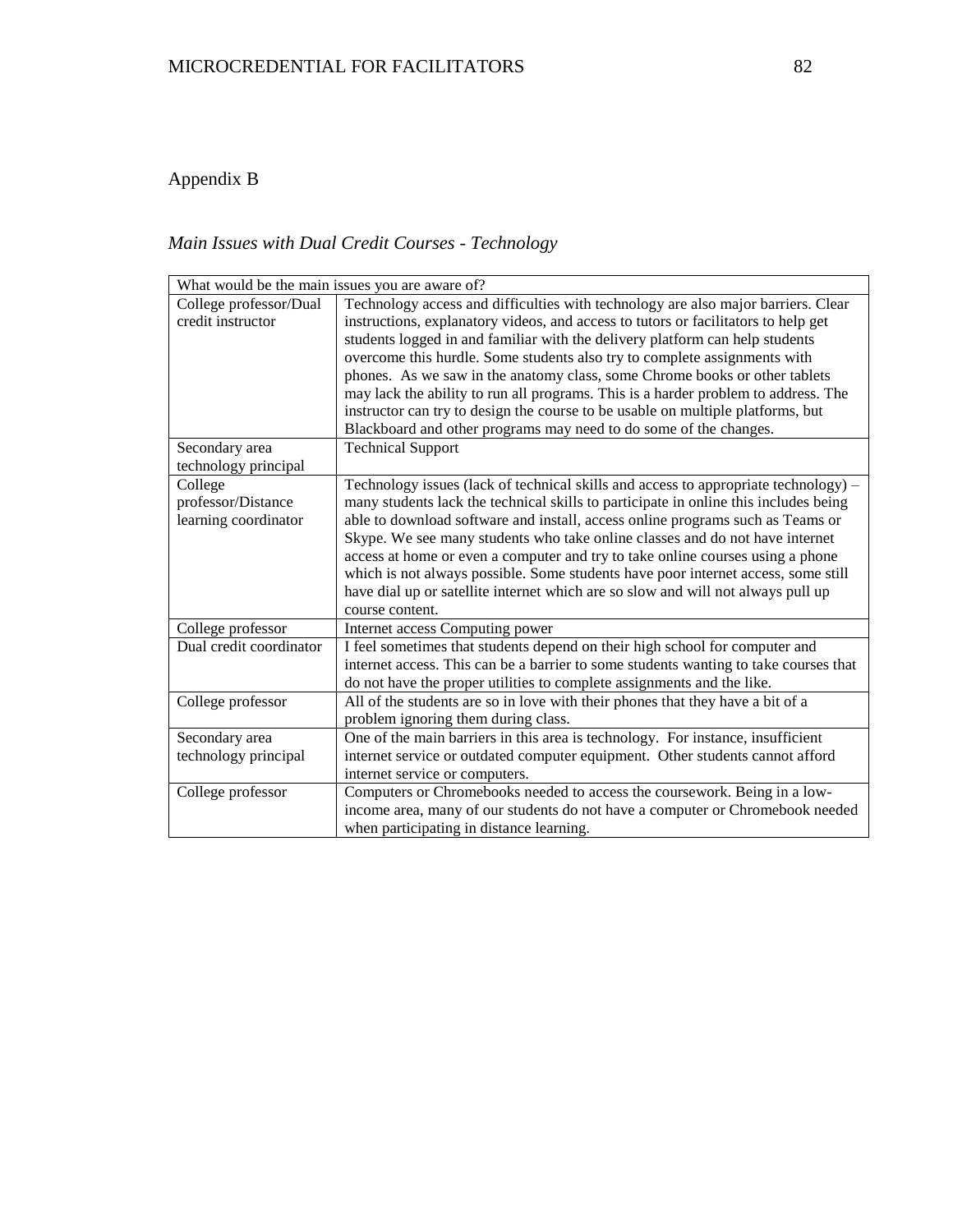# Appendix C

## *Main Issues with Dual Credit Courses - Communication*

| What would be the main issues you are aware of? |                                                                                        |
|-------------------------------------------------|----------------------------------------------------------------------------------------|
| College professor/Dual                          | I find that regular due dates and emails or other instructor contact help counteract   |
| credit instructor                               | this                                                                                   |
| College                                         | Some students may be first generation students or have behaviors of first              |
| professor/Distance                              | generation students and afraid to ask for help.                                        |
| learning coordinator                            |                                                                                        |
| College professor                               | The number one issue is communication with the student via email and                   |
|                                                 | announcements on Blackboard. There would be a lack of interaction with the             |
|                                                 | instructor in terms of discussion about class topics.                                  |
| College professor                               | I require students to participate in ongoing class discussions in my online courses    |
|                                                 | and make it clear that they need to post messages on at least 3 separate days each     |
|                                                 | week, get started early, etc., so that the discussion will actually be a discussion    |
|                                                 | rather than simply a place to express an opinion or thoughts without getting           |
|                                                 | feedback. Nevertheless I always have a few students (both dual credit and non-         |
|                                                 | dual-credit) who wait until Saturday night each week to post all of their messages     |
|                                                 | (which is not the same as participating in an ongoing back-and-forth exchange).        |
| Secondary area                                  | As an instructor then you should be available at various hours throughout the          |
| technology                                      | week for students to ask questions. Having a video session at 7:00 pm one night a      |
| principal/dual credit                           | week will sometimes be better than trying to answer emails all throughout the          |
| instructor                                      | course of a day.                                                                       |
| College professor                               | Communication is one of the most important things in an online environment.            |
|                                                 | Goals and expectations must be clear. Also, the student may not be comfortable         |
|                                                 | asking questions or contacting the instructor. I think that when we teach online       |
|                                                 | classes it is easy for students to feel disconnected from the instructor since they do |
|                                                 | not have that face to face interaction. That is why good communication is              |
|                                                 | important. Another way to help is to do an introduction video, so the student          |
|                                                 | actually sees you.                                                                     |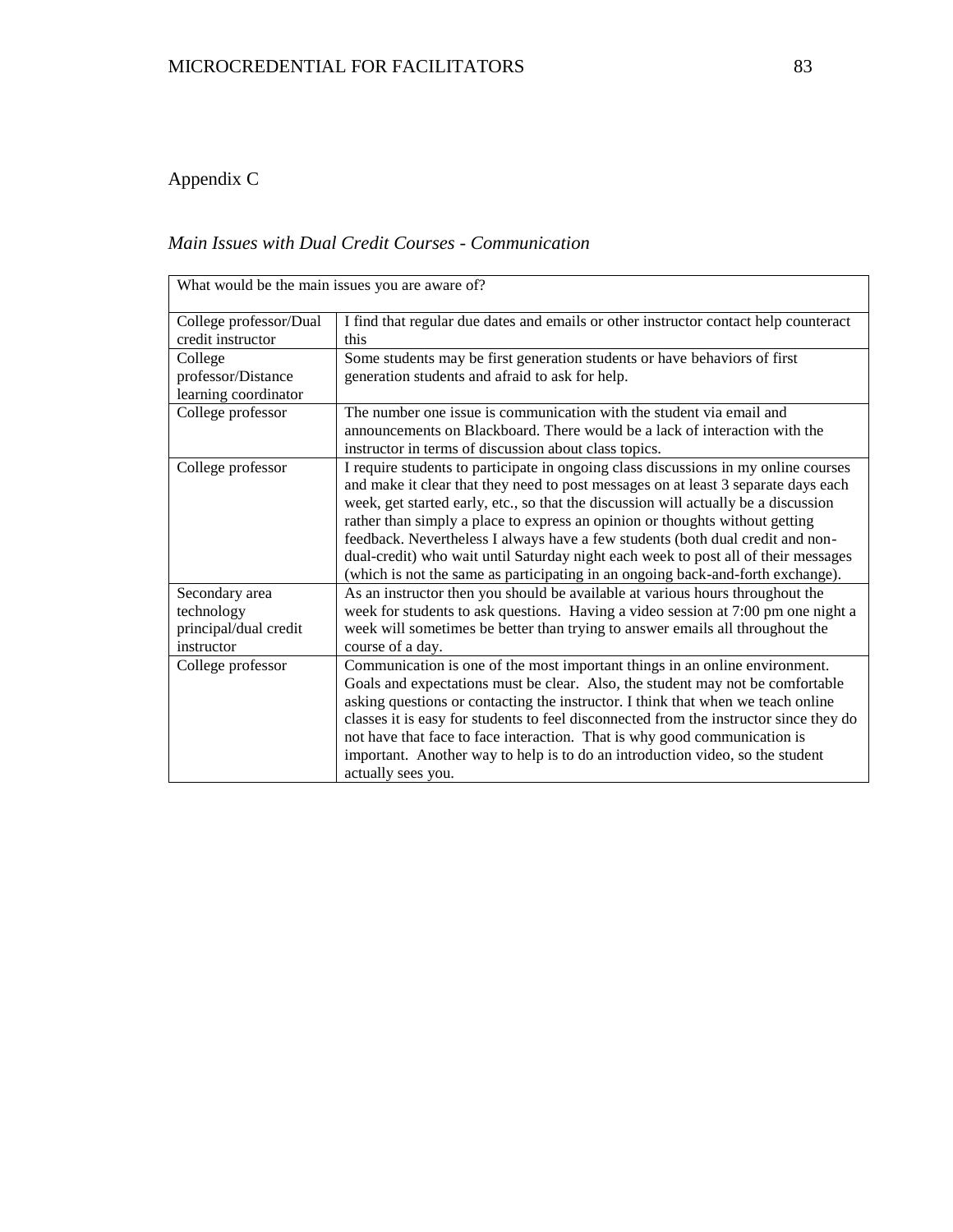# Appendix D

# *Other Topics or Areas of Support Needed*

| course?                                                         | What type of support would do secondary students need to be successful in a distance learning Dual Credit                                                                                                                                                                                                                                                                                                                                                                                                                                     |
|-----------------------------------------------------------------|-----------------------------------------------------------------------------------------------------------------------------------------------------------------------------------------------------------------------------------------------------------------------------------------------------------------------------------------------------------------------------------------------------------------------------------------------------------------------------------------------------------------------------------------------|
| College professor/Dual<br>credit instructor                     | I also think that more training is needed for instructors of online classes to create<br>their own content. I find that students can complete some publisher content<br>without truly learning the material. I have seen publisher content that is so<br>extensive that students get lost and have trouble focusing on the information they<br>need. Some allows a student to progress by answering multiple choice questions,<br>often using Google on another screen, without ever requiring them to take the time<br>to learn the content. |
| Secondary area<br>technology<br>principal/college<br>instructor | Access to the Internet, about 40% of the student population in my area does not<br>have Internet access at home.                                                                                                                                                                                                                                                                                                                                                                                                                              |
| College professor                                               | Some students have difficulties juggling an incredible schedule of high school<br>classes, college classes, various activities related to clubs, trips, sports. Students<br>who can handle all those activities need to be incredibly organized. Some are---<br>some are not.                                                                                                                                                                                                                                                                 |
| Dual credit coordinator                                         | Course design – how the course is setup can be a huge barrier for students<br>especially if they cannot find content, instructions, etc. to be able to successfully<br>complete the work. My dissertation was based on course design and faculty<br>development which are critical component to online learning.                                                                                                                                                                                                                              |
| Secondary assistant<br>principal/dual credit<br>instructor      | Some students have difficulties juggling an incredible schedule of high school<br>classes, college classes, various activities related to clubs, trips, sports. Students<br>who can handle all those activities need to be incredibly organized. Some are---<br>some are not.                                                                                                                                                                                                                                                                 |
| College professor                                               | For distance learning, students need flexibility. Students are all working at<br>different times, so the instructor needs to be flexible on their hours. Of course,<br>instructors can't be available 24 hours a day, but need to make sure questions are<br>answered in a timely manner to assist students that may be struggling.                                                                                                                                                                                                           |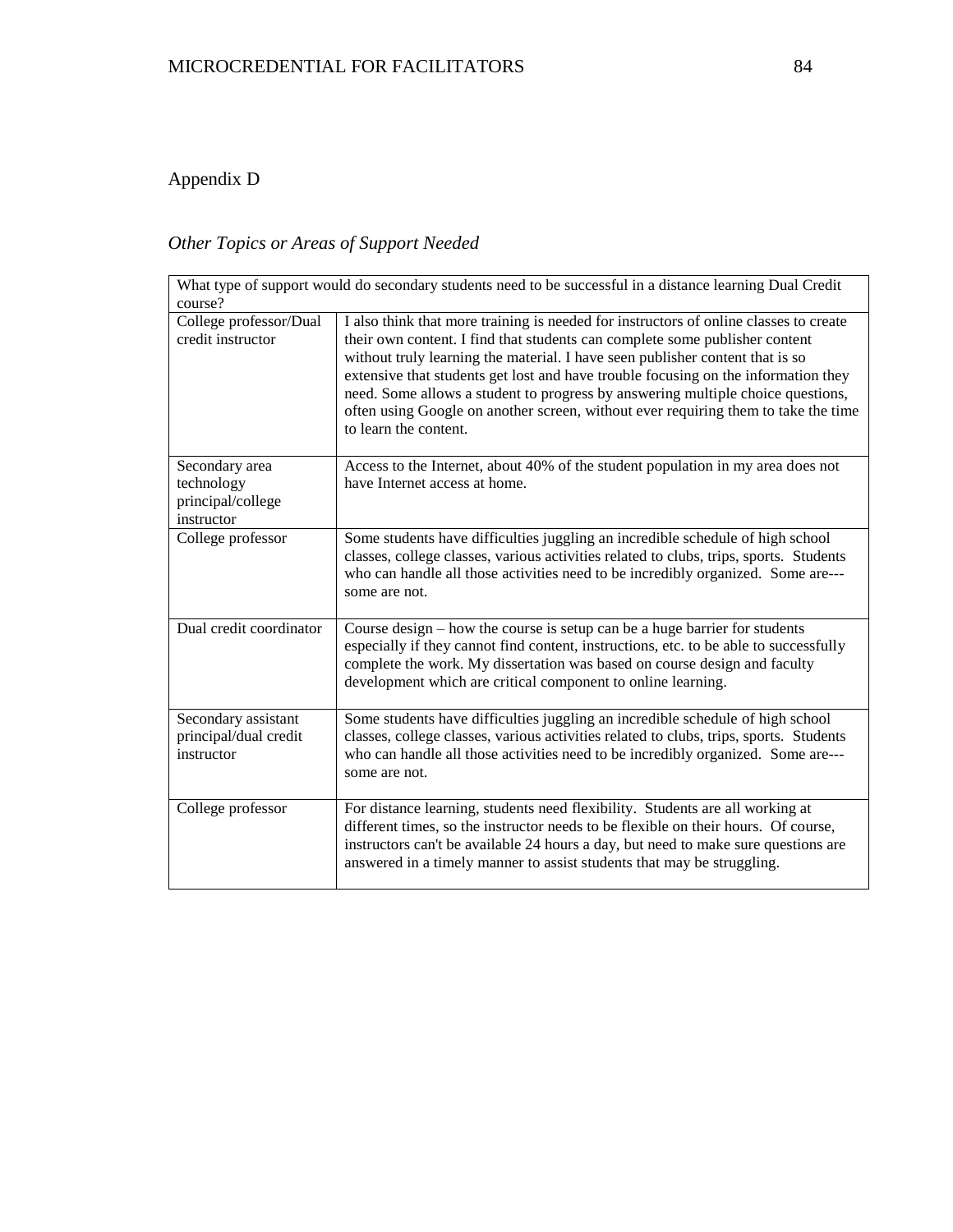## VITA

## ISHMAEL CRAIG HERALD

### EDUCATION

| May, 2006 | Bachelor of Career and Technical Education<br>Eastern Kentucky University |
|-----------|---------------------------------------------------------------------------|
|           | Richmond, Kentucky                                                        |
| May, 2008 | Master of Administration in CTE                                           |
|           | Eastern Kentucky University                                               |
|           | Richmond, Kentucky                                                        |
| May, 2017 | Superintendent Certification                                              |
|           | Morehead State University                                                 |
|           | Morehead, Kentucky                                                        |
| Pending   | Doctor of Education                                                       |
|           | Morehead State University                                                 |
|           | Morehead, Kentucky                                                        |

### PROFESSIONAL EXPERIENCES

| 2009 to present   | Principal<br>Lee County Area Technology Center<br>Beattyville, Kentucky                  |
|-------------------|------------------------------------------------------------------------------------------|
| 2005 to June 2009 | <b>Welding Instructor</b><br>Hazard Community and Technology College<br>Hazard, Kentucky |
| 1989 to July 2005 | Welding Instructor<br>Lee County Area Technology Center<br>Beattyville, Kentucky         |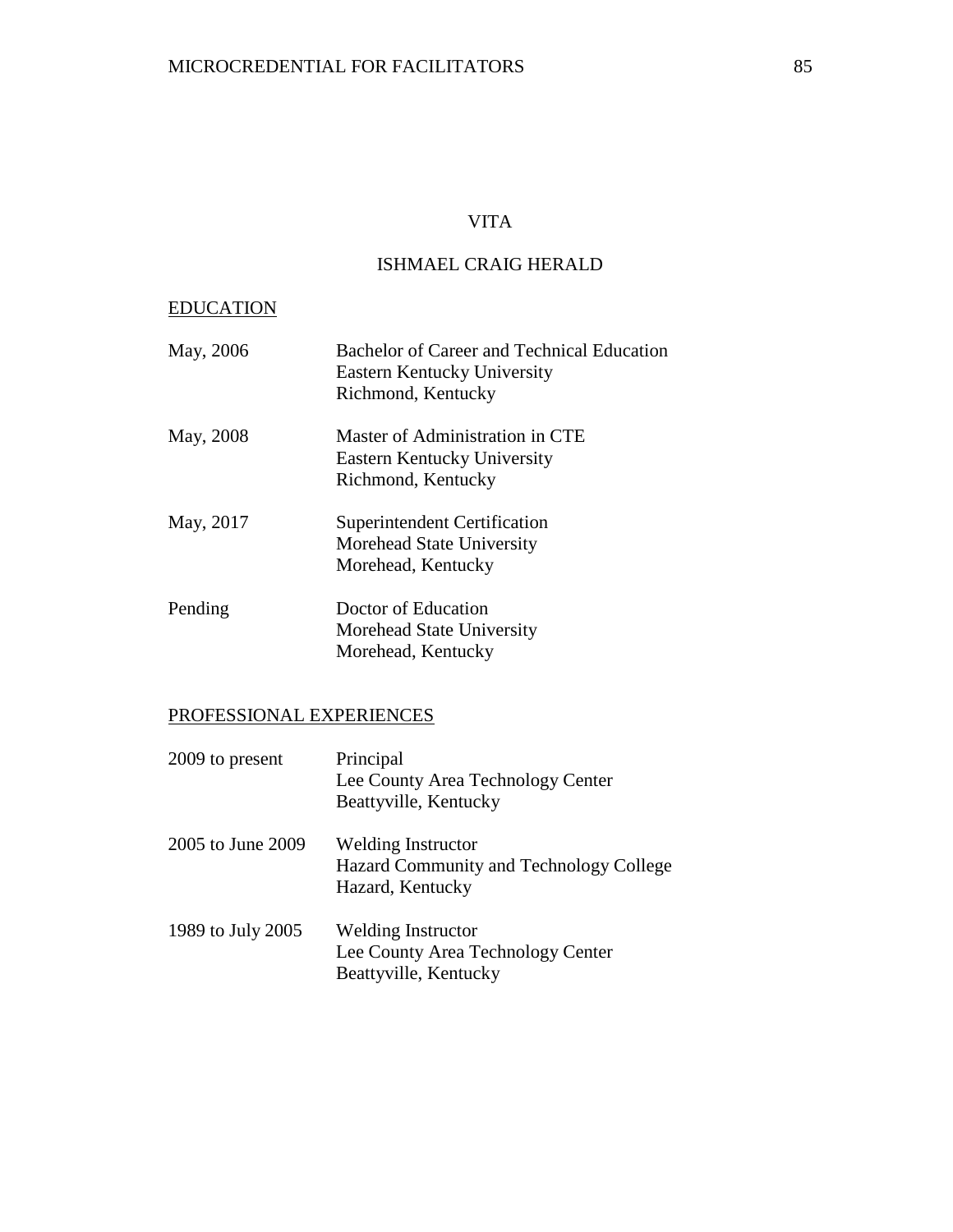## MICROCREDENTIAL FOR FACILITATORS 86

| <b>HONORS</b> |                                                                                        |
|---------------|----------------------------------------------------------------------------------------|
| 2000          | Welding Educator of the Year<br><b>American Welding Society</b><br>Lexington, Kentucky |
| 2007          | District Meritorious Award<br><b>American Welding Society</b><br>Lexington, Kentucky   |